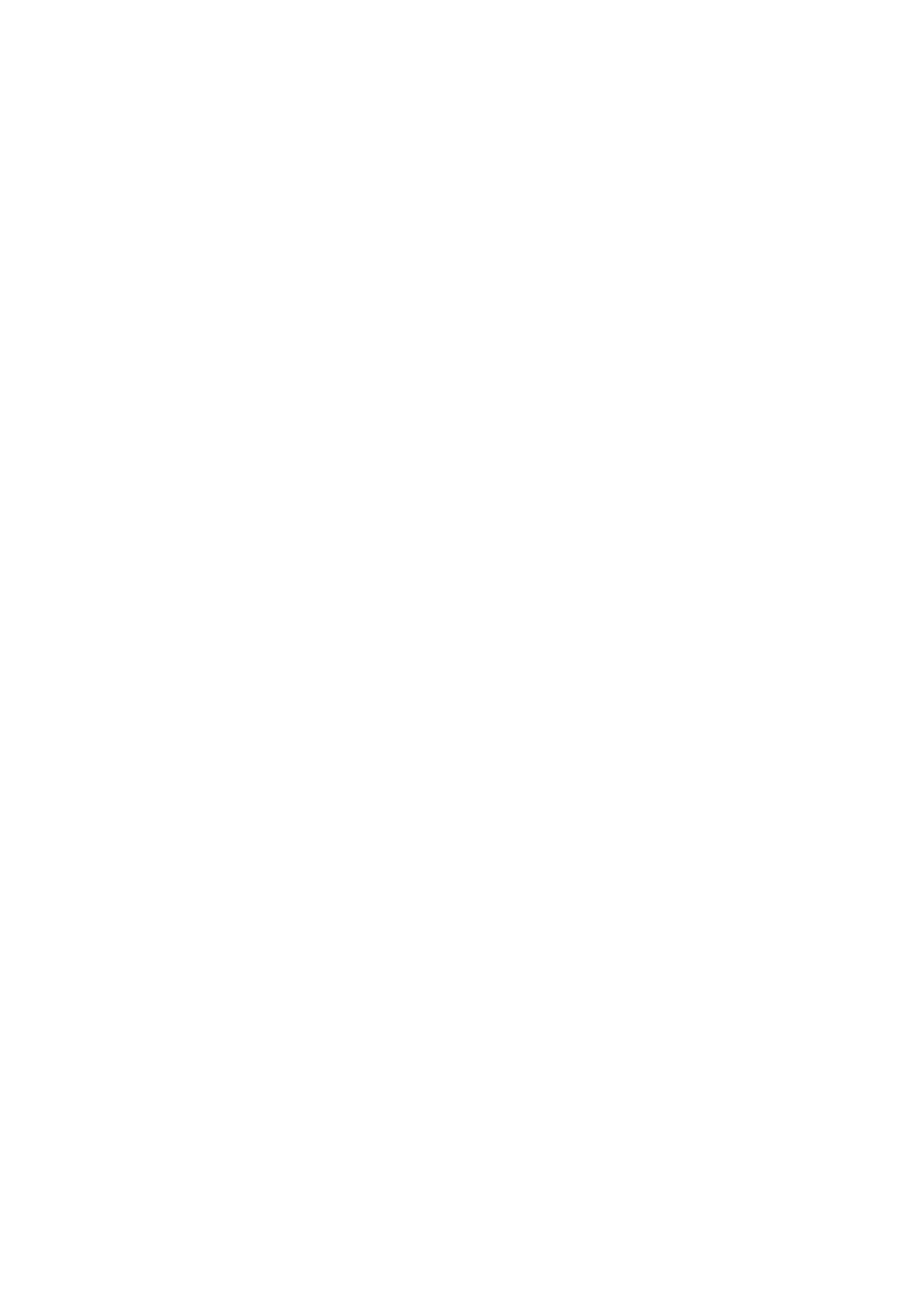



INTERNATIONAL NARCOTICS CONTROL BOARD

WORLD HEALTH ORGANIZATION

# Guide on Estimating Requirements for Substances under International Control

Developed by the International Narcotics Control Board and the World Health Organization for use by Competent National Authorities



United Nations New York, 2012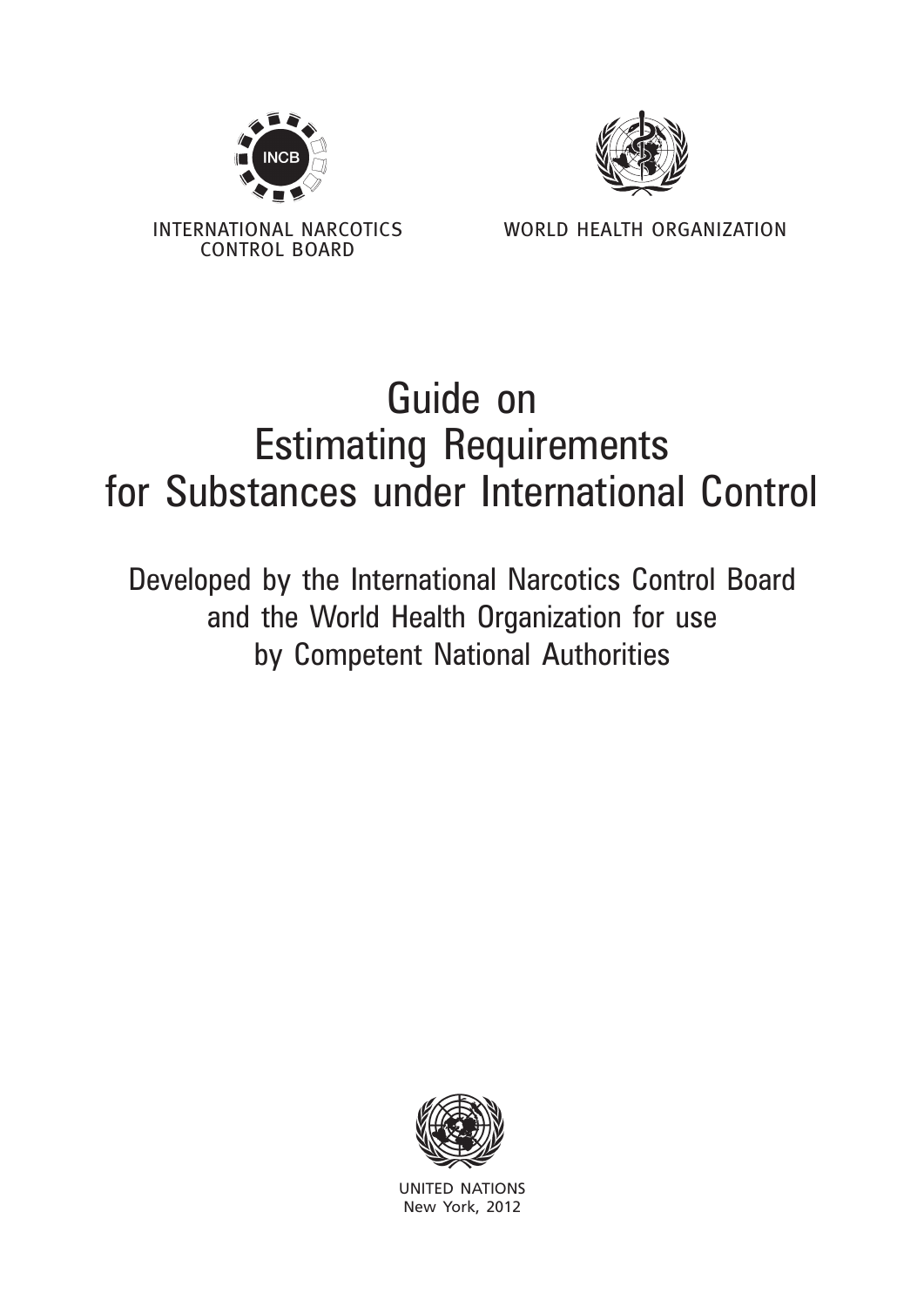UNITED NATIONS PUBLICATION ISBN: 978-92-4-150328-0

© United Nations, February 2012. All rights reserved.

The designations employed and the presentation of material in this publication do not imply the expression of any opinion whatsoever on the part of the Secretariat of the United Nations concerning the legal status of any country, territory, city or area, or of its authorities, or concerning the delimitation of its frontiers or boundaries.

Publishing production: English, Publishing and Library Section, United Nations Office at Vienna.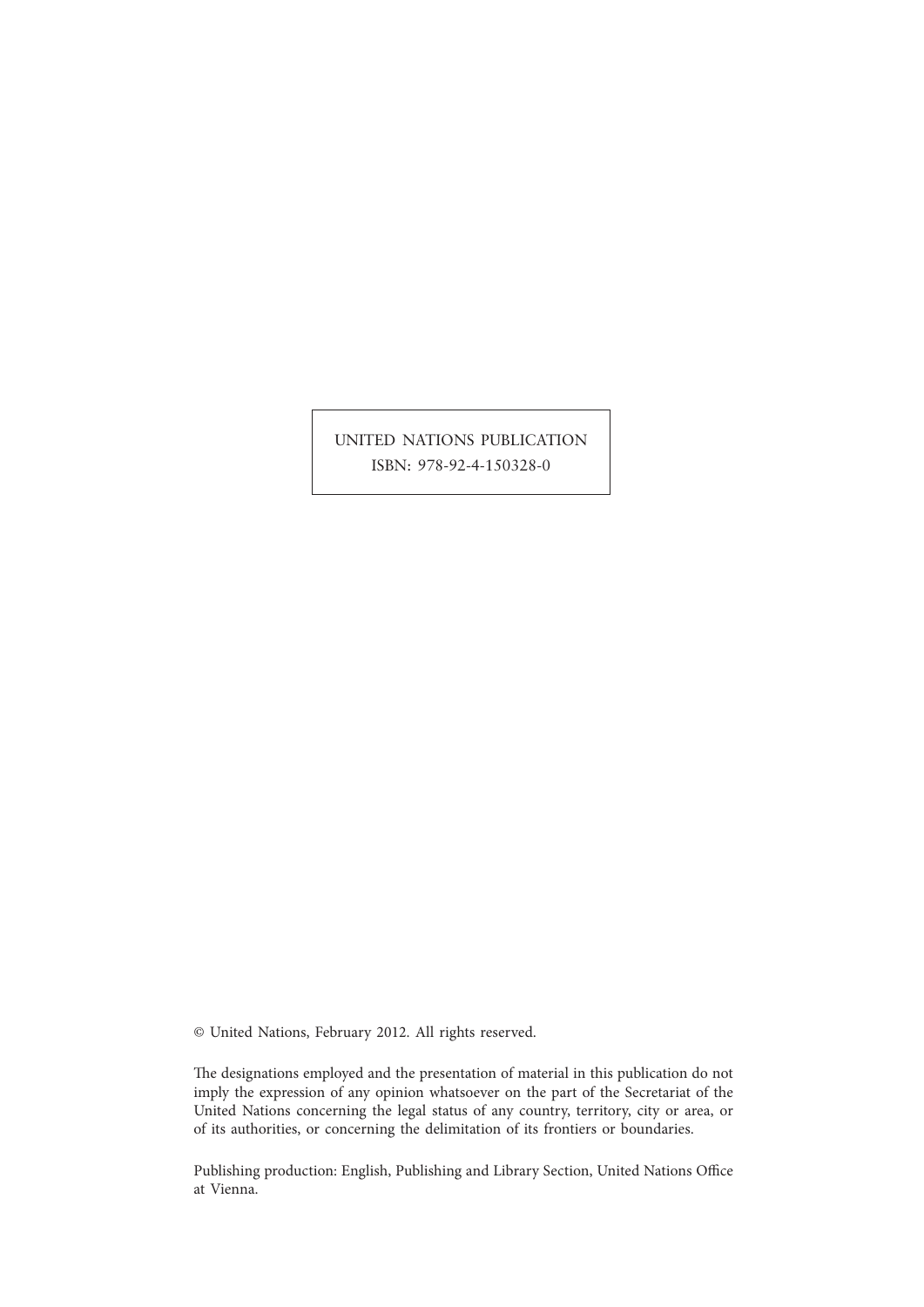# Foreword

The International Narcotics Control Board (INCB) is launching the *Guide on Estimating Requirements for Substances under International Control* on the occasion of the centennial of the first international drug control treaty, the International Opium Convention signed at The Hague on 23 January 1912, which was the cornerstone of international drug control. Drug abuse was a scourge that was widespread, affecting most regions of the world, when the 1912 Convention was adopted. Subsequently, an international drug control system was established. The current system is based on the three international drug control conventions: the Single Convention on Narcotic Drugs of 1961 as amended by the 1972 Protocol; the Convention on Psychotropic Substances of 1971; and the United Nations Convention against Illicit Traffic in Narcotic Drugs and Psychotropic Substances of 1988. The international drug control system endeavours to prevent the abuse of drugs, as well as the harm caused by such abuse, while ensuring adequate availability of drugs for the treatment of pain and mental illness.

The problem of inappropriate levels of consumption of internationally controlled substances (too high in some countries and too low in others) has been a matter of concern to INCB for many years. In January 2011, the *Report of the International Narcotics Control Board on the Availability of Internationally Controlled Drugs: Ensuring Adequate Access for Medical and Scientific Purposes1* was published. The *Report* contained a detailed analysis of the global situation with regard to the availability of internationally controlled drugs for medical and scientific purposes and showed the disparity in that availability among the various regions of the world.

Australia, Canada, New Zealand and the United States of America, in addition to several European countries, account for 90 per cent of global consumption of analgesics. In some of these countries, there is overconsumption of certain controlled substances, which may cause additional health problems or further compound existing conditions.

In contrast, 80 per cent of the world's population has limited or no access to these medicines, meaning that many individuals suffer unnecessarily. Many medical conditions cannot be adequately treated without access to the narcotic drugs used, for example in the treatment of pain, or to the psychotropic substances used in the treatment of mental and neurological conditions.

Impediments to the adequate availability of internationally controlled substances vary between countries, and it is the responsibility of national authorities to identify these impediments and take appropriate measures to remove them. However, INCB is of the opinion that the first step that needs to be taken is the identification of a country's actual requirements for internationally controlled substances in order to overcome underconsumption and, at the same time, prevent overconsumption.

<sup>1</sup> United Nations publication, Sales No. E.11.XI.7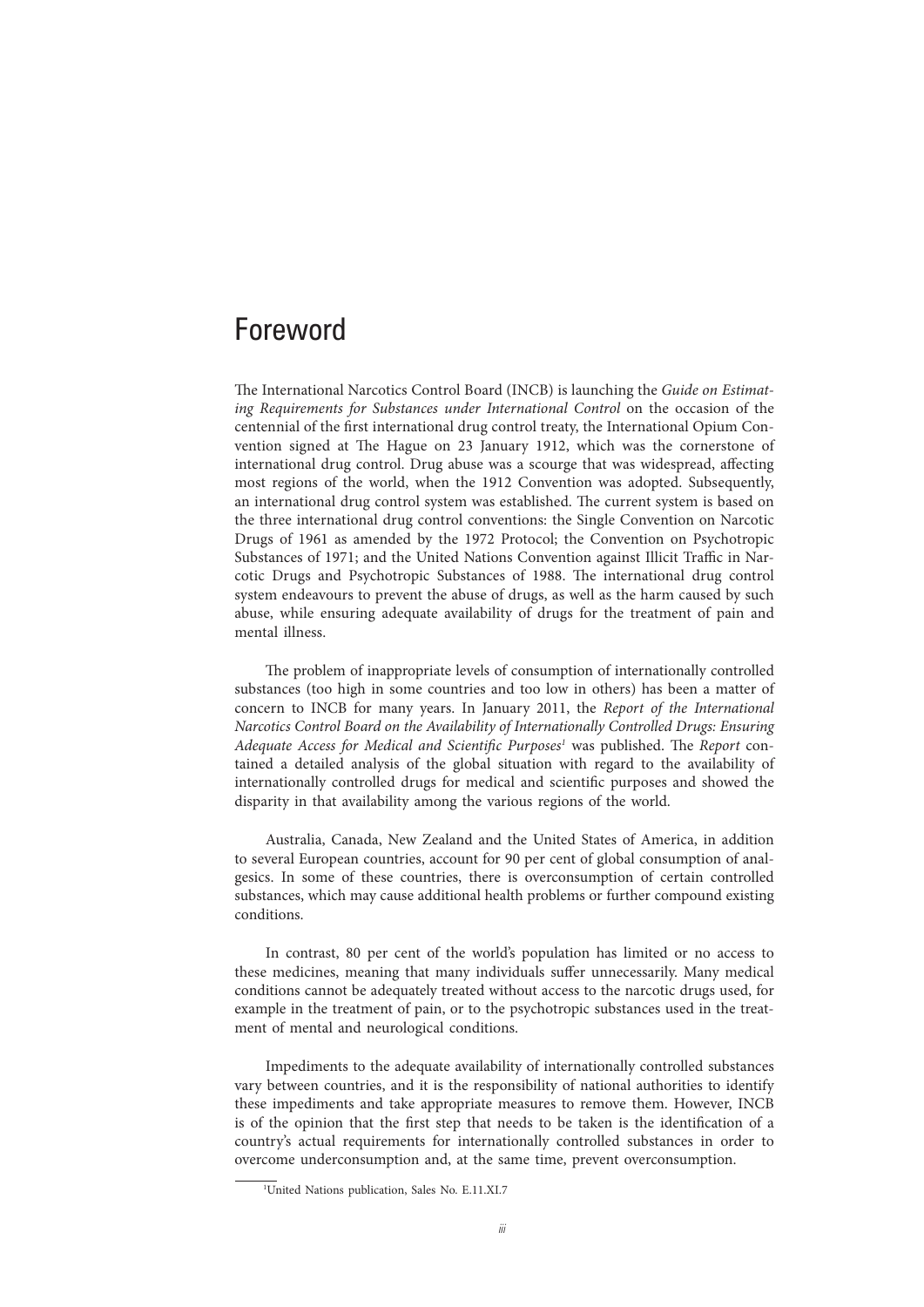The importance of identifying actual national requirements was reiterated by the Commission on Narcotic Drugs in its resolution 54/6 on promoting adequate availability of internationally controlled narcotic drugs and psychotropic substances for medical and scientific purposes while preventing their diversion and abuse. In the resolution, the Commission encouraged INCB to continue its efforts, in cooperation with the World Health Organization (WHO), to develop guidelines to assist Member States in estimating their medical and scientific requirements for internationally controlled narcotic drugs and psychotropic substances.

Countries that are in a position to adequately estimate and assess their requirements for narcotic drugs and psychotropic substances are usually the ones that are able to take the steps required to improve availability. The process of establishing the mechanism and developing the expertise to make adequate estimates and assessments of legitimate requirements leads to improved supply of internationally controlled substances. Obtaining accurate information about the legitimate requirements for such substances is a prerequisite to ensuring their availability.

INCB is aware that the success of such efforts depends, to a large extent, on a well-functioning drug control system. Without an effective drug control system, countries will find it much more difficult to assess their present consumption levels, identify the additional quantities required for existing treatment facilities and define the improvements required in the health-care infrastructure and the drug distribution system so that patients can be given the medications they need.

Unfortunately, many countries still find it difficult to identify their actual requirements of narcotic drugs and psychotropic substances and are therefore unable to provide adequate estimates and assessments or, in some cases, to provide any estimates at all. In order to support these countries, a working group comprising representatives of INCB, WHO and the WHO Collaborating Centre for Pain Policy and Palliative Care, together with several independent experts, developed the present *Guide*. The national regulatory agencies of countries at different stages of development were asked to provide their comments, with a view to ensuring that the *Guide* would be as widely applicable as possible.

The *Guide* is meant to assist Governments of countries with low levels of consumption of controlled substances in calculating their requirements so that they can then submit to INCB estimates and assessments that accurately reflect those requirements. It could also be useful for Governments of countries in which the consumption levels for some substances are disproportionately high. I hope that the *Guide* will be widely used by competent national authorities and will ultimately help them to arrive at estimates and assessments that reflect their actual requirements for internationally controlled substances.

tramil hade

**Hamid Ghodse** President International Narcotics Control Board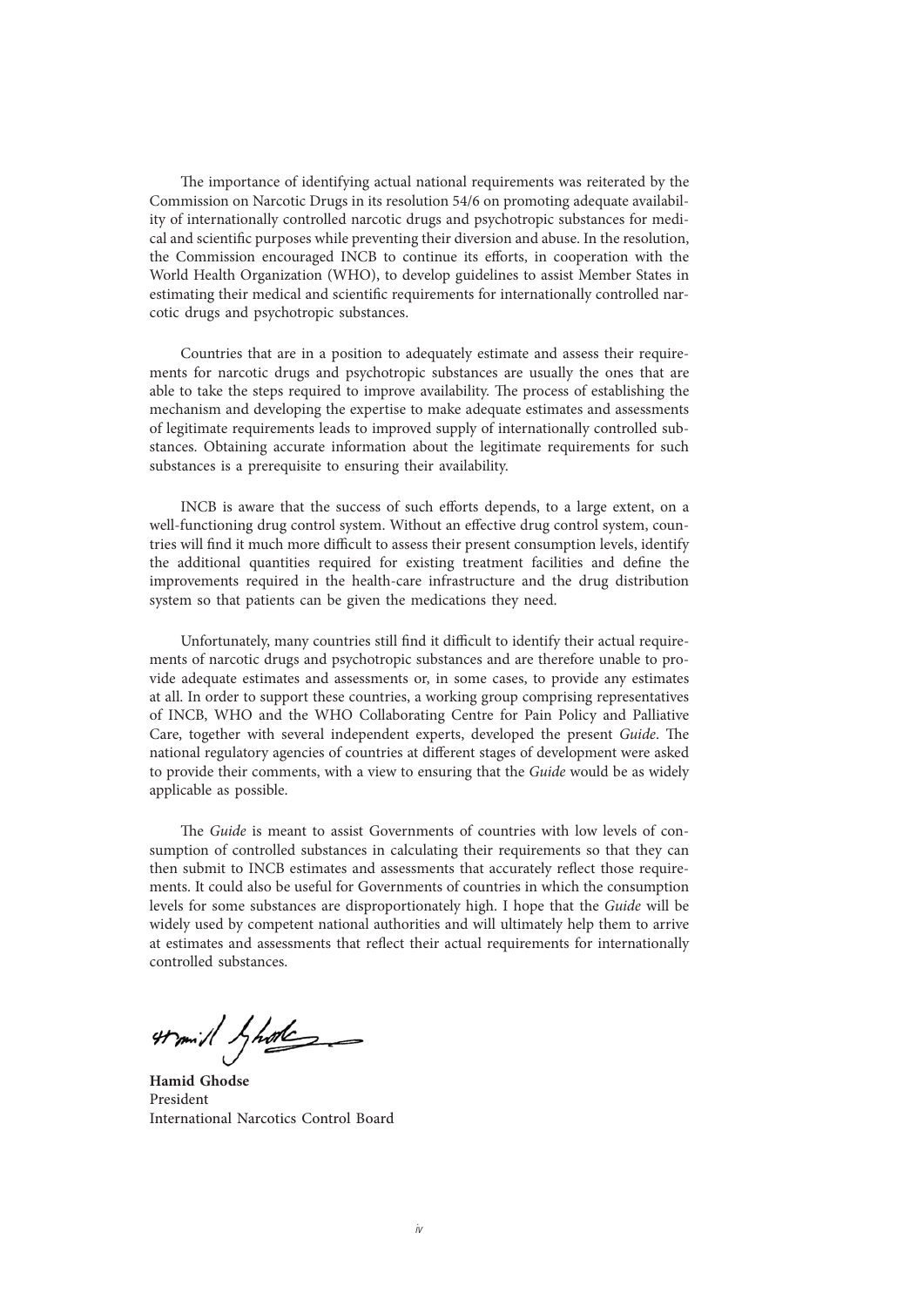# Preface

The INCB-WHO *Guide on Estimating Requirements for Substances under International Control* is intended to assist competent national authorities in identifying methods for calculating the quantities of controlled substances required for medical and scientific purposes. At the same time, it will help those authorities to prepare the estimates and assessments of annual requirements for controlled substances that countries are required to furnish to the International Narcotics Control Board (INCB). It describes the system of estimates and assessments and the various methods commonly used to quantify the requirements of controlled substances for medical and scientific purposes. It also provides an overview of the major issues that need to be considered in order to apply these methods accurately.

Several methods have been developed for calculating the requirements of controlled substances for medical purposes (see section II.B and annex I). No single method should be systematically recommended for all countries because the choice of method depends on the specific conditions in each country. This *Guide* has been prepared to help competent national authorities:

- *(a)* To identify the most appropriate method (or methods);
- *(b)* To improve the accuracy of the method (or methods) in use;

*(c)* To calculate estimates and assessments of controlled substances to be furnished to INCB;

*v*

*(d)* To train staff working in drug regulatory administrations.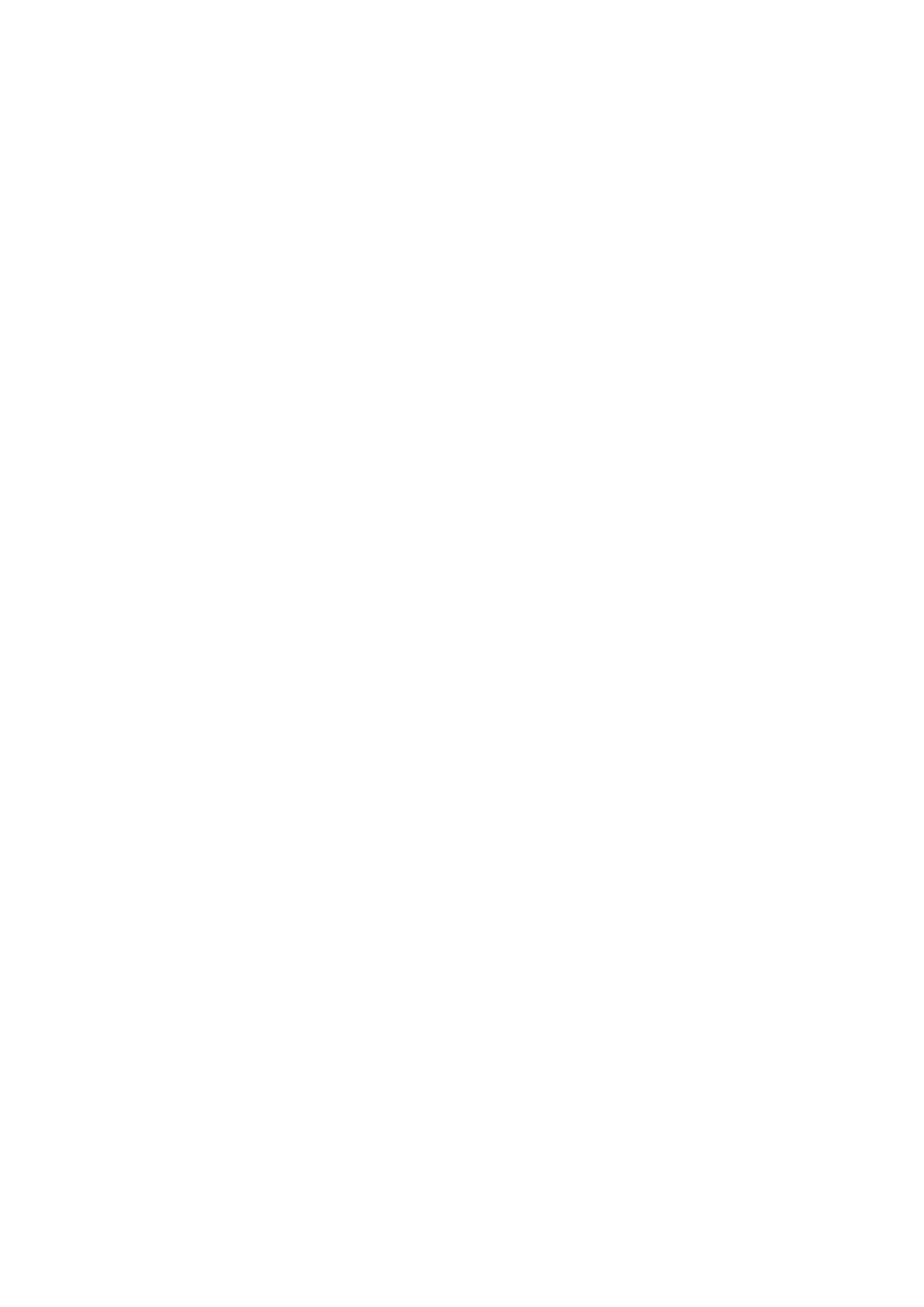# **Contents**

|                                                                                                                    |           |                                                                                                                            | iii            |  |  |
|--------------------------------------------------------------------------------------------------------------------|-----------|----------------------------------------------------------------------------------------------------------------------------|----------------|--|--|
|                                                                                                                    |           |                                                                                                                            | $\mathcal V$   |  |  |
| I.                                                                                                                 |           |                                                                                                                            | $\mathbf{1}$   |  |  |
|                                                                                                                    | А.        |                                                                                                                            | $\overline{2}$ |  |  |
|                                                                                                                    | B.        | Relevant activities of the World Health Organization                                                                       | $\overline{4}$ |  |  |
| П.                                                                                                                 |           | CALCULATING REQUIREMENTS FOR CONTROLLED                                                                                    | 5              |  |  |
|                                                                                                                    | A.        | Basic considerations for the calculation of accurate estimates<br>and assessments of controlled substances for medical and | 5              |  |  |
|                                                                                                                    | Β.        | Choosing methods for and improving the accuracy of the<br>quantification of requirements for controlled substances         | 11             |  |  |
| III.<br>PREPARATION OF ESTIMATES AND ASSESSMENTS<br>FOR SUBMISSION TO THE<br>INTERNATIONAL NARCOTICS CONTROL BOARD |           |                                                                                                                            |                |  |  |
|                                                                                                                    | А.        |                                                                                                                            | 17             |  |  |
|                                                                                                                    | <b>B.</b> |                                                                                                                            | 19             |  |  |
|                                                                                                                    | C.        |                                                                                                                            | 19             |  |  |
| Annexes                                                                                                            |           |                                                                                                                            |                |  |  |
|                                                                                                                    | I.        | Methods for the quantification of requirements for                                                                         | 21             |  |  |
|                                                                                                                    | Н.        | Administration of the system of estimates and assessments                                                                  | 31             |  |  |
|                                                                                                                    | III.      | Impediments to the availability and use of controlled substances                                                           | 35             |  |  |
|                                                                                                                    |           |                                                                                                                            | 40             |  |  |
|                                                                                                                    |           |                                                                                                                            | 42             |  |  |

*Page*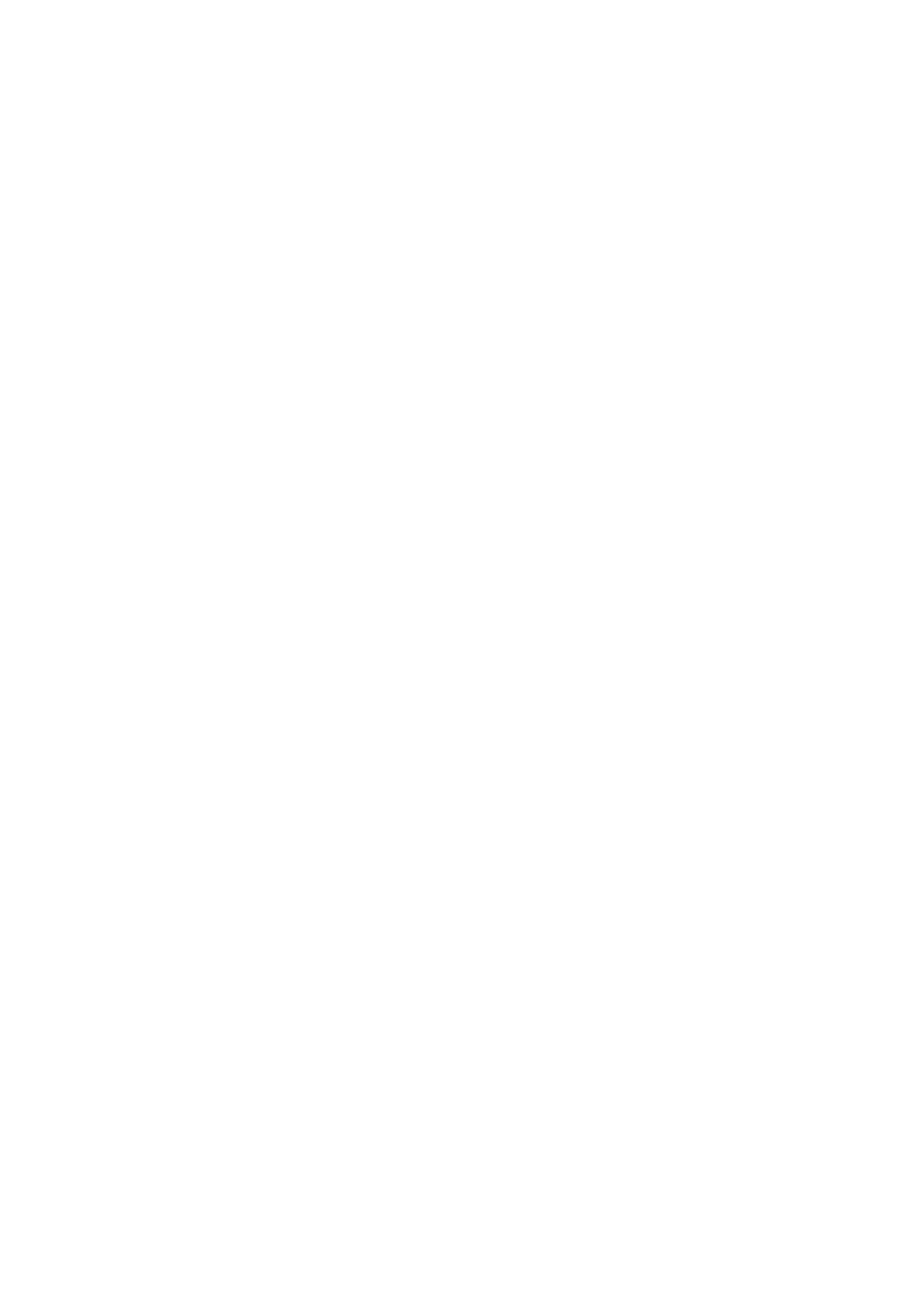# I. Introduction

1. The international drug control regime is based on three international conventions: the Single Convention on Narcotic Drugs of 1961 as amended by the 1972 Protocol, the Convention on Psychotropic Substances of 1971 and the United Nations Convention against Illicit Traffic in Narcotic Drugs and Psychotropic Substances of 1988. The 1961 Convention as amended and the 1971 Convention established control measures for narcotic drugs and psychotropic substances, whereas the 1988 Convention established control measures for precursor chemicals used in the illicit manufacture of narcotic drugs and psychotropic substances. By becoming parties to these conventions, States accept the obligation to implement in their national legislation the provisions of the conventions. For the purpose of this *Guide*, the substances controlled under the three conventions will be referred to as controlled substances.

2. The international drug control conventions were elaborated in recognition of the fact that certain substances, while being of great benefit to mankind, also had the potential to cause harm, such as dependence syndrome. Therefore, the conventions established a control regime that would ensure the availability of controlled substances for medical and scientific purposes while preventing their illicit production, trafficking and abuse. An essential component of this regime is a system under which Governments are requested to estimate the quantities of controlled substances required for legitimate purposes and to limit the use of and trade in such substances to within those estimates. If applied correctly, this system should not hinder but rather promote access to appropriate amounts of controlled substances and should prevent their excessive use.

3. The International Narcotics Control Board (INCB) is the body responsible for monitoring the compliance of Governments with the international drug control treaties and for providing support to Governments in this respect. The ability of INCB to monitor the functioning of the international drug control mechanisms established by the conventions relies, in part, on Governments providing it with estimated quantities of controlled substances required for legitimate purposes in their countries (these quantities are known as estimates<sup>1</sup> when referring to narcotic drugs or precursor chemicals and as assessments when referring to psychotropic substances).

4. The World Health Organization (WHO) carries out a number of activities to ensure adequate treatment of patients, including the elaboration of treatment guidelines and the Model List of Essential Medicines.<sup>2</sup> WHO also provides guidance to Governments on policies and legislation on the availability, accessibility, affordability and control of medicines made from controlled substances.

5. The accurate estimation of requirements for controlled substances is an essential step in ensuring their adequate supply for medical and scientific purposes. On the one hand, underestimation of requirements can contribute to many problems in the use of controlled substances in the health-care system, notably shortages, inappropriate prescribing, distortion of demand and lack of cost-effectiveness; on the other hand, overestimation can lead to surpluses, wastage and increased risk of diversion of controlled substances.

6. In principle, the process of estimating requirements for controlled substances should be based on effective methods and systematic procedures for collecting information about the use of and

<sup>1</sup> See section III for information on estimates and assessments.

<sup>2</sup> Available from the WHO Essential Medicines Library, at http://apps.who.int/emlib/.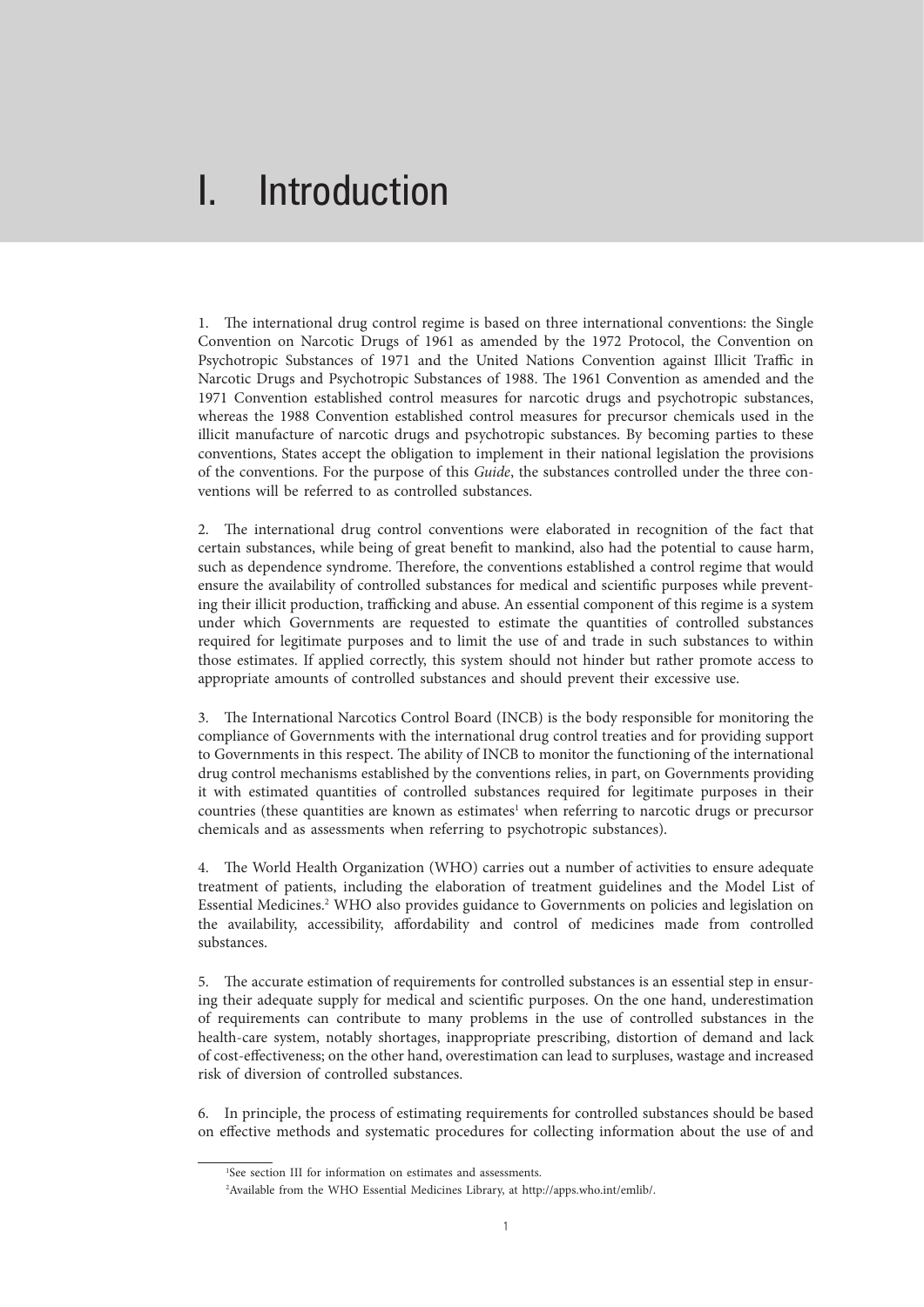need for controlled substances. However, a number of factors make it difficult for the competent authorities of many countries to develop and use such methods and procedures. The most common difficulties encountered include a lack of technical knowledge, a general lack of resources, a poorly developed health-care infrastructure and the absence of an institutional framework that prioritizes access to medicines for all segments of the population. As a result, many Governments either fail to furnish any estimates or assessments at all to INCB, or they submit inaccurate estimates and assessments that exceed or fall short of their actual requirements.

# A. System of estimates and assessments

## Legal framework of the system

7. The present system of estimates of narcotic drugs was established by the 1961 Convention (articles 12 and 19).<sup>3</sup> Although the 1971 Convention did not establish a similar system for psychotropic substances, the Economic and Social Council, in its resolutions 1981/7 and 1991/44, invited Governments to provide to INCB assessments of their medical and scientific requirements for substances in Schedules II, III and IV of the 1971 Convention. Similarly, in its resolution 49/3, the Commission on Narcotic Drugs requested Member States to provide to INCB annual estimates of their legitimate requirements for 3,4-methylenedioxyphenyl-2-propanone (3,4-MDP-2-P), pseudoephedrine, ephedrine and 1-phenyl-2-propanone (P-2-P) (precursor chemicals frequently used in the illicit manufacture of amphetamine-type stimulants) and, to the extent possible, estimated requirements for imports of preparations containing those substances that could be easily used or recovered by readily applicable means.

## Functions of estimates and assessments

8. Estimates and assessments should be based on legitimate medical and scientific requirements.4 The process of calculating these estimates and assessments:

*(a)* Allows the competent authorities to obtain accurate and realistic information about the quantities of controlled substances actually required for medical and scientific purposes;

*(b)* Provides information that is essential for authorities to ensure that sufficient quantities of controlled substances are available in the health-care system;

*(c)* Informs authorities about the levels required for legitimate use so that they are able to limit their supply of controlled substances and take appropriate measures to prevent the diversion of those substances for illicit use.

9. The estimates and assessments furnished by Governments are examined, confirmed (if applicable) and published by INCB to provide information about quantities of controlled substances required in each country for licit purposes. By allowing the manufacture, import and export of controlled substances in quantities that do not exceed the estimates and assessments published by INCB, Governments can reduce the risk of such substances being diverted for illicit use.

<sup>3</sup> One of the predecessors of INCB, the Supervisory Body, was established by the Convention for Limiting the Manufacture and Regulating the Distribution of Narcotic Drugs, signed at Geneva on 13 July 1931. This Convention introduced the obligatory system of estimates to limit the manufacture of and trade in narcotic drugs to medical and scientific purposes, which was later incorporated into the 1961 Convention.

<sup>4</sup> In the case of estimates for precursors, other requirements, such as industrial requirements, may need to be taken into account.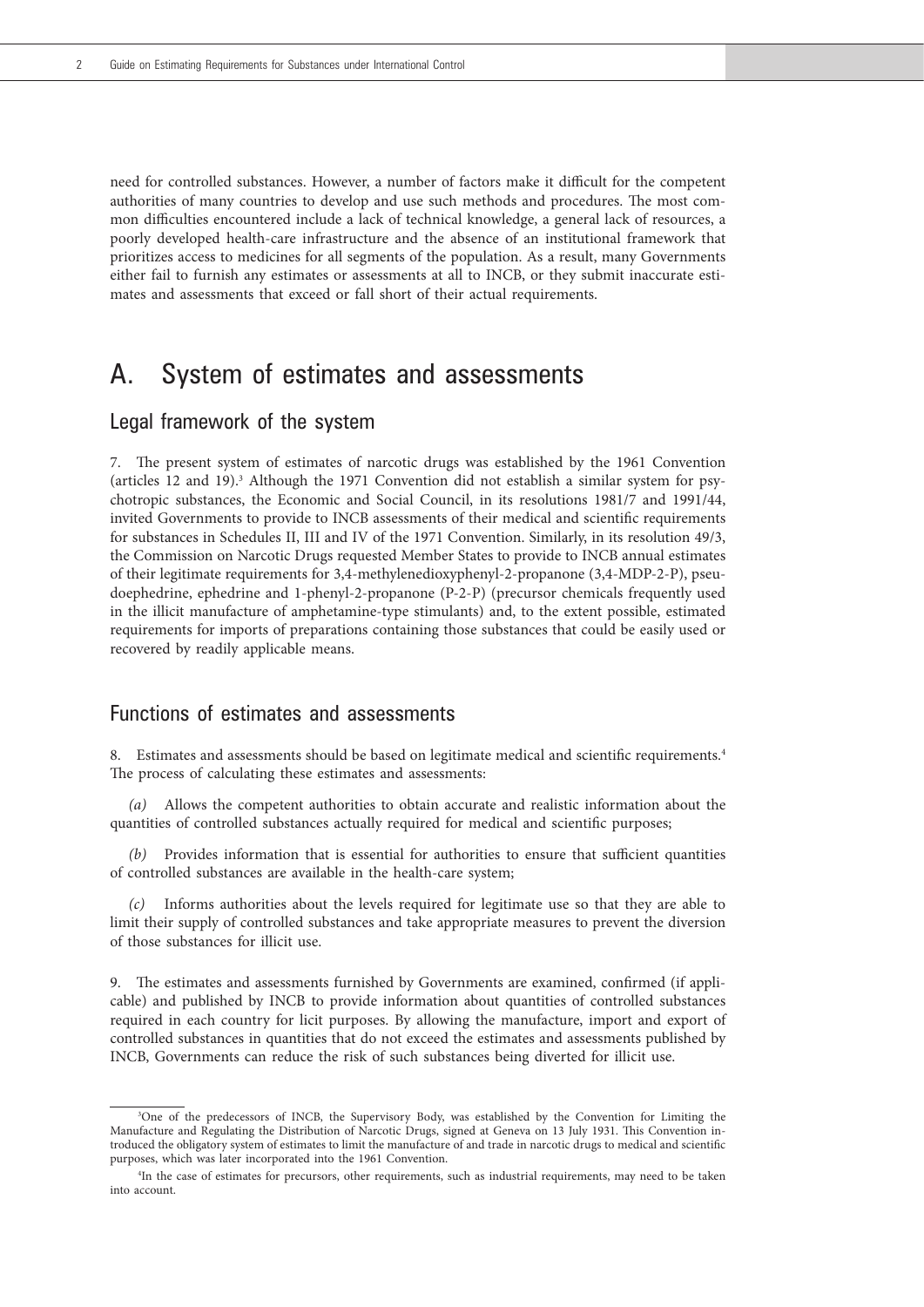10. The estimates of legitimate requirements for controlled substances furnished by Governments also allow INCB to promote a balance between the global demand for and supply of such substances.

# Responsibilities of the competent national authorities and the International Narcotics Control Board in ensuring the effectiveness of the system

#### Competent national authorities

11. The competent national authorities are responsible for the following:

*(a)* Developing a method to accurately determine the legitimate requirements for controlled substances for medical purposes in their countries. Information on such methods is provided in section II.B and annex I below;

*(b)* Calculating the estimates and assessments for controlled substances to be furnished to INCB (see annex II below);

*(c)* Informing operators (manufacturers, distributors, dispensers, administrators and healthcare providers) about their legal obligation to provide information for preparing the estimates and assessments of controlled substances and providing training to allow them to do so;

*(d)* Organizing the collection of relevant data from operators and other sources;

*(e)* Coordinating with other Governmental bodies involved in drug supply management and public health, notably the Ministry of Health in cases where the competent national authority is not part of that ministry, to ensure that conditions are met for the accurate quantification of requirements for controlled substances (see section II.A below).

#### International Narcotics Control Board

12. Pursuant to the international drug control conventions, INCB assists Governments in complying with their treaty obligations. It has the following responsibilities:

*(a)* Examining the estimates and assessments furnished by Governments to help ensure that controlled substances are available in adequate quantities to meet medical and scientific requirements, but do not exceed such quantities;

*(b)* Confirming estimates for narcotic drugs furnished by Governments and, when necessary, requesting additional information about intended use prior to confirming estimates;

*(c)* Publishing the estimates and assessments of controlled substances provided by individual Governments, thereby sharing this public information with all Governments;

Compiling and publishing estimates for the precursor chemicals 3,4-MDP-2-P, pseudoephedrine, ephedrine and P-2-P (and their preparations, as relevant), as reported by Member States, to provide the competent authorities of exporting countries with at least an indication of the legitimate requirements of importing countries, thus preventing attempts at diversion. Since March 2007, when they were published for the first time, INCB has received positive feedback on the estimates of precursor chemicals. Government officials verifying the legitimacy of shipments of such chemicals have found the estimates to be valuable.

13. There are no defined upper limits or quotas on the estimates and assessments of controlled substances that Governments should furnish to INCB; it is only required that the quantities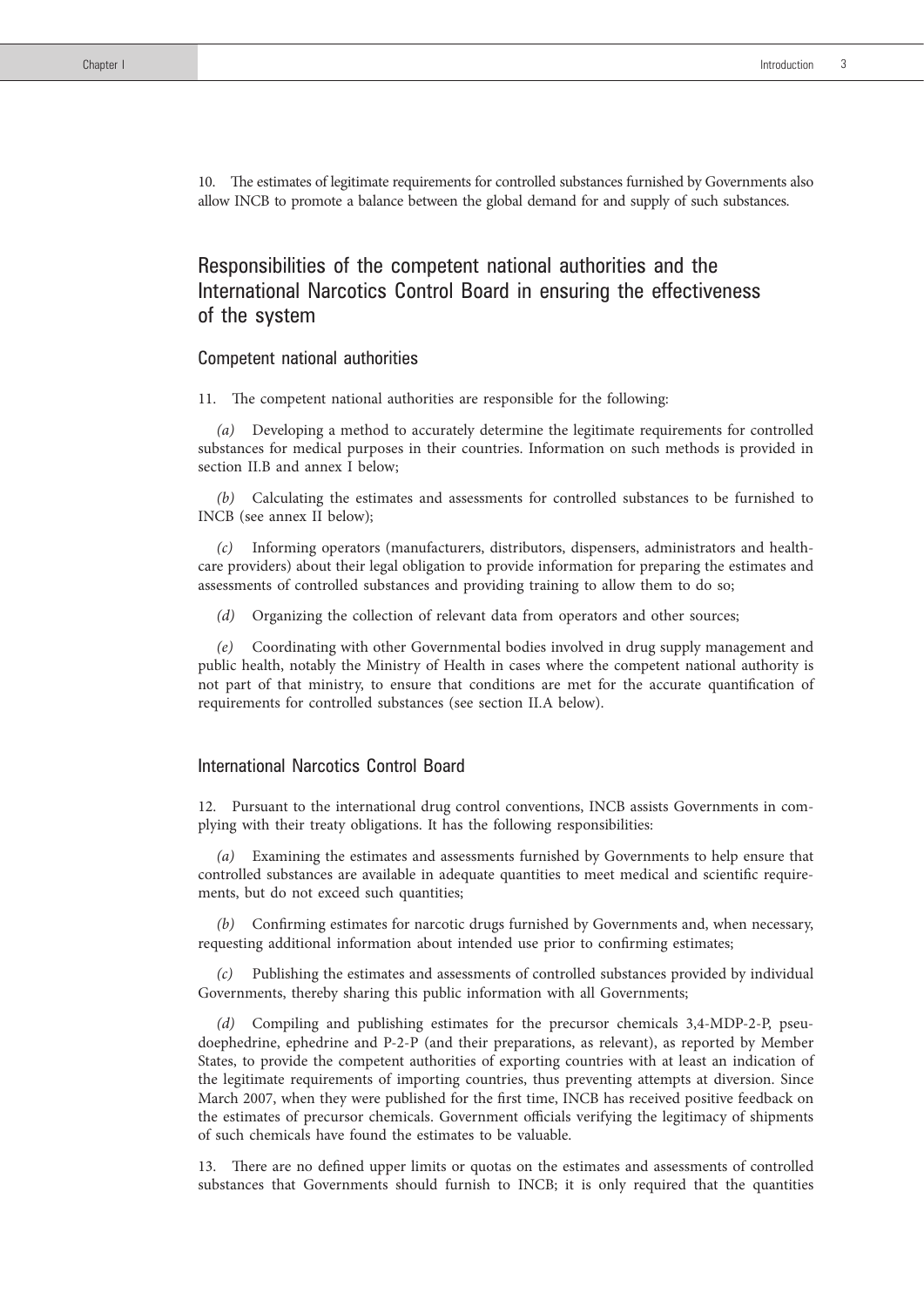furnished reflect legitimate requirements. Furthermore, INCB encourages appropriate estimates and assessments of controlled substances (see section II.A below).

14. When a country fails to meet its treaty-based obligation to furnish estimates for narcotic drugs and assessments for psychotropic substances, the estimates and assessments are established by INCB to make it possible for the country in question to import controlled substances. In such cases, INCB requests the country to confirm or revise the estimates and assessments established on the country's behalf, so that they accurately reflect the country's legitimate requirements.

# B. Relevant activities of the World Health Organization

15. WHO provides guidance to Governments on health-related issues, including issues related to the treatment of specific illnesses and disorders. It also gives guidance on the rational use of medicines,<sup>5</sup> including medicines containing controlled substances. The key means of promoting the rational use of medicines (which are applicable to this *Guide*) include the establishment of a multidisciplinary national body to coordinate policies on medicine use, the use of clinical guidelines, the development and use of national essential medicines lists, the establishment of drug and therapeutics committees, the use of appropriate and enforced regulation and sufficient Government expenditure to ensure availability of medicines.<sup>6</sup>

16. In *Ensuring Balance in National Policies on Controlled Substances: Guidance for Availability and Accessibility of Controlled Medicines*, 7 WHO recommends that "Governments should develop a practical method to estimate realistically the medical and scientific requirements for controlled substances, using all relevant information" (guideline 15) and that "Governments should furnish to … INCB estimates and assessments of the quantities of controlled substances required for legitimate medical and scientific purposes (estimates annually for narcotic drugs and certain precursors; assessments at least every three years for psychotropic substances). Governments should furnish supplementary estimates or modified assessments to … INCB if it appears that the availability of controlled substances for legitimate purposes will fall short because of initial underestimation of regular demand, emergencies or exceptional demand" (guideline 16).

17. The Access to Controlled Medications Programme, carried out as part of the work of WHO on medicine access and rational use, addresses the main causes of impaired access to controlled medicines. It focuses on regulatory barriers, the functioning of the estimate system for importing and exporting by countries, and the education of health-care professionals and other relevant personnel. The Programme supports national authorities such as regulatory authorities, national health-care administrators, health-care professionals and law enforcement officials in countries where access to controlled medicines is limited. The main categories of medicines targeted by the Programme are opioid analgesics, opioids for the treatment of opioid dependence and medicines used in childbirth.

<sup>5</sup> For more information on the rational use of medicines, see www.who.int/medicines/areas/rational\_use/en/. 6 Ibid.

<sup>7</sup> World Health Organization (Geneva, 2011).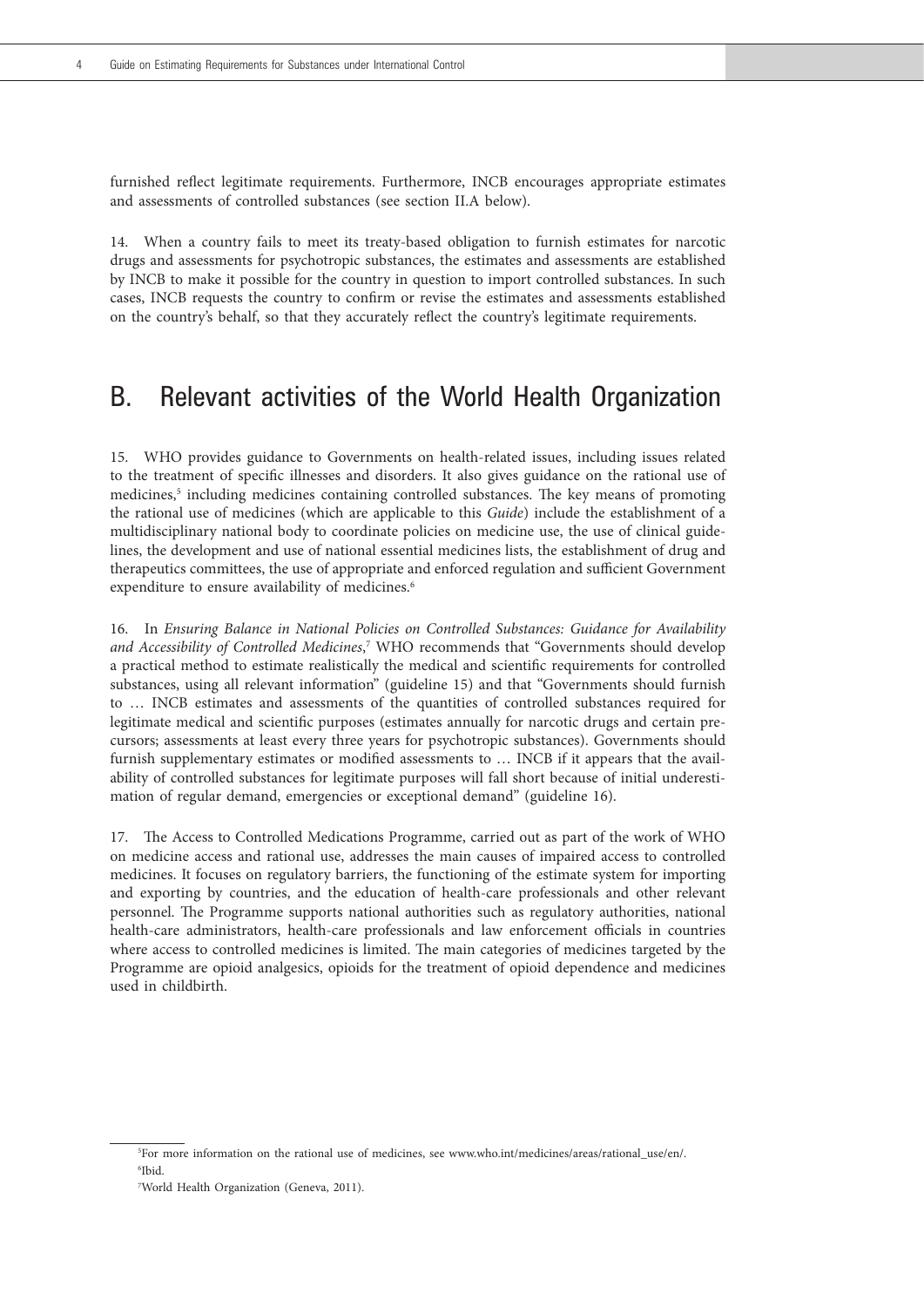# II. Calculating requirements for controlled substances

# A. Basic considerations for the calculation of accurate estimates and assessments of controlled substances for medical and scientific purposes

18. One of the main purposes of calculating estimates and assessments is to ensure that the quantities of controlled substances made available to the health-care system in a country meet the medical (and scientific) requirements of that country. To achieve this objective, the process of quantifying these requirements should not be a purely computational procedure that is carried out independently; instead, it should be a procedure conducted within the framework of the supply management system for controlled substances, of which the following components form the core:<sup>8</sup>

*(a)* Selection: deciding which controlled substances are required for treating the health problems in the country;

*(b)* Quantification: estimating how much of each controlled substance is required to meet medical and scientific requirements;

*(c)* Procurement: selecting suppliers, placing and monitoring orders, checking delivery quantities and quality, and budgeting;

*(d)* Storage and distribution: reception, storage, stock control, transportation, and recordkeeping for monitoring and control;

*(e)* Use: prescription, dispensing and use of controlled substances, and patients' compliance with prescriptions.

19. These components are interdependent and form a cycle in which every step builds on the previous one and leads to the next. Weaknesses at any step will have an impact on its effectiveness and eventually on the adequate provision of the controlled substances to the health system; poor quantification will obviously result in an incorrect calculation of medical requirements. However, as discussed below, problems in selection, procurement, distribution and rational use can also affect the accuracy of the quantification process. This is especially important when quantification is based on past patterns of use (consumption-based method, see section II.B and annex I below), as is done by many of the countries that report estimates and assessments of controlled substances to INCB.<sup>9</sup>

20. If the components of the supply management system are managed by different agencies, coordination and information-sharing among the various agencies are essential to ensuring that the cycle is not interrupted. Each agency should be aware of its responsibilities and of the relationship between the components of the system. Furthermore, strategies should be implemented to monitor the effectiveness of each component in supplying the required quantities of controlled substances.

<sup>8</sup> See World Health Organization, Department of Essential Drugs and Medicines Policy, *Operational principles for good pharmaceutical procurement* (Geneva, 1999). Available from www.who.int/hiv/pub/amds/who\_edm\_par\_may99.pdf.

<sup>9</sup> See para. 29 of *Availability of Opiates for Medical Needs* (United Nations publication, Sales No. E.96.XI.6). Available from www.incb.org/pdf/e/ar/1995/suppl1en.pdf.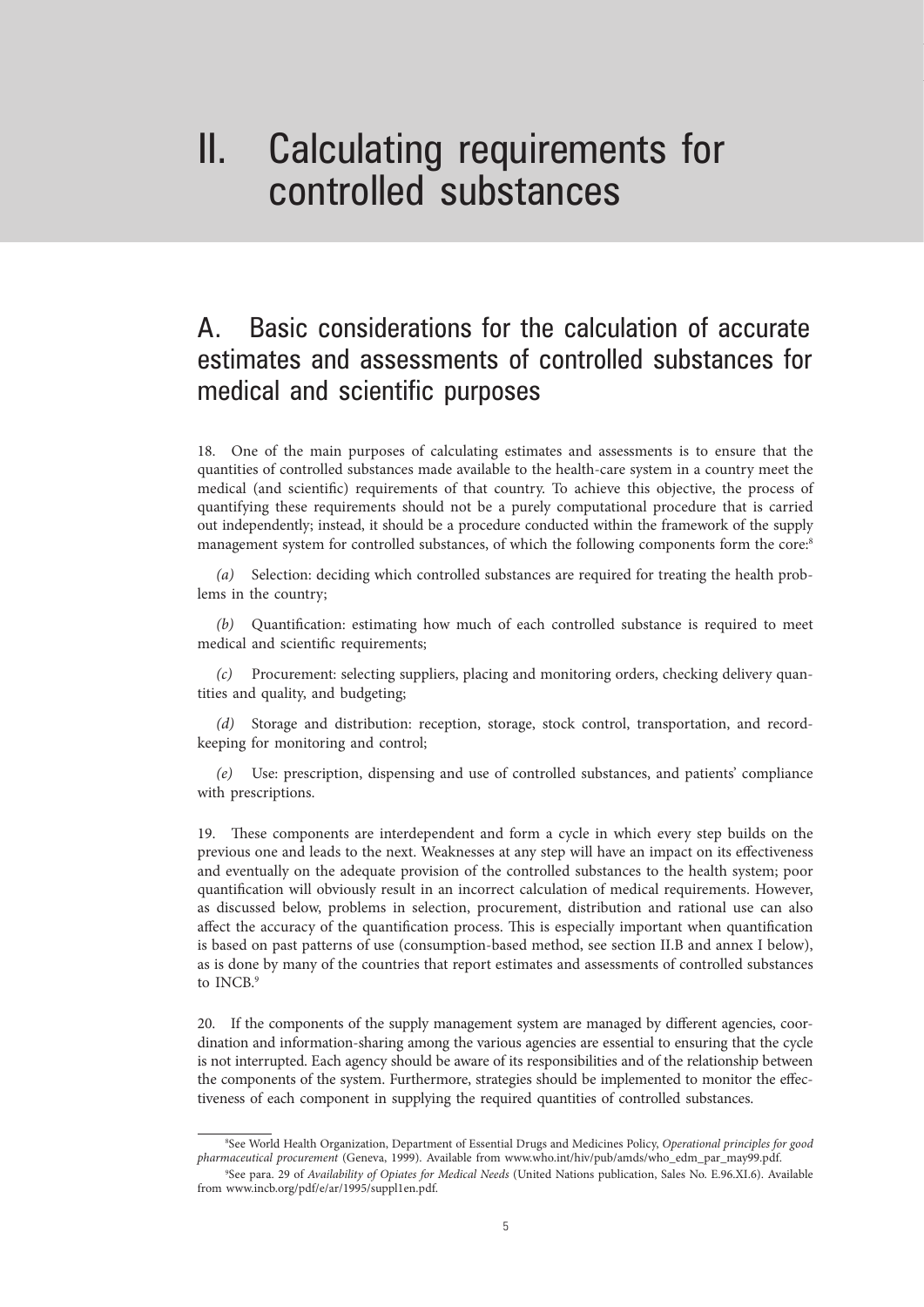21. In addition to these operational requirements, the effectiveness of the supply management system depends on a well-functioning legal and policy framework that is based on ensuring the availability and rational use of controlled substances for medical purposes. The lack of such a framework can affect the proper functioning of the supply management cycle and create barriers to the rational use of controlled substances (see annex III below). Fundamental changes to the legal and policy framework are necessary to eliminate such barriers.

22. Section II.A below contains a discussion of the key aspects of the supply management system for controlled substances that may impact the accuracy of the quantification process and the ability of the health-care system to meet needs (for an explanation of the difference between needs and requirements, see box 1). Such aspects should be well understood and addressed to ensure that estimates and assessments, calculated on the basis of the quantification process, are not distorted by weaknesses in the supply management system.

**Box 1. The difference between needs and requirements for controlled substances in the system of estimates and assessments** 

Needs for controlled substances are the quantities that would be necessary to provide medical treatment for the health problems of a country's population.

Requirements for controlled substances are the quantities that are necessary to provide medical treatment through the existing health-care infrastructure in a country and under conditions where controlled substances are used rationally and are not diverted.

The needs for controlled substances can be much higher than the requirements in countries where the health-care system is not well developed and where drug supply management is not effective. In an ideal system, the requirements for controlled substances would equal the needs.

## Selection

23. The selection of controlled substances for which requirements are to be calculated depends on the health problems encountered in a given country and the choice of controlled medicines considered appropriate to treat them. The end results of this process are usually the inclusion of such substances in the national essential medicines list and in standard treatment guidelines that specify accepted schedules for treating health problems using controlled substances (the strength, dosage and duration of use of selected controlled medicines for each health problem). Focusing on the procurement of key controlled substances may not only lower costs but also facilitate rational prescribing and dispensing. Standard treatment guidelines are essential to the quantification process (see section II.B below) and can assist in promoting the rational use of controlled substances.

24. The three international drug control conventions do not recommend which drugs and which dosages should be utilized in the treatment of specific conditions. Thus, for each country, the estimates and assessments of internationally controlled substances depend on the selection of drugs and dosages made by the competent national authorities.

25. Many countries already have in place a national essential medicines list. Competent authorities should first consult that list to determine which controlled substances are recommended. Countries without such a list can refer to the WHO Model List of Essential Medicines for guidance. For the WHO definition of essential medicines, see box 2. This list, which is published every two years, is also a useful resource for revising and updating national lists. The WHO Essential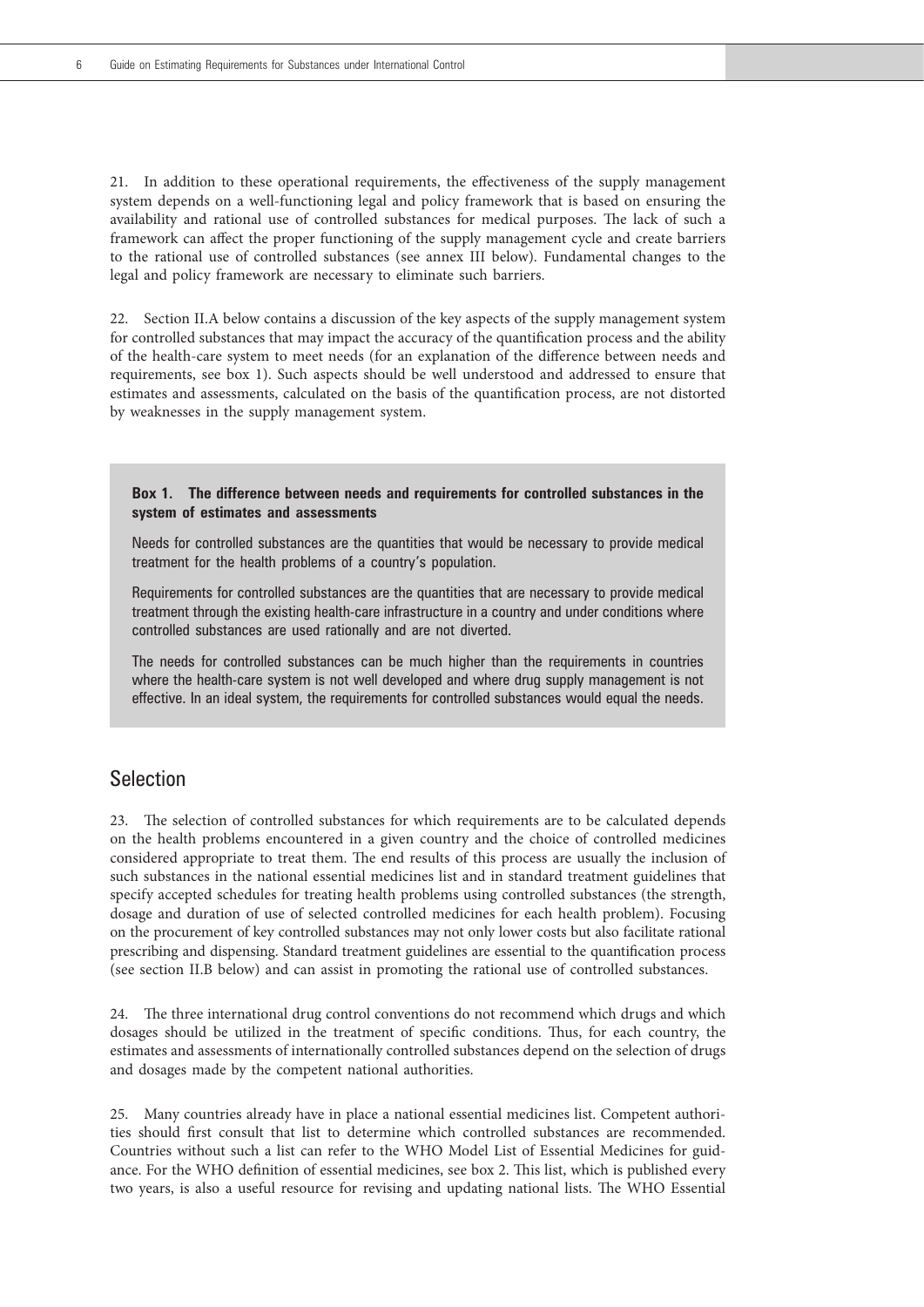Medicines Library (available from http://apps.who.int/emlib/) provides additional information about all medicines currently listed in the WHO Model List of Essential Medicines, including links to clinical evidence about efficacy and safety, existing WHO or other clinical guidelines, and price information.

#### **Box 2. Essential medicines**

According to WHO, essential medicines are those that "satisfy the priority health-care needs of a population. They are selected with due regard to public health relevance, evidence on efficacy and safety, and comparative cost-effectiveness. Essential medicines are intended to be available in functioning health systems at all times, in adequate amounts, in the appropriate dosage forms, with assured quality and adequate information, and at a price the individual and the community can afford …

The implementation of the concept of essential medicines is intended to be flexible and adaptable to many different situations; exactly which medicines are regarded as essential remains a national responsibility."a

®See online Glossary of Globalization, Trade and Health Terms of the World Health Organization (available from www.who.int/trade/glossary/en/).

#### 26. Key provisions for selection include:

*(a)* Ensuring that selection is undertaken on the basis of accepted treatment norms and proven efficacy and safety;

Promoting acceptance of selected controlled substances through consultation with healthcare professionals and experts and the development of clinical and standard treatment guidelines;

*(c)* Prioritizing and selecting substances that can be procured in a cost-effective way (see paragraphs 28 and 32 below for more information on the impact of price on the process of establishing estimated requirements);

*(d)* Including selected controlled substances in the national essential medicines list, as this may facilitate their procurement and supply;

*(e)* Regularly reviewing and updating the list of selected controlled substances to reflect changes in the requirements of the health-care system and accepted treatment practices.

## **Quantification**

27. Quantification is the process of calculating the quantities of controlled substances that will be required for medical use (for more detail on the different quantification methods, see annex I below). The resulting estimates of controlled substances should then be incorporated into the preparation of the national estimates and assessments (see annex II). Accurate quantification is an essential step in the system for managing the supply of controlled substances. The system determines the quantities of controlled substances that should be procured to avoid shortages and excesses and also assists planning and timely procurement and rationalization of the prescribing and use of controlled medicines.

28. Quantification has become more complex in recent years, with the interplay of an increasing selection of medicines, delivery systems and dosage units. In the past, there were often few medicines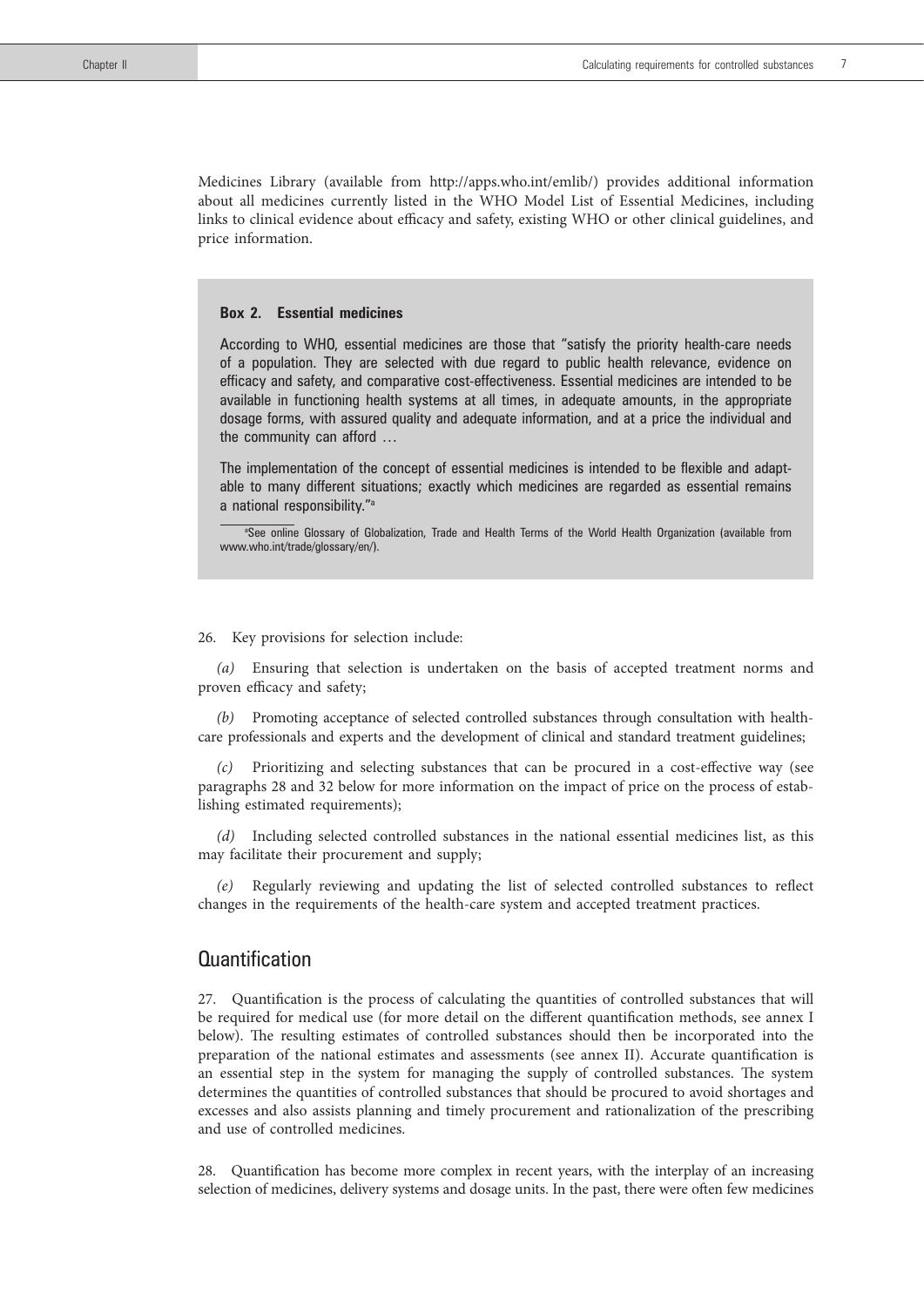to choose from for the treatment of maladies. Now, numerous medicines are available for treating a single disease or its symptoms. That means that decisions need to be made regarding what proportion of what diseases and conditions will be treated by various medicines. One result is that the steps outlined in the supply management system can become more interdependent, for example with the cost of one medicine having a large influence on the selection and quantification of other medicines. Selection, quantification and procurement should be based on the most costeffective medicines in order to make the most efficient use of financial resources. Ensuring that the most effective medicine is available at the lowest possible cost for patients is a critical element of rational use (see paragraph 38 below).

29. The accuracy of the quantification process relies mainly on the quality of data and the effectiveness of data collection. It is therefore important to establish managerial and policy frameworks that ensure good record-keeping in facilities that use or handle controlled substances and to develop an effective mechanism to collect the relevant data for the purpose of quantification.

30. Key provisions for quantification include:

*(a)* Ensuring that an adequate system exists for collecting data on the use of controlled substances;

*(b)* Ensuring that operators and users of controlled substances are aware of their responsibility to provide the necessary data;

*(c)* Establishing a cycle of data collection and processing that meets the deadline for the submission of estimates and assessments to INCB (see annex II below);

*(d)* Promoting good record-keeping practices in facilities that use or handle controlled substances;

*(e)* Regularly evaluating the quality of data and taking corrective action if necessary.

### Procurement

31. The procurement process for controlled substances involves budgeting, selecting suppliers, placing and monitoring orders, checking quality and checking delivery quantities. Failure in any of these areas leads to lack of access to appropriate drugs and to waste,10 which can also have a negative impact on the quantification process and eventually result in the calculation of estimates and assessments that do not reflect the actual requirements in a country. For example, delays in shipment from a supplier might lead to a substance being out of stock for a prolonged period and a smaller amount of controlled substances being used by patients during the year. If this low level of use is then used as the basis for determining the requirements for the following year, the amount to be procured will be underestimated. This example illustrates how systemic problems in the procurement process undermine the quantification process and lead to inadequate estimates and assessments, year after year.

32. It is important to consider the health insurance and financing systems, as well as the controlled substance suppliers, including their prices and other costs that may be passed on to the purchaser. These factors can have a great influence on access to and use of controlled substances (see annex III below). For example, if there are few suppliers to choose from, an oligopoly will be created and the suppliers may ask for relatively high prices, which will result in the limited available resources being used to purchase smaller quantities of controlled substances. Thus, financial constraints, rather than the medical needs of the population, can play a greater role in

<sup>10</sup>World Health Organization, "Operational principles for good pharmaceutical procurement", document WHO/EDM/ PAR/99.5. Available from http://whqlibdoc.who.int/hq/1999/WHO\_EDM\_PAR\_99.5.pdf.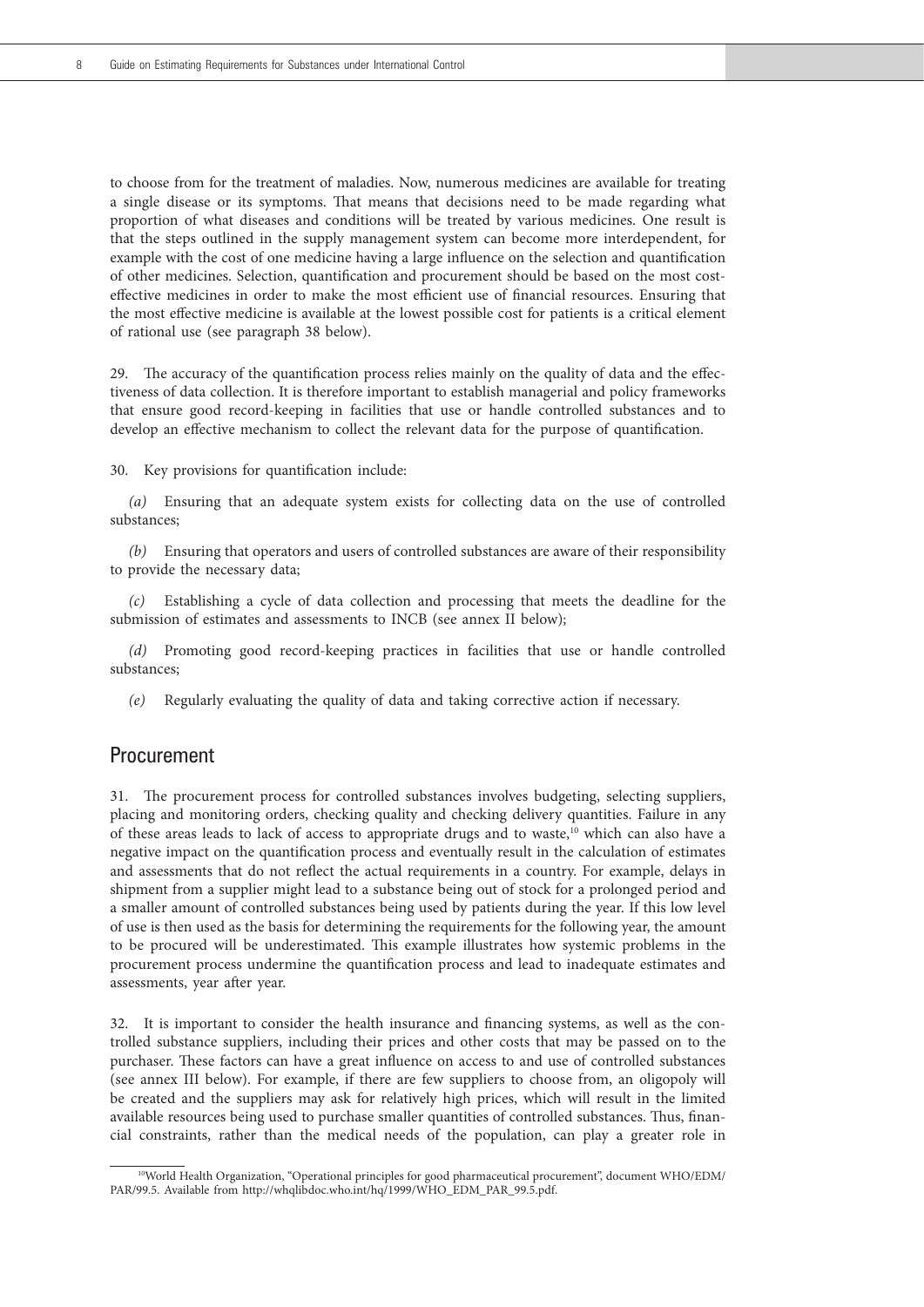determining the quantities of controlled substances procured and used. In such situations, Government authorities have sometimes stepped in to identify suppliers willing to sell the medicines at lower prices so that the fundamental medical needs of the population can be met.

33. In addition to price, another important consideration relevant to the procurement of controlled substances is their quality. Controlled medicines should be registered by the national medicines regulatory authority to ensure that they are safe and effective. Selecting suppliers that provide high-quality products is key to ensuring the safety of controlled medicines. Ideally, suppliers should be able to show that their products adhere to good manufacturing practices that ensure product consistency and compliance with the quality standards appropriate to their intended use.11 In the same way, Governments must ensure that institutions that prepare and distribute "magistral" preparations take appropriate measures to guarantee the efficacy, safety, quality and shelf life of the product. Even after registration, national authorities should encourage the reporting of potential problems relating to the quality of controlled substances and should take appropriate follow-up action, such as arranging for laboratory tests.

#### 34. Key provisions for procurement include:

*(a)* Ensuring that operators are aware of and understand special regulations concerning the procurement of controlled substances (requirements for the import certificates issued by competent national authorities, licensing requirements, security and record-keeping procedures for operators etc.);

*(b)* Establishing procedures for competitive pricing of supplies to ensure that controlled substances are available at the lowest cost.

### Storage and distribution

35. After controlled substances have been procured, manufacturers, importers or wholesalers (in some cases the Government) store and distribute the substances to pharmacies, hospitals, palliative care facilities etc., based on demand. Health-care personnel then prescribe and dispense the controlled substances to patients. Breakdowns at any point in the distribution system can lead to shortages of controlled substances in the health-care system.

36. Measures should be put in place to prevent the diversion of controlled substances from the distribution system, to be used for illicit purposes. These measures should be in accordance with the relevant provisions of the international drug control conventions and require the implementation of good distribution practices, including secure storage of controlled substances at distribution points and in retail facilities, efficient and secure transportation of such substances, good stock management and adequate record-keeping. Operators at all levels should be made aware of their responsibilities and legal obligations in ensuring the secure handling of controlled substances through the development of written standard operating procedures. Finally, it is important that health professionals receive training on prescribing and dispensing controlled substances (see paragraph 41 and annex III below). Although legal and regulatory measures are necessary to prevent the diversion of controlled substances from the distribution system, they should not be a barrier to the availability of such substances for medical purposes.

37. Key provisions for storage and distribution include:

*(a)* Ensuring that operators involved in the storage and distribution of controlled substances are aware of relevant laws and regulations;

<sup>11</sup>Further information on good manufacturing practices is available from www.who.int/medicines/areas/quality\_safety/ quality\_assurance/production/en/index.html.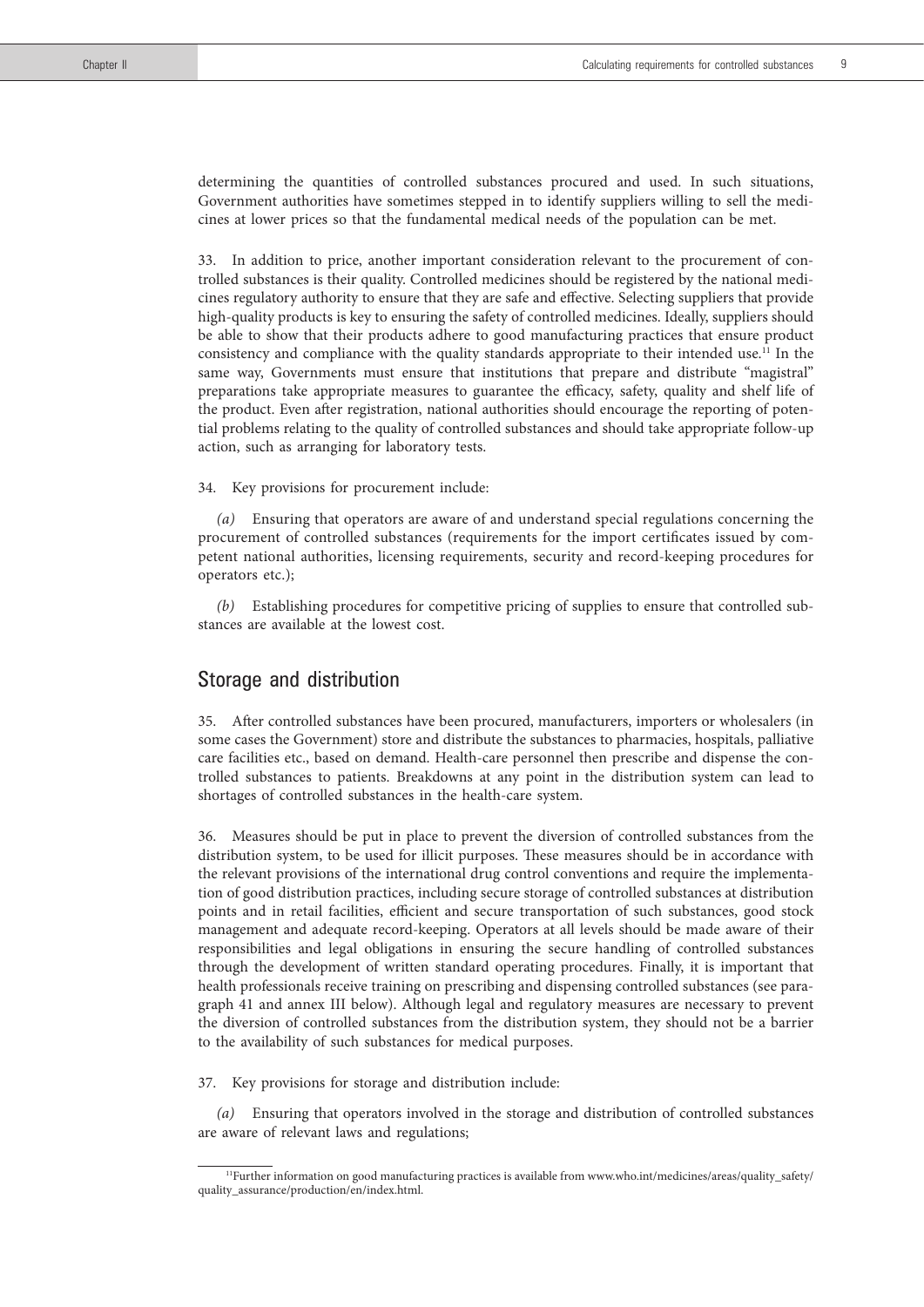*(b)* Ensuring that central distribution points and peripheral facilities are adequately equipped to guarantee the secure storage of controlled substances;

*(c)* Promoting good stock management and record-keeping procedures in central distribution points and in peripheral facilities — sufficient quantities of controlled substances should be kept in stock to ensure an uninterrupted supply and prevent shortages; stock levels can be a source of information for calculating requirements and for reporting to INCB (see annexes I and II below).

## Use

38. According to WHO, the rational use of medicines requires that "patients receive medications appropriate to their clinical needs, in doses that meet their own individual requirements, for an adequate period of time, and at the lowest cost to them and their community".12 The quantification process is intended to calculate the amounts of controlled substances necessary to meet these requirements. Common examples of inappropriate use of medicines include: underuse of essential medicines, overprescribing, preference for costly medicines over cheaper but equally effective alternatives, prescribing for inappropriate indications and using medicines that are ineffective. Therapeutic failure of controlled substances in the treatment of health problems may be a consequence of their inappropriate use. Ultimately, inappropriate use of medicines may result in increased health-care costs.

39. As discussed in section II.B below, the rational use of controlled substances is also an important prerequisite for calculating accurate requirements for such substances. When past use is the basis for quantifying requirements (in the consumption-based and service-based methods), inappropriate patterns of use of controlled substances that are not corrected will distort actual requirements and perpetuate inaccuracies. Likewise, when the quantification process is based on standards of rational use (in the morbidity-based method) that are not followed by health-care professionals, the quantities of controlled substances procured will not match their use, resulting in shortages or excesses.

40. WHO advocates 12 core interventions to promote more rational use of medicines.13 These interventions include the establishment of a multidisciplinary national body to coordinate policies on the use of medicines, the use of clinical guidelines, the inclusion of treatments of choice in national essential medicines lists (see paragraph 23 above), the inclusion of problem-based pharmacotherapy training in undergraduate curricula, continuing in-service medical education, public education about medicines, appropriate and enforced regulation, and sufficient Government expenditure to ensure the availability of medicines and trained staff. All these key interventions are also relevant for controlled substances.

41. The rational use of controlled substances depends heavily on the training of health-care professionals and raising the awareness of patients. Prescribers (a group that may include physicians, veterinarians, dentists, nurses and midwives, depending on the country) should be educated and appropriately trained to prescribe and administer controlled substances. Pharmacists should be trained in the rational dispensing of controlled substances. If they are not trained appropriately, health-care professionals may be reluctant to use controlled substances. Conversely, inappropriate prescribing and lax dispensing practices can lead to the diversion and abuse of controlled substances. Educating patients also contributes to rational use by dispelling misconceptions about the abuse potential of controlled substances, as well as about problems associated with non-medical use.

<sup>12</sup>See www.who.int/medicines/areas/rational\_use/en/index.html.

<sup>13</sup>See "Promoting rational use of medicines: core components", *WHO Policy Perspectives on Medicines*, No. 5, September 2002. Available from http://whqlibdoc.who.int/hq/2002/WHO\_EDM\_2002.3.pdf.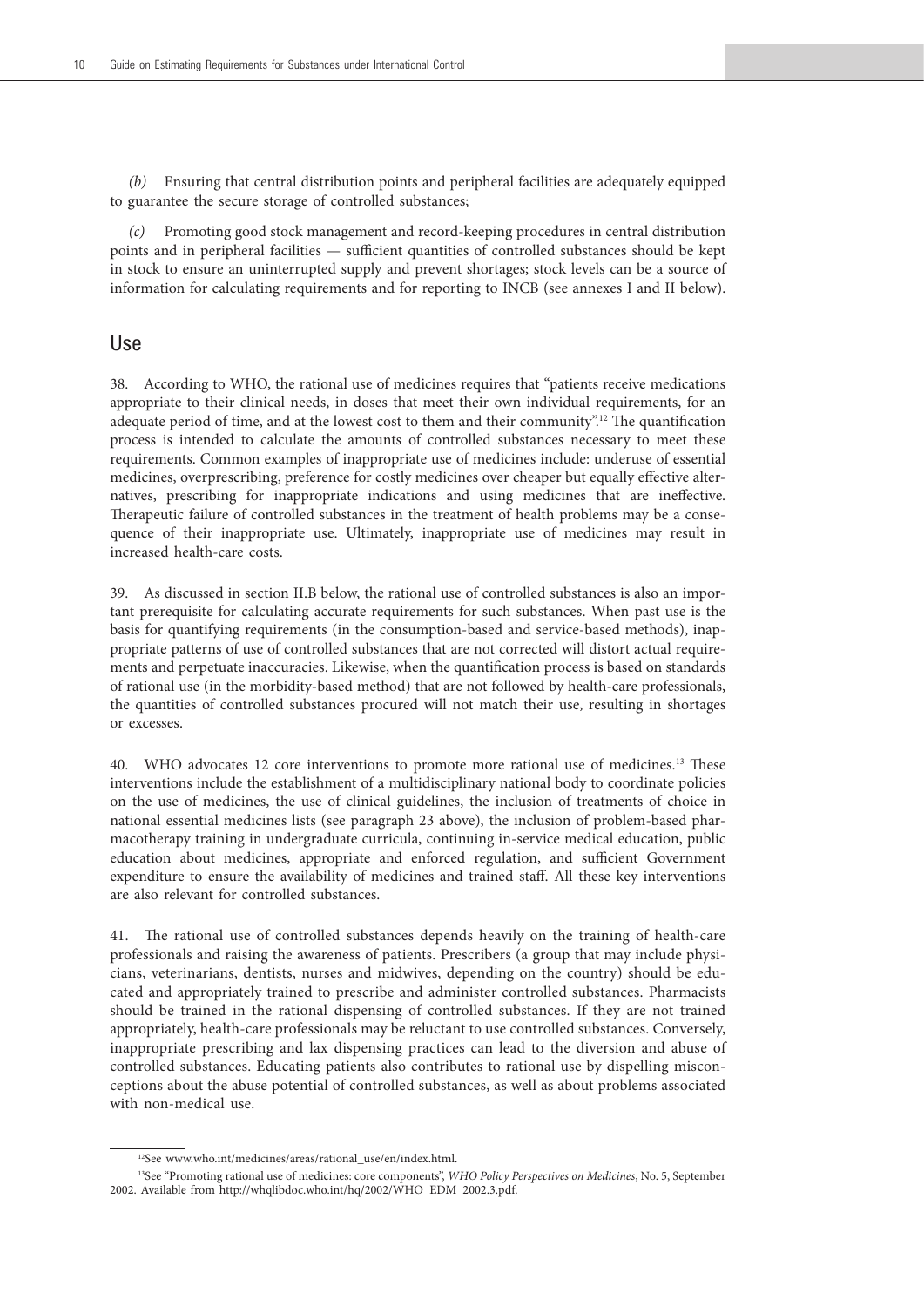42. Other factors that impede the availability of controlled substances, and ultimately their rational use, are included in annex III below.

43. Key provisions for use include:

Promoting rational use of controlled substances through educational, managerial and regulatory strategies for health-care professionals;

*(b)* Identifying inappropriate use of controlled substances in the health-care system and its impact on the accuracy of calculated requirements;

*(c)* Informing the general public about the rational use of medicines.

# B. Choosing methods for and improving the accuracy of the quantification of requirements for controlled substances

44. Three methods and their variants are commonly used to quantify the requirements for controlled substances: the consumption-based, service-based and morbidity-based methods. The choice of which method to use is determined by the availability of the data needed for quantification, the availability of the necessary resources and the structure of the controlled substance supply system, as discussed in section II.A above.

45. This section outlines the optimal circumstances for using each method to achieve accurate results and the main limitations of the methods. (For a more detailed description of the three methods and examples of their use, see annex I below.) In practice, all the conditions that contribute to the accuracy of the methods may not be present. However, this should not preclude the application of the methods, as achieving accuracy in quantifying requirements for controlled substances is an incremental process. It depends not only on applying the appropriate method but also on many factors outside the quantification process, such as those discussed in section II.A above. Efforts to address these factors should take place alongside a gradual refinement of the estimates of requirements.

## Consumption-based method and variants

46. The consumption-based method and its variants are based on use over recent years. If past use of controlled substances is stable and adequate, future requirements can be calculated by averaging the amounts used in health-care facilities in recent years and adding a margin for unforeseeable increases. In variants of this method, calculations are based on data obtained from manufacturers, importers and wholesalers that distribute controlled substances to peripheral health-care facilities.

- 47. This method is appropriate in the following situations:
	- *(a)* When reliable data on past use can be collected;
	- *(b)* Where the demand for health-care services has reached a relatively steady level;

*(c)* When the demands of the health-care system are met by a well-functioning supply management system that ensures an uninterrupted supply of controlled substances;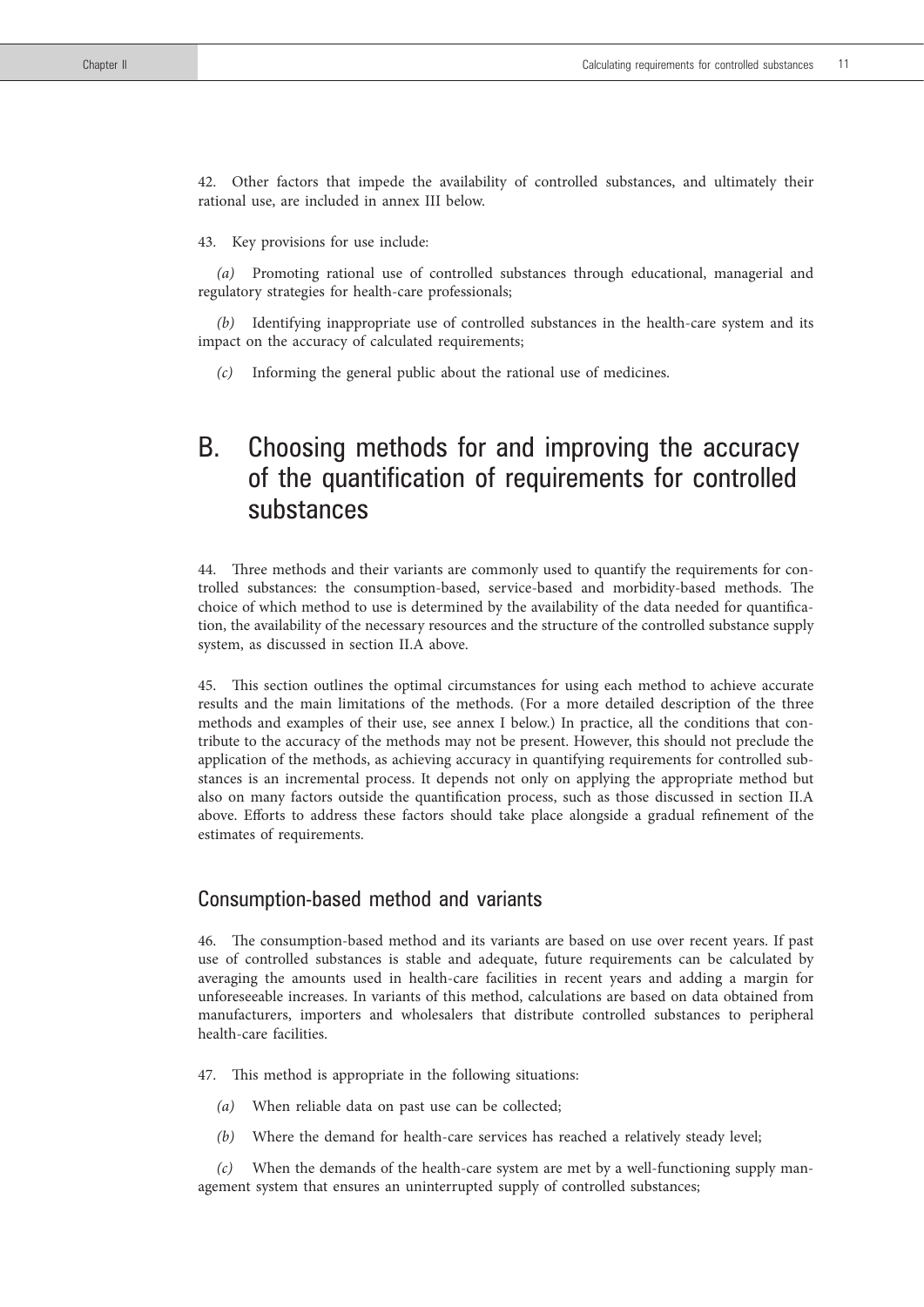- *(d)* When the use of controlled substances is rational;
- *(e)* In the absence of circumstances that require a change (e.g. emergency health-care situations).

48. When using the consumption-based method, it is important to be aware that:

*(a)* The method and its variants do not provide a basis for improving rational use and the accuracy of the quantification process. For example, if prescribing, dispensing and administering are undertaken to a poor standard and are not corrected, this method may perpetuate the cycle of inappropriate use;

*(b)* In the case of calculations based on quantities requested by trading companies for future sales, the calculated amount may be influenced by limited marketing possibilities or overly optimistic sales expectations and may therefore not reflect medical requirements;

*(c)* Controlled substances being out of stock for long periods of time and loss or wastage may reduce the accuracy of the method;

*(d)* Data collected under the method and its variants may be incomplete because of poor stock management, inadequate record-keeping or inadequate reporting to the authorities responsible for data collection.

## Service-based method

49. The service-based method calculates requirements for controlled substance based on current levels of use of each controlled substance (for all clinical indications) in a sample of standard facilities. The data collected from those facilities can then be extrapolated to calculate the requirements of other similar facilities. This method targets the health services available and takes into account their current treatment levels, which may also reflect financial and administrative constraints within the existing health-care system.

50. This method is appropriate in the following situations:

*(a)* Where prescribing, administering and dispensing patterns in the standard facilities are considered to be rational (for increased accuracy of the method, strategies should be developed to promote rational use in all facilities — see section II.A above);

*(b)* Where the pattern of morbidity in the standard facilities is representative of the pattern in the region included in the quantification. If there are large differences in morbidity patterns, other methods may be more appropriate for calculating the requirements of those non-standard facilities;

*(c)* Where detailed data on patient morbidity or standard treatment guidelines are not available.

51. Authorities should be aware that:

*(a)* The service-based method may not take into account the medical needs of patients that cannot be met owing to the cultural or geographical constraints of the existing health-care system;

*(b)* Any inappropriate patterns of use in terms of prescribing, administering or dispensing in the standard facilities that are not corrected may be perpetuated throughout the health-care system, as they are carried over into the requirements for controlled substances for other facilities included in the quantification process;

*(c)* Limitations of the health-care system, such as substances being frequently out of stock, inappropriate patterns of use and poor record-keeping practices, may make it difficult to select valid standard facilities (see annex I below);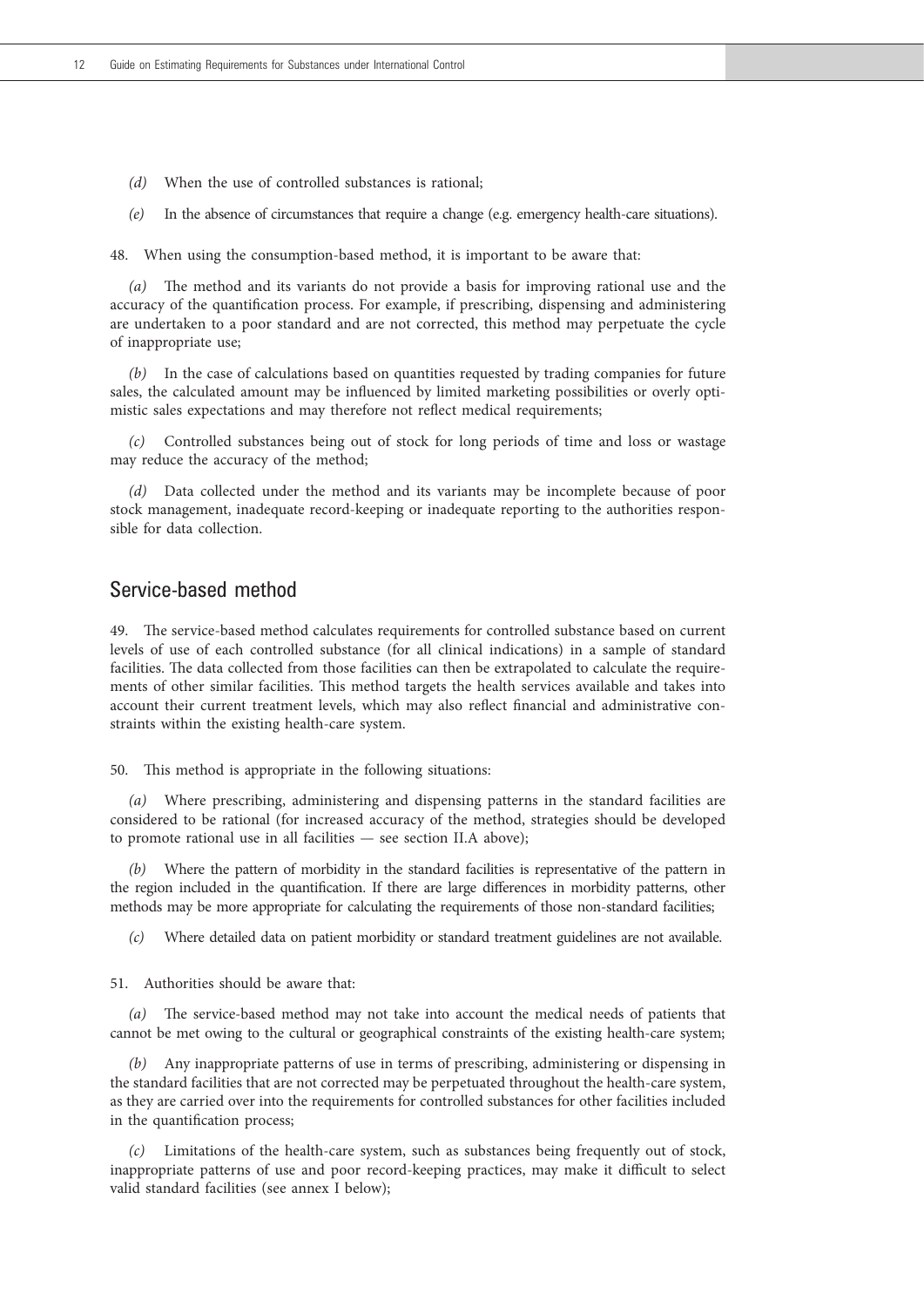*(d)* The service-based method may be difficult to use for controlled substances that are prescribed not only in health-care facilities but also by individuals.

## Morbidity-based method

52. The morbidity-based method calculates the requirements for controlled substances based on an assessment of the frequency of health problems (morbidity) and on accepted treatment norms for the health problems in question. Data on morbidity can be obtained from epidemiological assessments at the regional or national level. When complete data on the population morbidity for a given health problem are available, the method calculates the quantities of a controlled substance that would be required to treat that problem. However, this is a calculation for the need for controlled substances, and it may overestimate the requirements for them, which by definition are based on the existing health-care infrastructure in a country (see box 1 above); that infrastructure may not be able to treat all morbidity in the country. Furthermore, such data are rarely available and may be difficult to collect on all possible diseases that require treatment with controlled medicines. In such situations, morbidity profiles of sample health-care facilities can be used in the calculation and the requirement can then be scaled up to the regional or national level.

53. This method is appropriate in the following situations:

*(a)* Where data on past patterns of use of controlled substances are not available or are unreliable;

*(b)* When health services are rapidly changing or new — for example when starting an opioid substitution treatment programme;

- *(c)* Where accurate and complete data on morbidity are available;
- *(d)* Where standard treatment schedules have been devised;

*(e)* To promote a change towards more rational prescribing, as defined by standard treatment schedules;

*(f)* To verify requirements calculated with other methods.

54. Authorities should be aware that:

*(a)* The existing health-care infrastructure in a country may not have the capacity to treat all the morbidity or absorb the quantities of controlled substances required to treat the morbidity rate even when complete data are available to identify that rate. If such theoretical amounts of controlled substances are procured, the lack of capacity may result in inappropriate use or increase the possibility of diversion or abuse of controlled medicines;

*(b)* If standard treatment guidelines are not followed (including as a result of a lack of rational prescribing), the calculated requirements for controlled substances will not match their use;

*(c)* This method will accurately predict requirements only for a limited number of health problems for which complete morbidity data and standard treatment guidelines are available. Therefore, if a controlled substance is used to treat several health problems, it may be necessary to use other methods in addition to this one to estimate the quantities required for those other health problems;

*(d)* The calculated requirement will be more accurate if sample health-care facilities used in the calculation have a morbidity profile that is representative of the regions included in the quantification.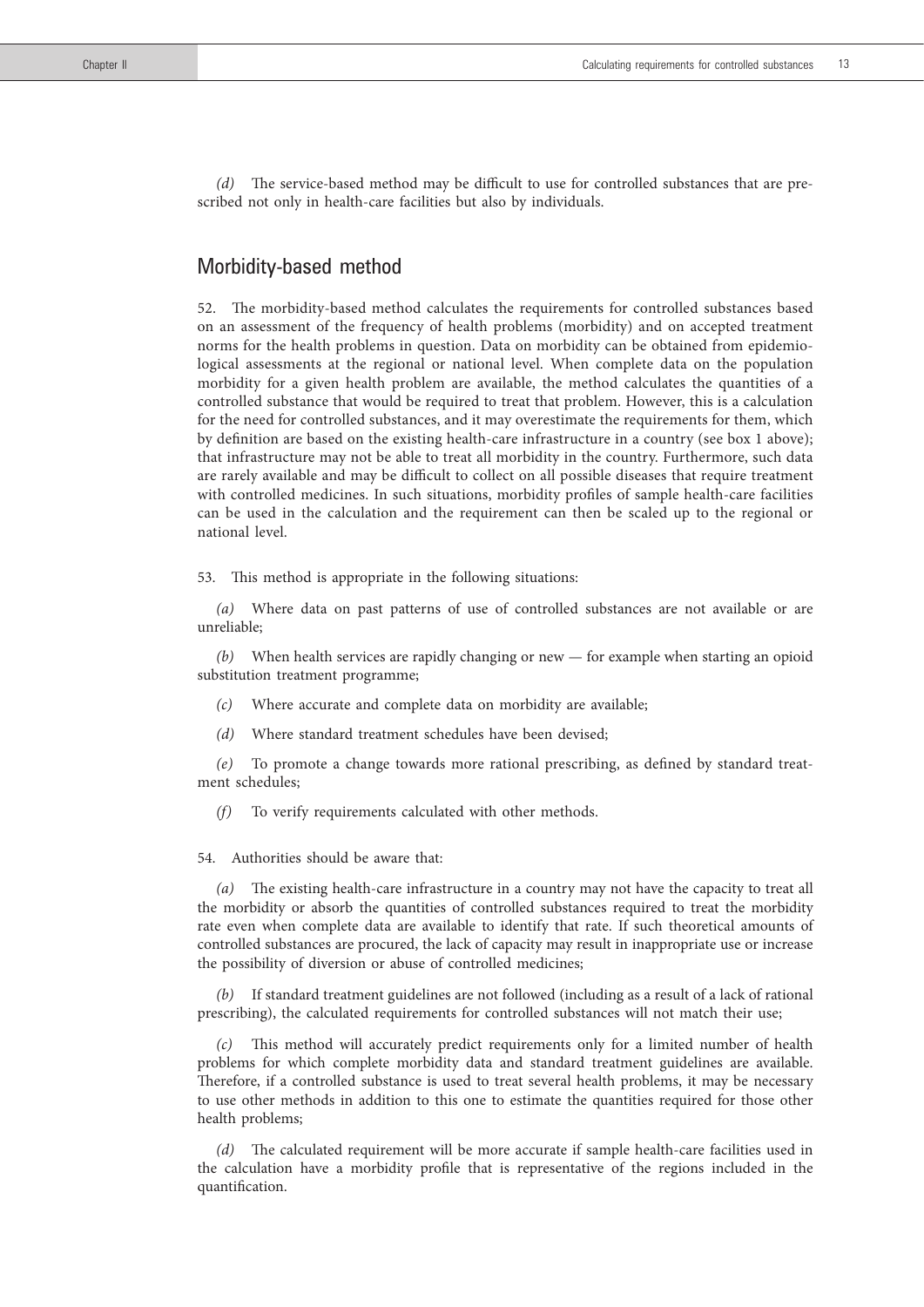## Improving the accuracy of quantification

55. The methods described in this document suit different conditions and objectives. In practice, the most effective quantification approach may be to use more than one method in combination or sequentially. The approach should also allow for progression from a simpler to a more complex method and for the addition of newly developed parts of more accurate methods, taking into account prevailing conditions.

56. For countries that use the consumption-based method, it is important to evaluate whether the calculated quantities of controlled medicines exceed or underestimate actual requirements. A useful addition to this method is to compare the calculated quantities with those obtained using the morbidity-based method, if and when data are available. In carrying out this evaluation, it is important to take into account the perspectives of both health-care professionals who use controlled medicines and relevant public health experts. If an evaluation indicates that the consumption-based method does not accurately calculate the requirements, adjustments to the quantification process should start with those controlled medicines for which the need to compensate for underor overuse is the most urgent.

57. Ideally, the adjustment should allow the calculated requirements for controlled substances to approximate the needs that can be determined using the morbidity-based method. In a large number of countries, however, good-quality data may not be available for many of the health problems treated with controlled medicines. In such situations, countries can apply the servicebased method to quantify the requirements for the controlled medicines identified as priorities in the evaluation process. Using this method, it is possible to obtain a national estimate of the requirements by extrapolating the use of controlled substances in standard health-care facilities to other similar facilities throughout a country.

58. After health-care facilities have been supplied with the calculated requirements for controlled medicines, continuous monitoring of use will help to improve the accuracy of the quantification process and correct surpluses or shortages. At the same time, it is important to promote, in all facilities, the rational use of controlled medicines and the maintenance of accurate patient registers. These records can be a future source of the good-quality data on the frequency of health problems that are required for the morbidity-based method; the records can also serve as an important example of successful, documented, rational use that has been possible without accompanying abuse or diversion.

59. For countries that already have experience using the morbidity-based method for calculating the requirements of controlled medicines for specific health problems (such as methylphenidate, used in the treatment of attention-deficit disorder (ADD), also known as attention-deficit/hyperactivity disorder (ADHD)), it is important to update the morbidity data and information in standard treatment guidelines on an ongoing basis. As good-quality data on other health problems become available, the use of the morbidity-based method can be expanded to quantify the requirements for the controlled medicines used in their treatment.

## Evaluation and monitoring

60. The main objective of the quantification process is to ensure that controlled substances used for medical and scientific purposes are available in sufficient quantities. To achieve that objective, regular evaluations of the effectiveness of the quantification process and of the accuracy of the calculated requirements are necessary. Continuous monitoring of the quantification process is also important to ensure its effectiveness.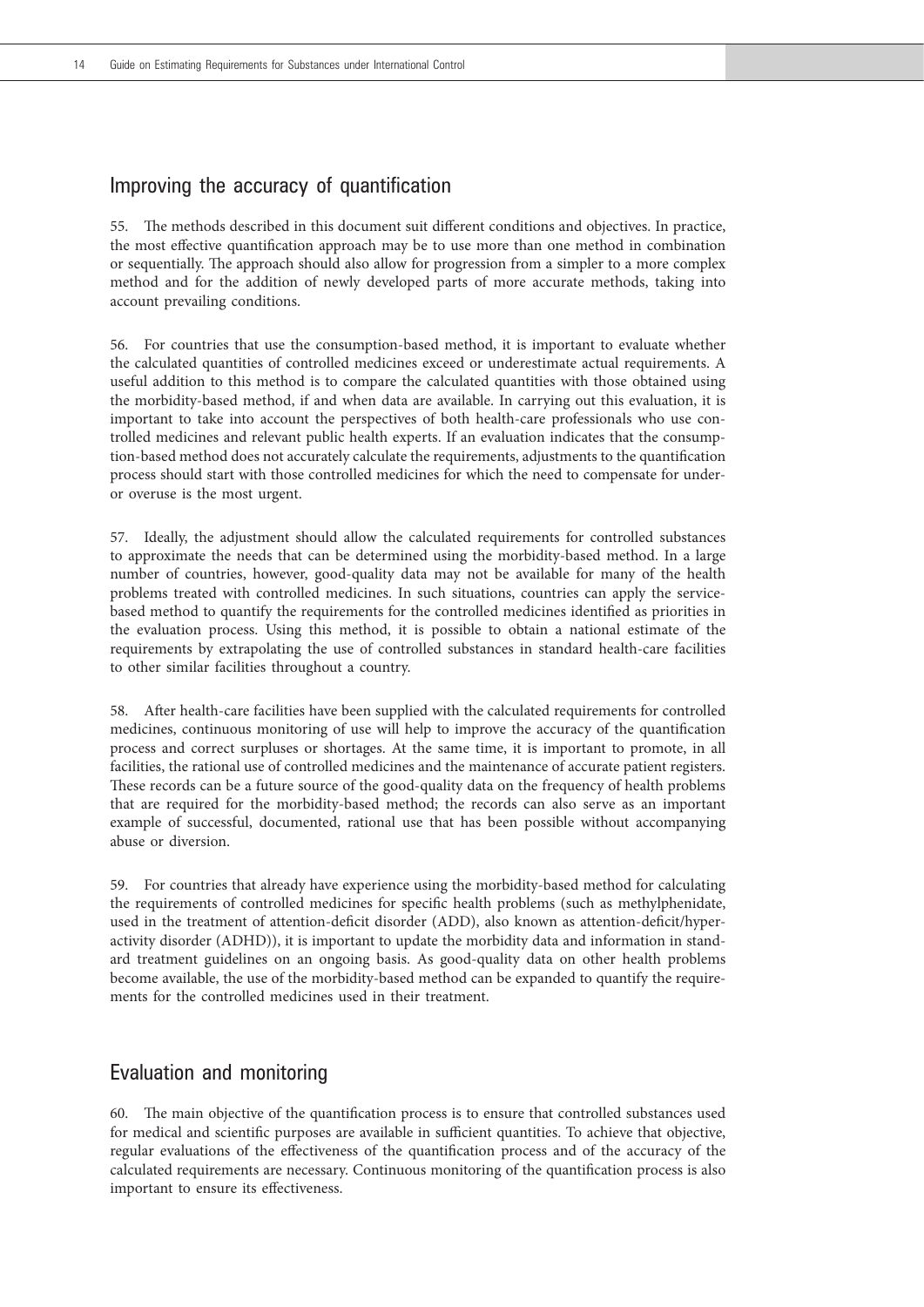61. Evaluation refers to the periodic analysis of a process to determine whether objectives and goals are being achieved and how improvements can be made. Evaluation of the quantification process is useful for the following:

*(a)* To assess the effectiveness with which the various steps of the process (e.g. data collection) have been carried out. Problems at each step should be identified and corresponding solutions introduced;

*(b)* To determine whether modifications in the method used are warranted. These modifications should respond to changes in the prevailing conditions and available information and be aimed at achieving more accurate quantification (see section II.A above);

*(c)* To identify whether it is necessary to make any adjustments in response to new developments such as population growth and new medicines, programmes and facilities.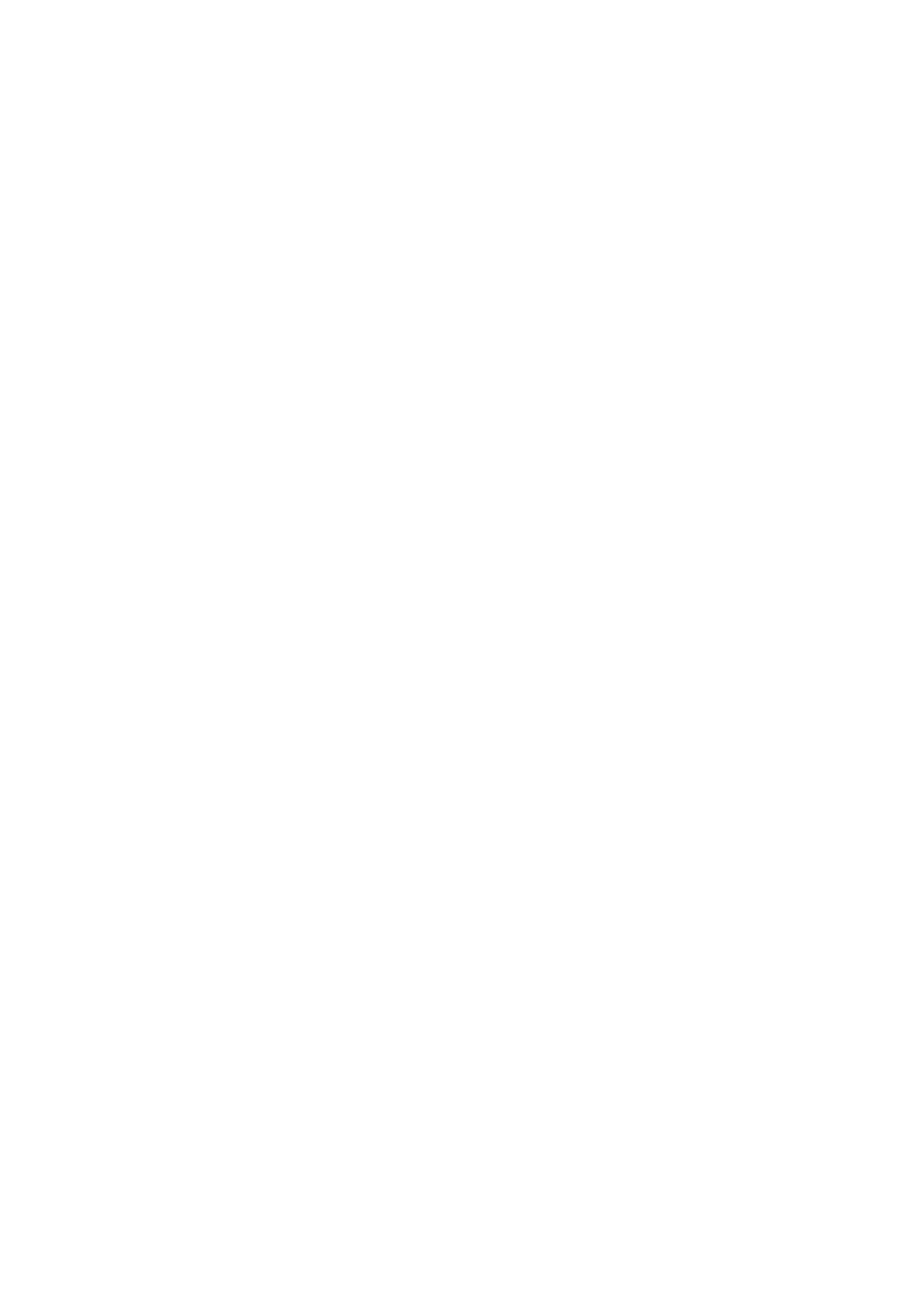# III. Preparation of estimates and assessments for submission to the International Narcotics Control Board

62. After the requirements for controlled substances have been calculated, they have to be included into the estimates and assessments submitted to INCB. Different categories of estimates and assessments must be submitted for the three classes of controlled substances. These categories are specified by the conventions and relevant resolutions on controlled substances. The rest of this section (in addition to annex II below) provides guidance to competent authorities on incorporating the calculated requirements for controlled substances into estimates and assessments.

# A. Estimates for narcotic drugs

63. Under the 1961 Convention as amended, States parties must furnish to INCB estimates in respect of, among others, the six categories described below. This section provides guidance on the sources of data for the calculation of estimates to be furnished under each category.

## Quantities of drugs to be consumed for medical and scientific purposes

64. The category "Quantities of drugs to be consumed for medical and scientific purposes" refers to the quantity transferred from wholesale to retail distribution. It concerns all countries that use or plan to use narcotic drugs for medical and scientific purposes. For countries that use narcotic drugs almost exclusively for medical purposes, the estimate for consumption should closely reflect the requirements for controlled substances that were calculated using the methods described in section II.B above. For countries that also use narcotic drugs for scientific purposes, quantities required for such purposes should be included in the estimate for consumption. Examples of scientific uses of narcotic drugs include:

- *(a)* Forensic analyses and research (usually requiring only small quantities of narcotic drugs);
- *(b)* Industrial research for the development of new pharmaceutical formulations;
- *(c)* Clinical trials.

65. Competent authorities can obtain information on quantities required for scientific purposes directly from persons or agencies licensed to use narcotic drugs for such purposes.

# Stocks of drugs to be held as at 31 December of the year to which the estimates relate

66. The category "Stocks of drugs to be held as at 31 December of the year to which the estimates relate" refers to the quantities of narcotic drugs held in reserve by manufacturers and wholesalers at the end of the year. As a general rule, stocks should not exceed the requirements for narcotic drugs calculated for one year. This category concerns all countries where manufacturers or wholesalers sell narcotic drugs to retailers (countries where retailers obtain their supplies only directly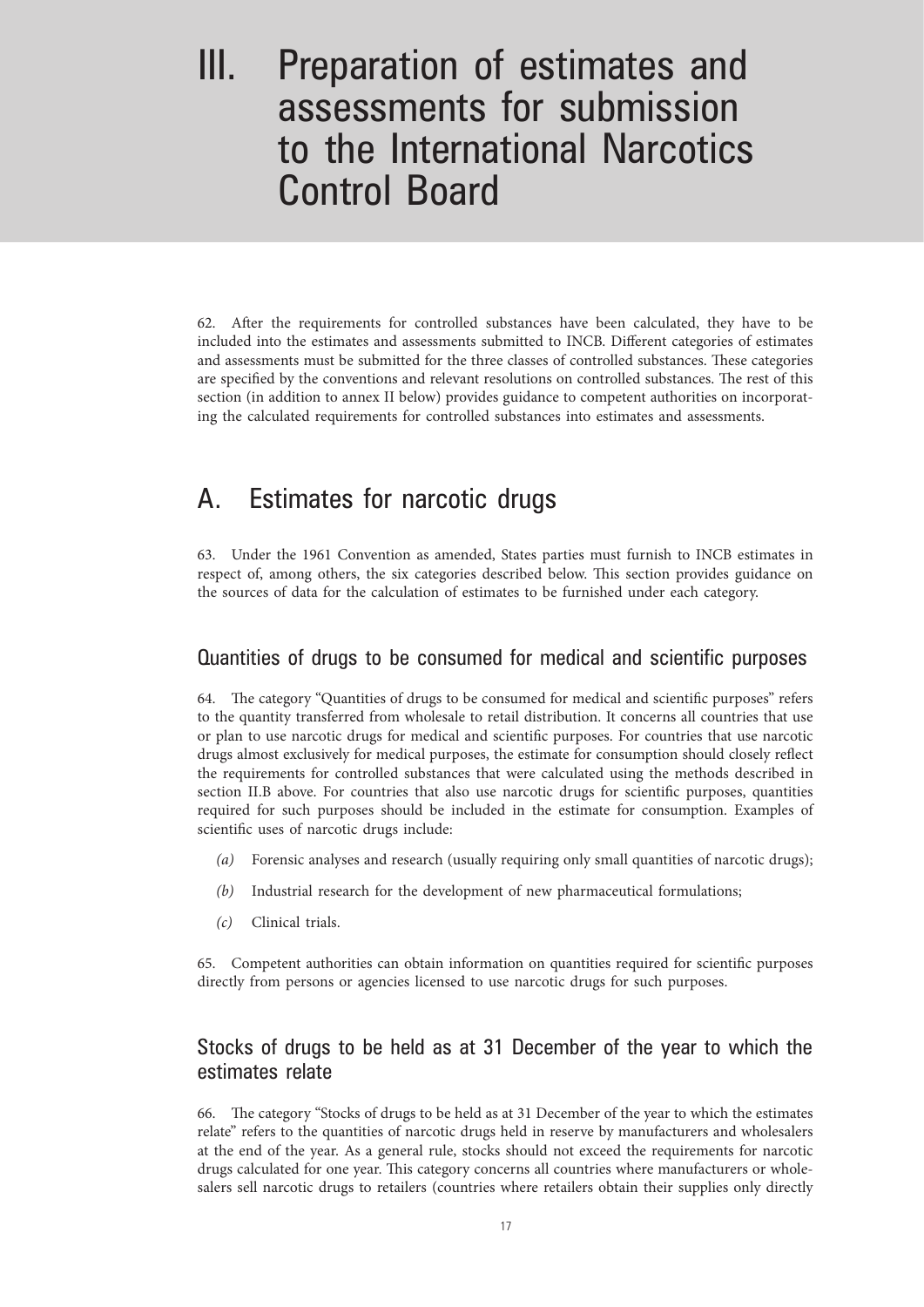from abroad do not need to furnish stock estimates). Manufacturers and wholesalers of narcotic drugs can provide the competent national authority with these data. In preparing stock estimates, the following should be considered:

*(a)* Stocks must be large enough to provide a safeguard against any breakdown in supply, for example as a result of delays in delivery (see box 3);

*(b)* Excessive stocks may increase the potential for diversion.

#### **Box 3. Safety stocks**

Sufficient quantities of controlled substances should be held in stock to ensure their availability at all times. Safety stocks should be kept by facilities that dispense controlled substances (e.g. pharmacies and hospitals) and also by wholesalers that supply controlled substances to peripheral facilities. The level of such safety stocks is a factor in the average use rate of a given controlled substance and the expected lead time (the time from which an order is placed until it is received). Underestimating lead times, especially for the import of controlled substances, can result in shortages and unavailability of substances.

The quantities kept as safety stocks at the retail level should be included in the total requirements for controlled substances for medical purposes. For narcotic drugs, the quantities kept as safety stocks by wholesalers should be reported to INCB under the relevant category.

# Quantities of drugs to be utilized for the manufacture of other drugs, of preparations in Schedule III, and of substances not covered by the Convention

67. The third category concerns all countries that utilize narcotic drugs for the manufacture of other drugs, preparations in Schedule III of the 1961 Convention as amended and substances not covered by that Convention. This value can be derived from data collected from manufacturers of those drugs. It should be noted that estimates are not required for quantities of preparations in Schedule III of the 1961 Convention as amended that will be consumed.

### Quantities of synthetic drugs to be manufactured

68. The fourth category concerns all countries where the manufacture of synthetic drugs occurs. This value can be derived from data collected from manufacturers of such drugs. The list of synthetic drugs can be found in part III of form B (Annual estimates of requirements of narcotic drugs, manufacture of synthetic drugs, opium production and cultivation of the opium poppy for purposes other than opium production), available from the INCB website (www.incb.org).

## Quantities of drugs necessary for addition to special stocks

69. The fifth category refers to the quantities of drugs held by Governments for "special Government purposes" (in particular for requirements of the armed forces) and to meet exceptional circumstances (including catastrophic events such as large-scale epidemics or major earthquakes). This concerns all countries where such stocks are held. Estimates have to be furnished for the quantities required for the establishment of special stocks and/or for the quantities to be added to existing special stocks.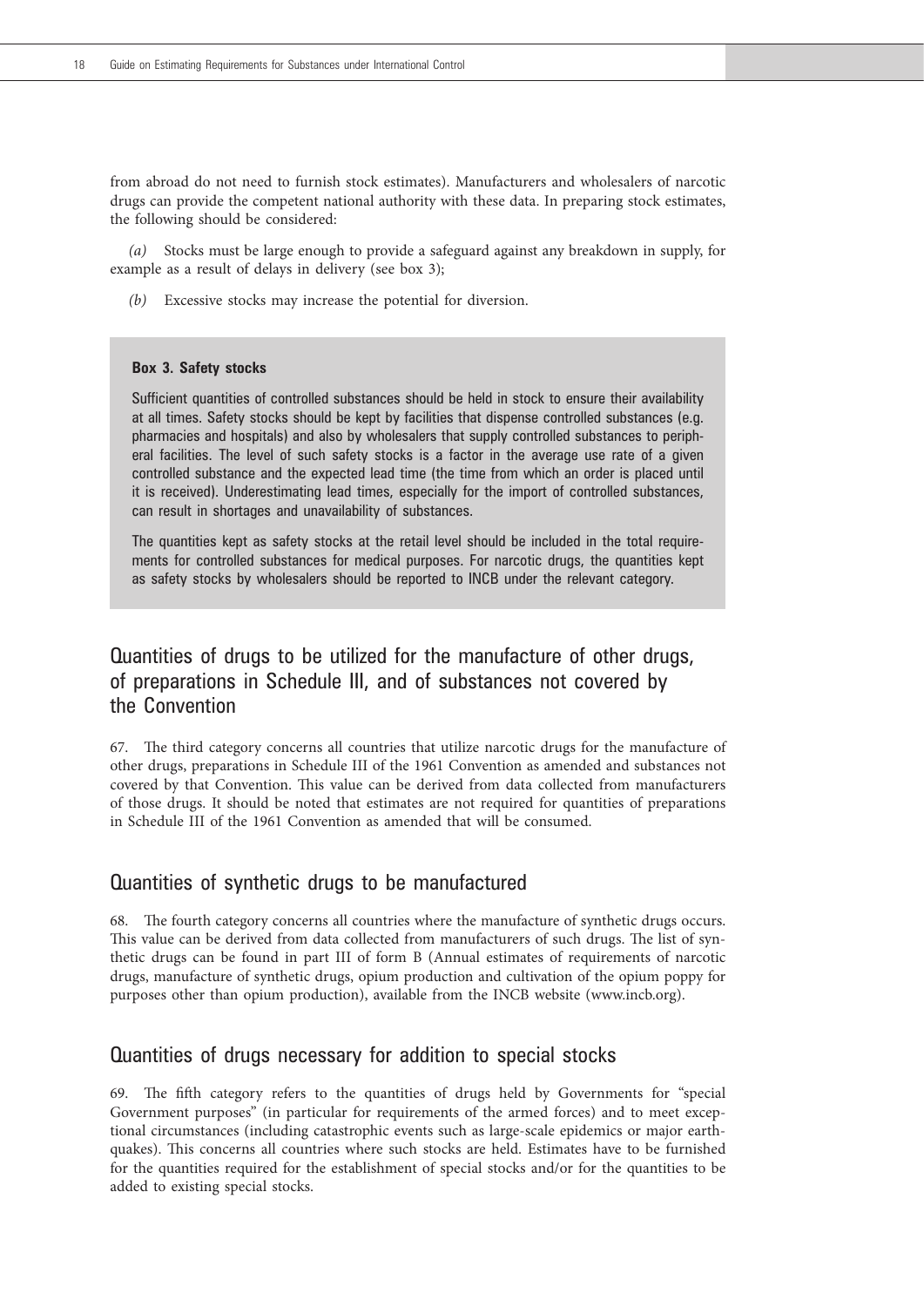## Approximate quantity of opium to be produced

70. The category "Approximate quantity of opium to be produced" concerns all countries where opium poppy is licitly cultivated for the production of opium.

# B. Assessments for psychotropic substances

71. Assessments for psychotropic substances, which are controlled under the 1971 Convention, should include the following:

- *(a)* Quantities to be manufactured domestically;
- *(b)* Quantities to be imported;
- *(c)* Quantities to be used for the manufacture of other psychotropic substances;
- *(d)* Quantities to be used for the manufacture of non-psychotropic substances;
- *(e)* Quantities to be exported.

72. Assessments should reflect the requirements for controlled substances for medical purposes (calculated using the methods described in section II.B above) and for scientific purposes (see paragraph 64 above). When applicable, the assessments should include additional quantities of psychotropic substances required for the manufacture of other substances, for export purposes and for maintaining stocks.

# C. Estimates for precursor chemicals

73. Annual legitimate requirements for precursor chemicals include quantities of those substances that may be imported into the country to provide adequate supplies for the following:

- *(a)* Medical requirements;
- *(b)* Scientific and research requirements;
- *(c)* Industrial requirements;
- *(d)* Licit export (or re-export) requirements;
- *(e)* Reserve stocks.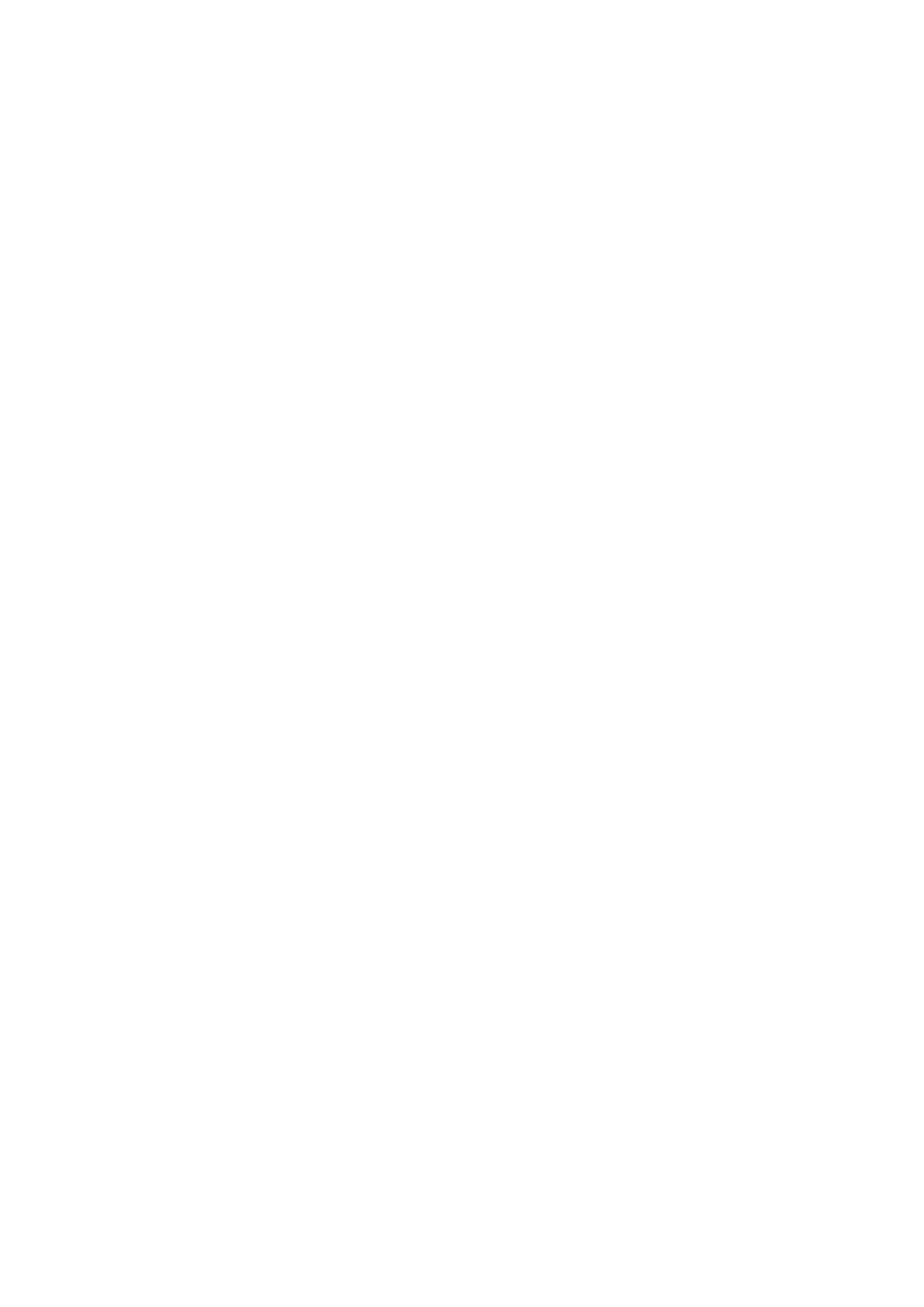# Annex I. Methods for the quantification of requirements for controlled substances

1. Three methods and their variants are commonly used for quantifying requirements for controlled substances: the consumption-based method; the service-based method; and the morbiditybased method. The main characteristics and criteria for their selection are outlined in section II.B of this publication. The present annex provides more detailed guidance on the application of the three methods. However, for detailed information on some of the specific issues, authoritative manuals<sup>a</sup> and textbooks on the subject, as well as organizations such as the World Health Organization (WHO) (in particular its Access to Controlled Medications Programme), the Pain and Policy Studies Group and specialist non-governmental organizations that work in this area could be consulted.

# A. Consumption-based methods and variants

2. The consumption-based method and its variants are based on past health-care demands for controlled substances. Where past use of controlled substances is stable, future requirements can be estimated by averaging the amounts consumed in recent years and adding a margin for unforeseeable increases. A variant of this method may also be applied when patterns of past use of controlled substances show a clear upward or downward trend and when known explanations for such trends allow for the prediction of future changes in use.

## Data collection

3. The following steps should be taken when collecting data:

#### *Step 1:*

 Identify the operators in the controlled substance supply management system (e.g. manufacturers and importers) and health-care system (e.g. hospitals and pharmacies) who handle or use controlled substances.

#### *Step 2:*

 Obtain the quantities of controlled substances used, requested and imported during the previous three years, as a minimum. Assuming that good record-keeping practices are applied, reliable data can be obtained from stock and distribution records of operators and central distribution points and from stock and dispensing records of health-care facilities.

#### *Step 3:*

 Identify new circumstances that require additional quantities of controlled substances (e.g. facilities, programmes, epidemics and population size changes).

a For example, World Health Organization, Action Programme on Essential Drugs and Vaccines, *Estimating Drug Requirements: A Practical Manual* (Geneva, 1988).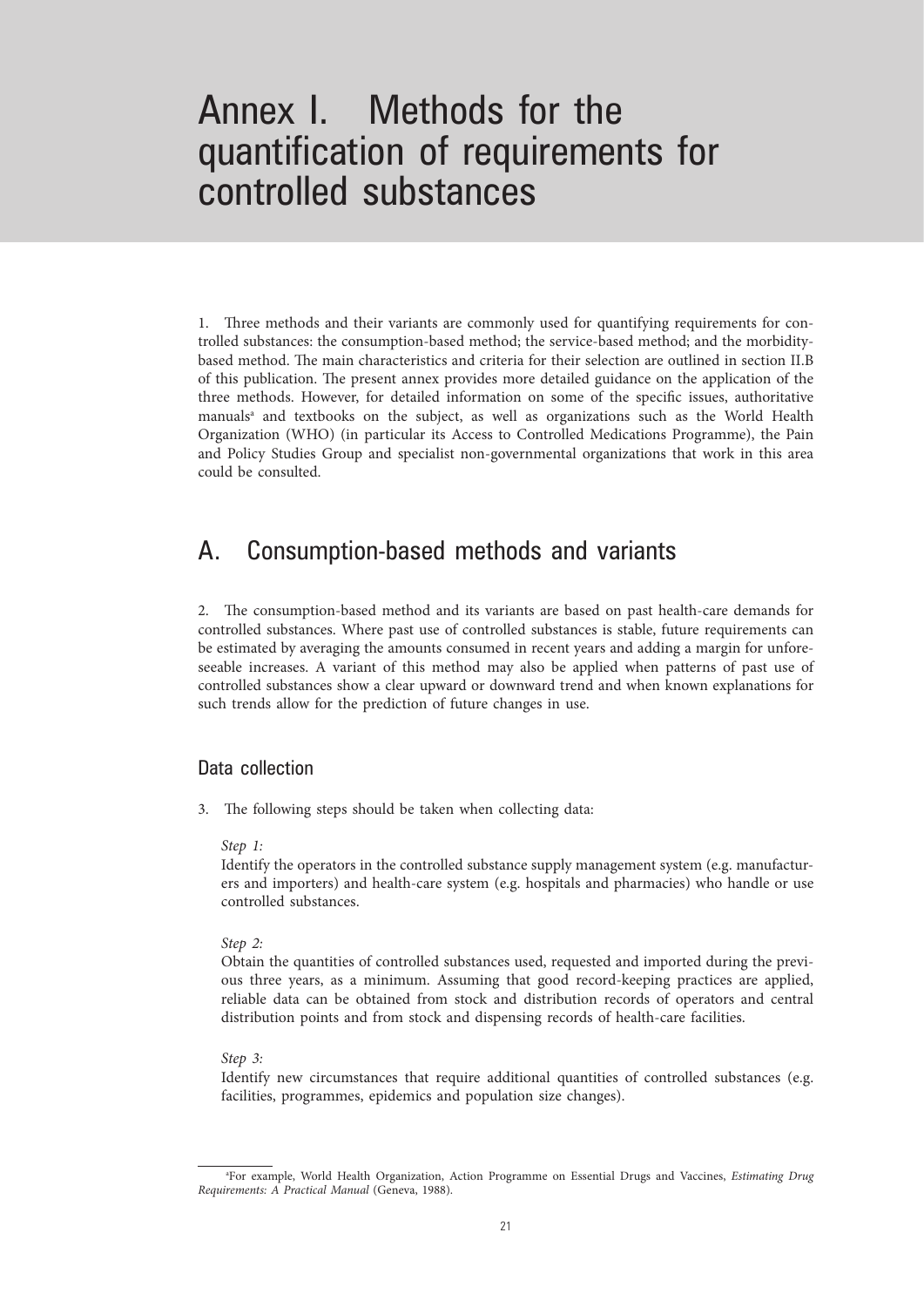### Calculation procedure

4. The following examples show how to calculate a country's requirements for morphine and diazepam:

**Example 1:** Calculating the morphine requirement of country X for 2011.

*Step 1:*

*(a)* Average the data (from step 2 of the data collection procedure described above) from the previous three years. Records kept by the competent authorities indicate that morphine use in country X for the three-year period 2008-2010 was as follows:

| Year | Morphine use (kg) |
|------|-------------------|
| 2008 | 17                |
| 2009 | 15                |
| 2010 | 18                |

The average for the period 2008-2010 is calculated as follows:

 $(17 \text{ kg} + 15 \text{ kg} + 18 \text{ kg}) / 3 = 16.7 \text{ kg}$ 

 *(b)* Increase the calculated average by 10 per cent to allow for unforeseeable circumstances, as follows:

 $16.7 \text{ kg} + 1.67 \text{ kg} = 18.4 \text{ kg}$ 

#### *Step 2:*

 Add to the value of the result from step 1 *(b)* of the calculation procedure the additional quantities mandated by changes in circumstances (from step 3 of the data collection procedure described above).

 Assume that the competent authorities have been informed that a new palliative care centre will open in 2011. Based on past mortality data, it is estimated that the new palliative care centre will treat approximately 1,000 cancer patients in the first year and will require 5 kg of morphine. Therefore, this quantity should be added to the value from step 1 *(b)* of the calculation procedure, as follows:

 $18.4 \text{ kg} + 5 \text{ kg} = 23.4 \text{ kg}$ 

This is the estimated morphine requirement for country X in 2011.

**Example 2:** Calculating the diazepam requirement for the treatment of anxiety, insomnia, status epilepticus, febrile convulsions, adjunct in acute alcohol withdrawal and muscle spasm in country X for 2011.

*Step 1:* 

*(a)* Average the data (from step 2 of the data collection procedure) from the previous three years.

 Records kept by the competent authorities indicate that diazepam use for the three-year period 2008-2010 was as follows:

| Year | Diazepam use (kg) |
|------|-------------------|
| 2008 | 25                |
| 2009 | 24.6              |
| 2010 | 26                |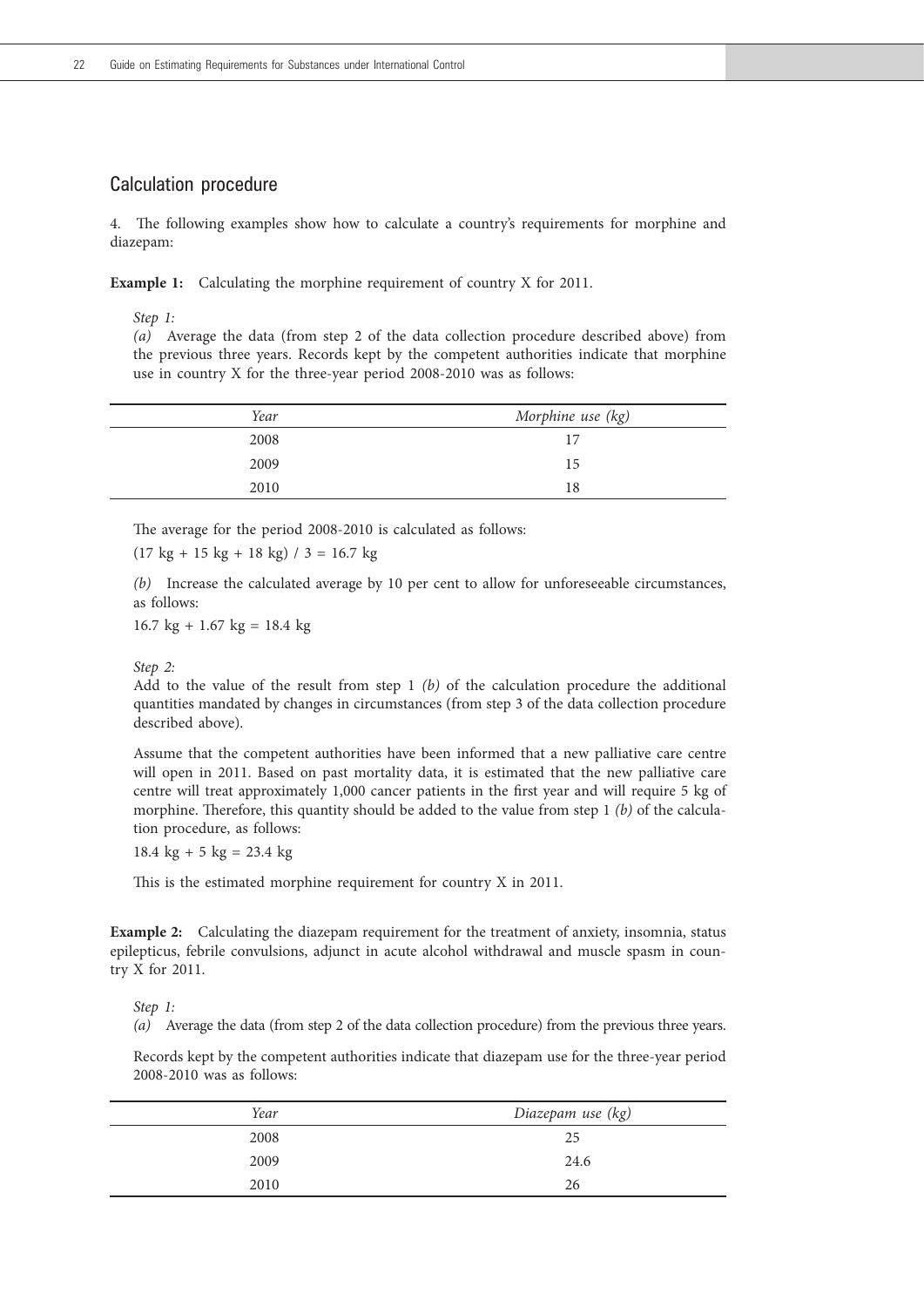The average for the period 2008-2010 is calculated as follows:

 $(25 \text{ kg} + 24.6 \text{ kg} + 26 \text{ kg})$  / 3 = 25.2 kg

*(b)* Increase the calculated average by 10 per cent to allow for unforeseeable circumstances, as follows:

25.2 kg + 2.52 kg = 27.72 kg

*Step 2:* 

 Add to the value of the result from step 1 *(b)* the additional quantities mandated by changes in circumstances (from step 3 of the data collection procedure described above).

 Assume that the competent authorities have been informed that the new paediatric and neurological wards of the central hospital will require diazepam in different forms, including suppositories and injections, for the treatment of seizures of infants, children and epileptic patients, treatment of muscle spasm and peri-operative use. Based on past morbidity data of comparable paediatric and neurological hospitals, it is estimated that the new wards will require 2 kg of diazepam. Therefore, this quantity is added to the value of the result of step 1 *(b)*, as follows:

 $27.72 \text{ kg} + 2 \text{ kg} = 29.72 \text{ kg}$ 

 This is the estimated diazepam requirement for the treatment of the above-mentioned conditions in country X in 2011.

# B. Service-based method

5. The service-based method starts by taking the quantities of controlled substances currently in use in standard health-care facilities and extrapolating those findings to similar facilities throughout the country. For each type of health-care facility, a number of standard facilities with a representative workload, acceptable controlled substance supply and rational prescribing and use need to be identified. For the last step of the calculation, the adjusted quantities of controlled substances used per standard facility are converted into quantities per  $1,000$  treatment episodes, $\frac{b}{b}$ and the results are then used to estimate the quantities required for all other facilities of the same type.

## Data collection

- 6. The following steps should be taken when collecting data:
	- *Step 1:*

*(a)* Identify the categories of facilities that use or dispense controlled substances (e.g. hospitals, public or private clinics with general practitioners and/or specialists, palliative care providers, clinics for treatment of opioid dependence and mobile clinics);

*(b)* Within each category, select the facility (or facilities) that will serve as the standard. The reliability and predictive value of the service-based method increases when a controlled

b A treatment episode is a patient contact for which a standard course of treatment is required.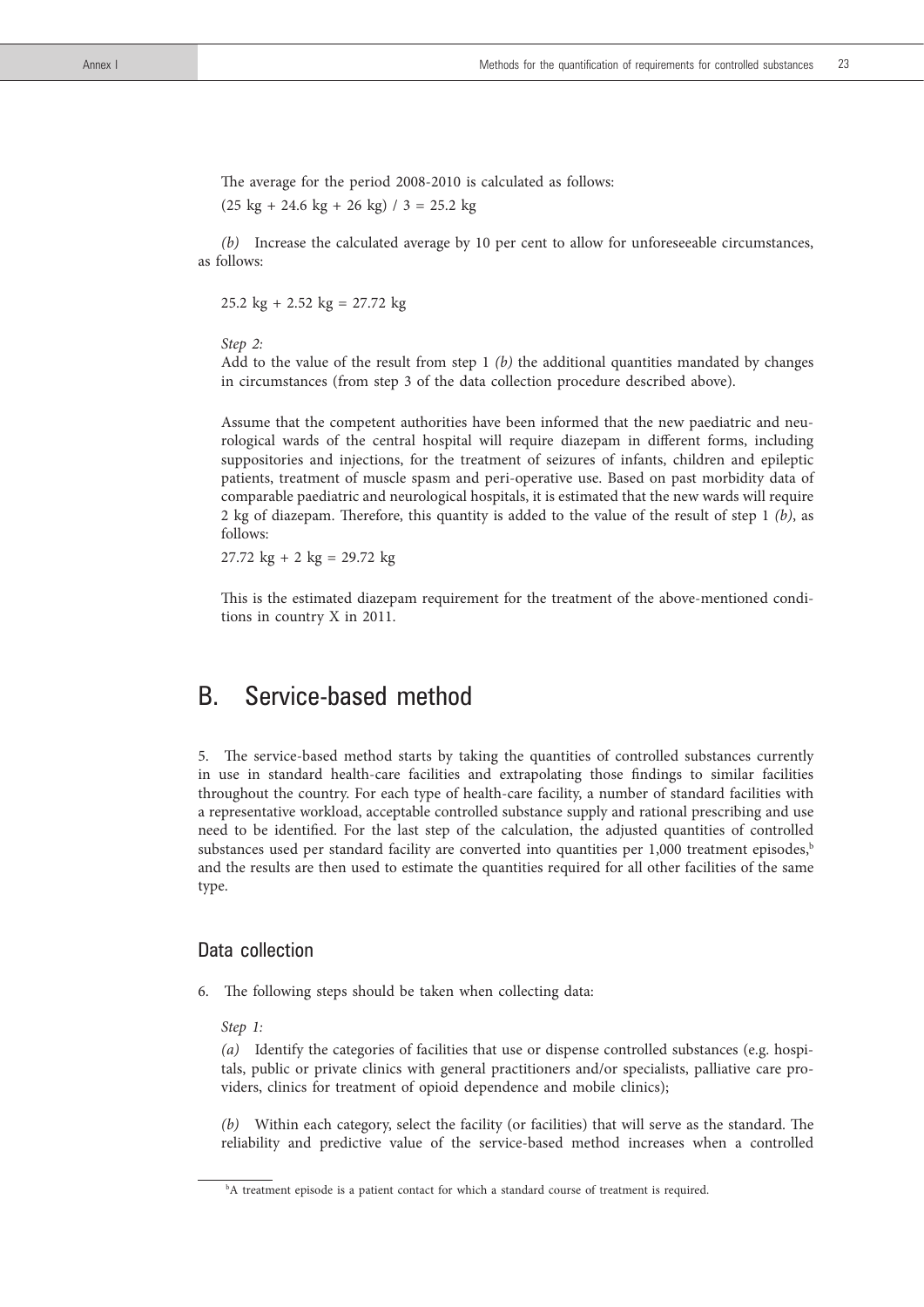substance used at more than one standard health-care facility is taken as the basis for the calculation. It is therefore advisable to collect data from a few similar facilities. Ideally, the standard facility or facilities should have the following characteristics:

- *(i) A representative pattern of morbidity and patient attendances.* The pattern of morbidity in the population served by the standard facility and the level of patient attendances should be as representative as possible of the morbidity profile of the region or country for which the estimate is being made. If there are significant differences in the morbidity patterns of patients treated by facilities, e.g. in urban and rural areas or in different geographical regions of the country, then separate standard facilities should be selected to reflect these differences;
- *(ii) Acceptable patterns of rational prescribing.* The prescribing practices in the standard facilities should be sufficiently rational to be accepted as an appropriate working norm for all facilities of the type concerned (see section II.A of this *Guide*);
- *(iii) Adequate and uninterrupted controlled substance supply.* The supply of controlled substances should be adequate to meet demand and enable good prescribing practices to be followed. In theory, this means that controlled substances should be in stock throughout the period for which requirement is calculated;
- *(iv) Complete and accurate data on stocks and use of controlled substances.* The standard facilities should have complete, accurate and up-to-date data on their stocks, deliveries and use of controlled substances. This information is essential to the calculation;
- *(v) Complete and accurate data on patient contacts.* The standard facilities should have complete, accurate and up-to-date data on the total number of patient contacts. This information is essential to the calculation.

While it may be difficult in practice to identify standard facilities that adhere to all these criteria, the best data from selected facilities should be used in the calculation and efforts should be made to address deficiencies in the standard facilities in order to increase the accuracy of the method.

*Step 2:*

 Select the period for which the use of controlled substances within a facility is to be calculated. This period is typically one year, so that seasonal morbidity variations are covered. The period chosen should be typical in terms of morbidity for the region or country concerned. For example, a year in which an epidemic occurred would be characterized by higher-than-usual use of controlled substances for the epidemic health problems and an atypical pattern of morbidity. Therefore, this would not be a good period to choose for the calculation.

*Step 3:*

 *(a)* Determine the total quantity of controlled substances used in the standard facilities in the chosen period of the calculation. The data can be obtained from two possible sources:

- *(i)* Patient registers if treatments using controlled substances are recorded in patient registers, the quantities dispensed may be taken from these registers. This method is only reliable if the records are well kept and complete;
- *(ii)* Stock records of the pharmacies or dispensaries of the standard facilities, using one of the following methods:
	- a. Adding up the quantities dispensed;
	- b. Adding the quantity of stocks at the beginning of the chosen calculation period to the quantity received and subtracting the quantity of stocks at the end of the chosen calculation period;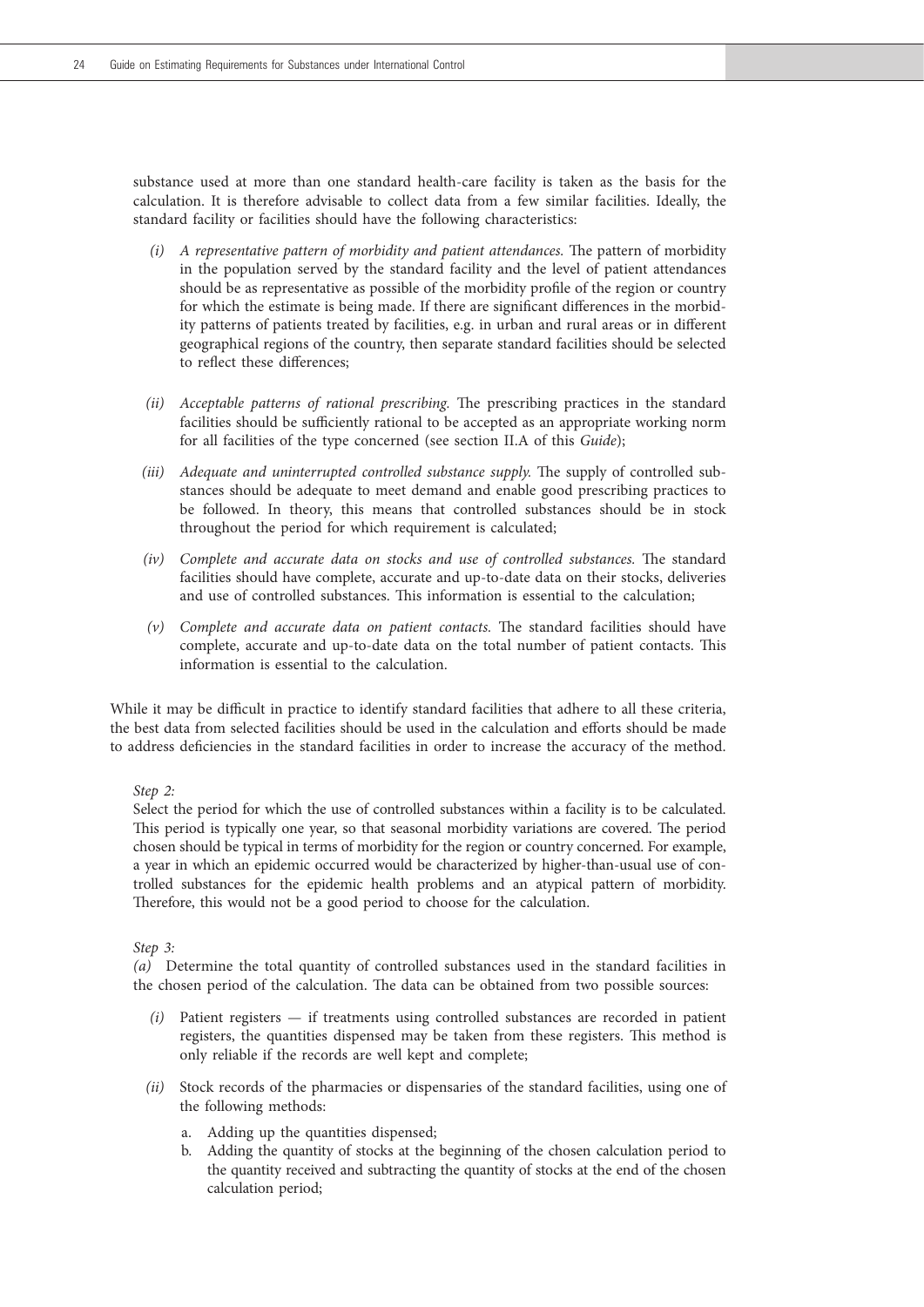*(b)* Increase the total consumption to take into account substances that are out of stock, if necessary.

 If a controlled substance has been out of stock for part of the period of the calculation, then the use recorded (in data collection step 3 *(a)*) applies only to the time when the controlled substance was in stock. For example, if the period for which use is being calculated is one year and a given controlled substance was out of stock for three months of that year, the observed use covers only the nine months when the controlled substance was actually available to be prescribed and dispensed to patients. In this event, the requirement for the controlled substance should be increased proportionally.

*Step 4:* Determine the following:

*(a) The number of facilities in each category;*

*(b) The number of patient contacts in the standard facility and in all the facilities in each category.* Many facilities treat inpatients and outpatients, so both should be taken into account.

#### Calculation procedure

7. The following examples show how to calculate the rate of use of controlled substances:

**Example:** Country X has five regional cancer centres. Cancer centre Y, representative of the others, is selected as the standard facility to determine the average consumption of morphine per 1,000 patient contacts. In one year (period selected as part of data collection step 2), cancer centre Y used 100 kg of morphine sulphate tablets (data from data collection step 3 *(a)* above) and provided treatment in 20,000 patient contacts (data from data collection step 4 *(b)*).

*Step 1:*

 Calculate the rate of use of each controlled substance, i.e. the use per 1,000 patient contacts, in the standard facility or facilities.

The quantities of controlled substances used in the standard facilities must be related to the number of patient contacts. This is achieved by dividing the total quantities used (from data collection step 3 *(a)*) by the total number (in thousands) of patient contacts (from data collection step 4 *(b)*):

Morphine use per 1,000  $=$   $\frac{100 \text{ kg}}{20}$   $=$  5 kg

#### *Step 2:*

 Extrapolate the rate of use in the standard facility to all facilities of the same type by multiplying the rate of use of each controlled substance in the standard facility (using the data from data collection step 1 *(b)*) by the expected number of 1,000 patient contacts at all facilities in the same category (using the data from data collection step 4 *(b)*). In this example, a total of 90,000 patient contacts are expected at all five cancer centres in the upcoming year. The projected requirement of morphine sulphate tablets for all the centres is calculated as follows:

 Morphine use per 1,000 patient contacts at standard facility (5 kg) multiplied by expected number of patient contacts at all regional cancer centres, in thousands (90) equals the total morphine requirements for all regional cancer centres (450 kg): 5 kg  $x$  90 = 450 kg.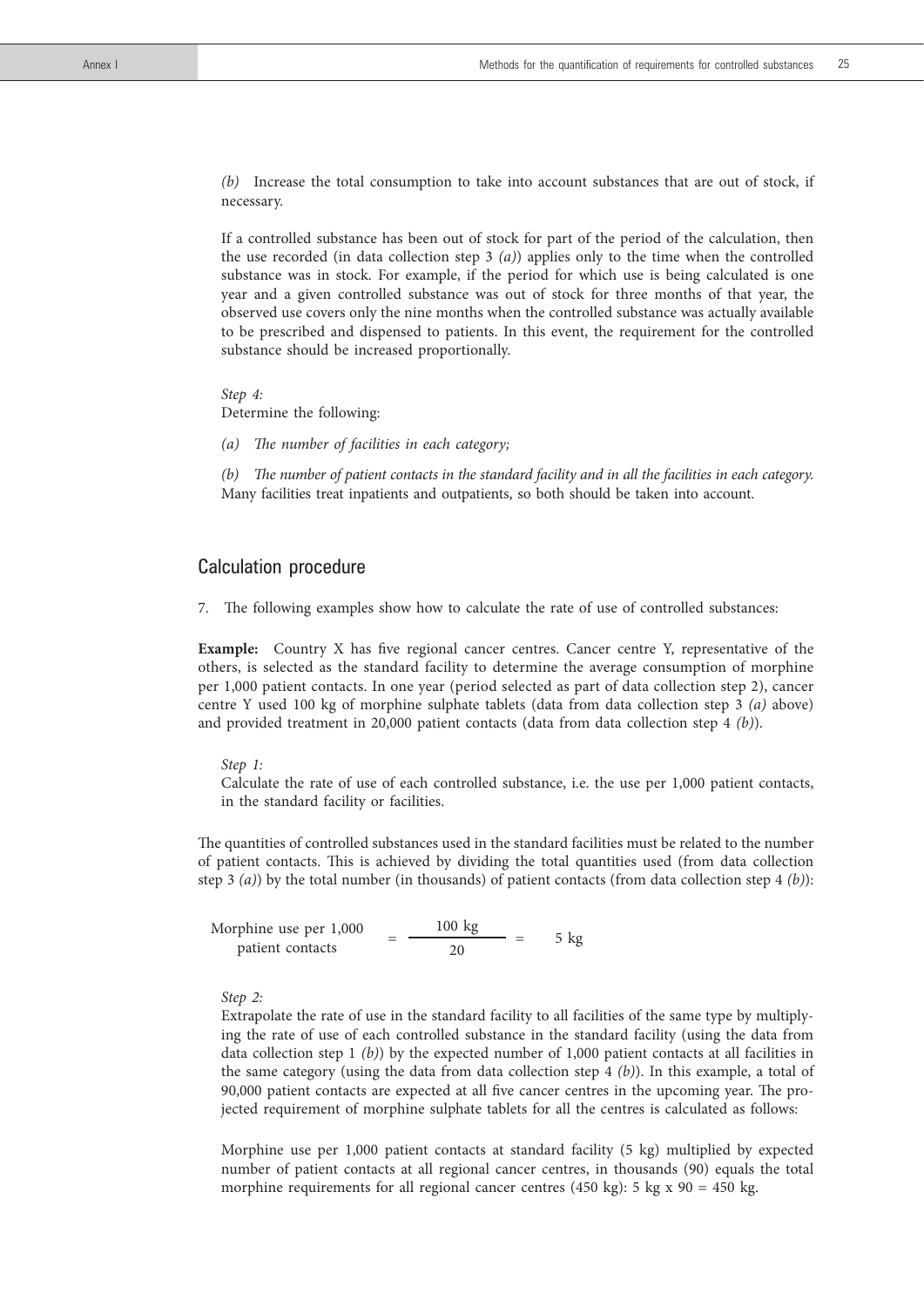#### *Step 3:*

 Repeat step 2 of the calculation procedure for each category of standard facility and then add together the estimated quantities of the controlled substance used for each category of facility to obtain the total requirement for that substance. In country X, morphine sulphate tablets are also used by the national cancer centre in the capital city and 10 hospices throughout the country. Table A.1 shows the total annual estimated morphine requirement for the country.

| Type of facility       | Total number<br>of facilities<br>in country | Expected number<br>of patient contacts<br>at all facilities | Average morphine<br>consumption per<br>1,000 patient contacts<br>(at standard facility) | Total requirement<br>per facility type |
|------------------------|---------------------------------------------|-------------------------------------------------------------|-----------------------------------------------------------------------------------------|----------------------------------------|
| Regional cancer centre | 5.                                          | 90 000                                                      | $5$ kg                                                                                  | $450 \text{ kg}$                       |
| National cancer centre |                                             | 40 000                                                      | 4.375 kg                                                                                | 175 kg                                 |
| Hospice                | 10                                          | 50 000                                                      | 6 kg                                                                                    | $300 \text{ kg}$                       |

**Total 925 kg**

**Table A.1 Total annual estimated morphine requirement for country X**

Opioids and narcotic analgesics are used to treat a variety of other medical conditions and the examples given here (cancer pain) are used to illustrate the method of calculation. This is also the case for psychotropic substances with a wide spectrum of use for both physical and psychiatric conditions.

# C. Morbidity-based method

8. The morbidity-based method uses data on the frequency of health problems (morbidity) and an assumption of how those health problems will be treated (average standard treatment schedules) to calculate the requirements for controlled substances. The quantity of controlled substances recommended as the standard treatment for each health problem multiplied by the number of treatment episodes for that health problem provides the quantity required. The sum of the requirements calculated for each health problem treated with that substance provides the total requirement for each controlled substance.

### Data collection

9. The following steps should be taken when collecting data:

*Step 1:*

Draw up a list of the major health problems to be treated with a given controlled substance.

*Step 2:*

 Establish the average quantity of the controlled substance required for a standard course of treatment for each health problem. If nationally accepted treatment schedules for the health problems are not available, they should be developed in consultation with experts, taking into account authoritative treatment guidelines, such as those from WHO, or authoritative medical literature and accepted medical practice in a given country. If possible, the standard treatment schedules should specify, for each health problem, the average dose of the controlled substance, the number of doses per day and the duration of the treatment.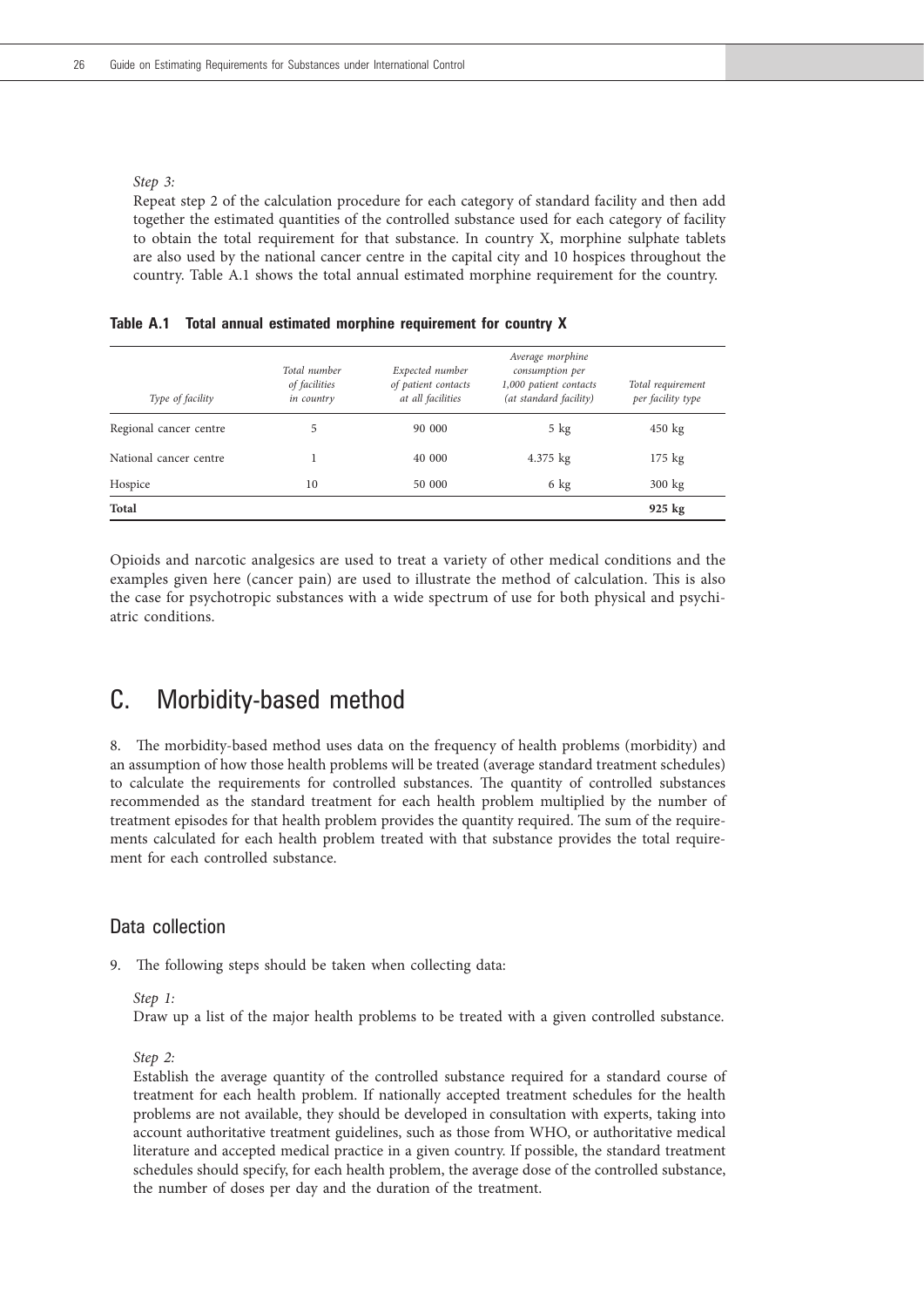*Step 3:*  Estimate the number of treatment episodes for each health problem.

 Data on the frequency of health problems can be collected from centrally compiled patient morbidity registries (e.g. collected for epidemiological and planning purposes by the Ministry of Health). When complete centrally collected morbidity data are not available, morbidity profiles of sample facilities can be used and the calculated requirement extrapolated to other facilities in the region covered by the quantification process. If the morbidity data in sample facilities are not of adequate quality, a special study may be required to collect more complete and detailed information.

## Calculation procedure

10. The following steps should be taken when calculating the quantity of a controlled substance required for each health problem:

#### *Step 1:*

 Multiply the quantity of the controlled substance required for a standard course of treatment (data from step 2 of the data collection procedure) by the number of treatment episodes of a health problem (data from step 3 of the data collection procedure);

#### *Step 2:*

 Repeat step 1 of the calculation procedure for each health problem included in the quantification;

#### *Step 3:*

 If a controlled substance is used to treat more than one health problem, add up the various quantities calculated to obtain the total requirement.

11. The following examples show how the calculation procedure should be applied:

**Example 1:** Country X intends to start a pilot programme for the treatment of drug dependence for 250 patients registered in a drug dependence treatment centre. National experts have recommended the use of methadone for treatment, which is included in the WHO Model List of Essential Medicines.<sup>c</sup> Since the programme is new and no data are available on past patterns of use, the authorities decide to use the morbidity method for calculating the quantity of methadone required during the first year of the programme.

 After consultation with national experts, the authorities suppose that the average dose will be 30 mg of methadone per patient per day for the first 12 months. Based on the above data, the quantity of methadone required for one year of the programme is calculated by multiplying the quantity of methadone per standard course of treatment (30 mg x 365 days = 10,950 mg) by the number of treatment episodes (250). For this example, the total is 2,737,500 mg, or 2.8 kg.

**Example 2:** The competent authorities in country X want to calculate the annual requirement for morphine. In country X, morphine is used for the treatment of moderate to severe pain in cancer and AIDS patients. There are no nationally accepted treatment norms that indicate the quantity of morphine that can be expected to be used by cancer and AIDS patients in the course of their treatment. Therefore, the competent authorities work with national experts in palliative care to identify an average quantity from an authoritative source in medical literature.

c Available from http://apps.who.int/emlib/.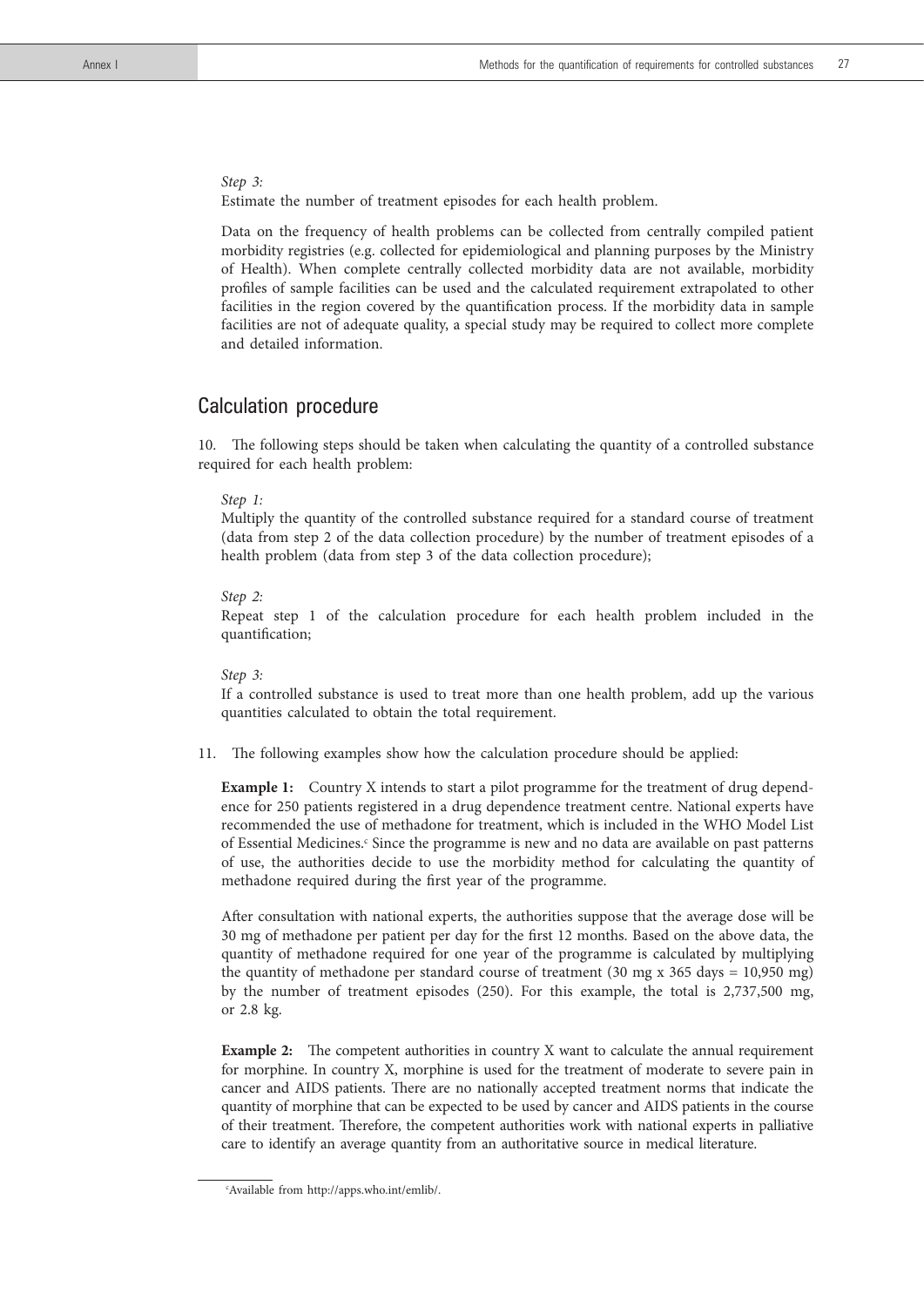The experts recommend using recent cancer and AIDS mortality data (or morbidity data where available) and applying the following formula: at the end of their lives, 80 per cent of cancer patients and 50 per cent of AIDS patients require an average of 60-75 mg of morphine per day for 90 days, so the mid-point of 67.5 mg per patient should be used. National morbidity estimates for the numbers of advanced cancer and AIDS patients are not available in country X. Therefore, the competent authorities decide to use the number of late-stage cancer and AIDS patients in all health-care facilities that provide care to such patients.

 The calculation for the morphine requirement for late-stage cancer patients (80 per cent of whom are estimated to need morphine at an average dose of 67.5 mg per day for 90 days) is shown in table A.2.

| Sample facility                                         | Number of<br>late-stage<br>cancer<br>patients | Total<br>number<br>of facilities<br>in country | <b>National</b><br>approximation<br>of late-stage<br>cancer patients<br>for each type of<br>sample facility | 80 per cent of<br>patients who<br>need pain<br>treatment | Average amount<br>of morphine<br>per patient over<br>a 90-day<br>standard course<br>of treatment | Total quantity<br>of morphine<br>consumed by<br>all late-stage<br>cancer patients |
|---------------------------------------------------------|-----------------------------------------------|------------------------------------------------|-------------------------------------------------------------------------------------------------------------|----------------------------------------------------------|--------------------------------------------------------------------------------------------------|-----------------------------------------------------------------------------------|
| National referral hospital<br>with palliative care unit | 1 000                                         | 1                                              | 1 000                                                                                                       | 800                                                      | 6 075 mg<br>(or $0.006075 \text{ kg}$ )                                                          | $4.86$ kg                                                                         |
| Regional hospital with<br>palliative care unit          | 500                                           | 5                                              | 2 500                                                                                                       | 2 0 0 0                                                  | 6 075 mg<br>(or $0.006075 \text{ kg}$ )                                                          | $12.15 \text{ kg}$                                                                |
| Hospice with home-based<br>care                         | 300                                           | 10                                             | 3 0 0 0                                                                                                     | 2 400                                                    | 6 075 mg<br>(or $0.006075 \text{ kg}$ )                                                          | $14.58 \text{ kg}$                                                                |
| Total                                                   |                                               |                                                |                                                                                                             | 5 200                                                    |                                                                                                  | 31.59 kg                                                                          |

**Table A.2. Calculating the morphine requirement for late-stage cancer patients in country X**

The calculation of the morphine requirement for late-stage AIDS patients (50 per cent of whom are estimated to need morphine) is shown in table A.3.

| Sample facility                                         | Number<br>of late-stage<br>AIDS patients in country | Total<br>number of<br>facilities | National approxima-<br>tion of number of<br>late-stage AIDS<br>patients for<br>each type of<br>sample facility | Number of<br>patients who need<br>pain treatment<br>$(50 \text{ per cent})$ | Average amount<br>of morphine<br>per patient in<br>standard course<br>of treatment | Total quantity<br>of morphine<br>consumed<br>by all late-stage<br>AIDS patients |
|---------------------------------------------------------|-----------------------------------------------------|----------------------------------|----------------------------------------------------------------------------------------------------------------|-----------------------------------------------------------------------------|------------------------------------------------------------------------------------|---------------------------------------------------------------------------------|
| National referral hospital<br>with palliative care unit | 1 200                                               | 1                                | 1200                                                                                                           | 600                                                                         | 6 075 mg<br>(or 0.006075 kg)                                                       | $3.65$ kg                                                                       |
| Regional hospital with<br>palliative care unit          | 800                                                 | 5                                | 4 000                                                                                                          | 2 000                                                                       | 6 075 mg<br>(or $0.006075$ kg)                                                     | $12.15 \text{ kg}$                                                              |
| Hospice with home-based<br>care                         | 500                                                 | 10                               | 5 000                                                                                                          | 2 500                                                                       | 6 075 mg<br>(or $0.006075 \text{ kg}$ )                                            | 15.19 kg                                                                        |
| <b>Total</b>                                            |                                                     |                                  |                                                                                                                | 5 100                                                                       |                                                                                    | $30.99 \text{ kg}$                                                              |

**Table A.3. Calculating the morphine requirement for late-stage AIDS patients in country X**

Therefore, the total annual requirement for morphine for late-stage cancer and AIDS patients would be calculated as follows:  $31.59 \text{ kg} + 30.99 \text{ kg} = 62.58 \text{ kg}$ . It should be noted that these figures do not comprise requirements for morphine to treat acute pain from other causes such as heart attacks, bone fractures etc. Therefore, these need to be added using similar or other methods.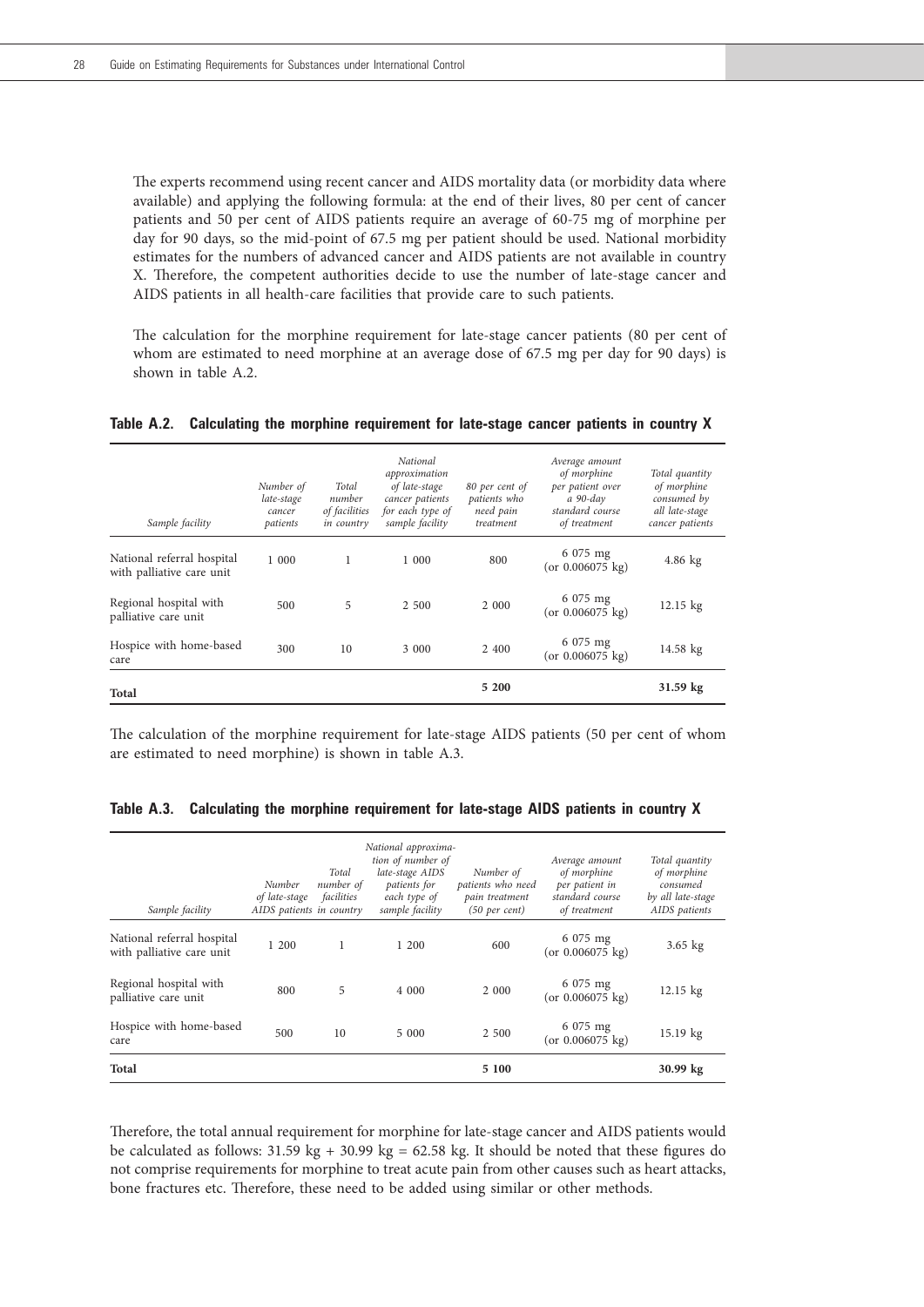# D. General issues in quantification

12. In addition to issues specific to each of the three methods described above, there are some general issues that should be addressed in the quantification process:

*(a)* Safety stocks of controlled substances should be held to ensure availability of essential medicines at all times and avoid them being out of stock (see also box 3 in section III.A above). The level of these safety stocks is a factor in the average usage rate of a given controlled substance and expected lead time (period from the time an order is placed until it is received). Safety stocks are required for two reasons:

- (i) Lead times can be very long when controlled substances are imported. They should be taken into consideration when estimating requirements, as miscalculation of lead times can result in shortages and substances being out of stock;
- (ii) Starting up new programmes and facilities will mean that additional quantities are needed for safety stocks. They need to be included in the total stock requirements for controlled substances. Sufficient quantities of safety stocks should be held by wholesalers to ensure uninterrupted supply to peripheral facilities;

*(b)* Losses of controlled substances may occur as a result of spoilage, expiration and theft. The calculated requirements should be adjusted for such losses to avoid shortages and substances being out of stock;

*(c)* The accuracy of calculated estimates and assessments need to be evaluated regularly (see the box).

#### **Evaluating the accuracy of estimates and assessments**

In preparing estimates and assessments for submission to INCB, it is essential to evaluate whether they reflect actual requirements as determined by the quantification process. Such evaluation should be carried out regularly to correct estimates and assessments that under- or overestimate the requirements for controlled substances. In particular, competent authorities should avoid submitting to INCB the same estimates and assessments every year without having them evaluated. Such evaluation is especially important when competent authorities rely exclusively on information obtained from operators (e.g. manufacturers, importers and exporters) when calculating estimates and assessments for controlled substances. In performing this evaluation, information against which data obtained from operators can be compared includes:

*(a)* Quantities of controlled substances required for medical purposes, as determined by any quantification process. In particular, quantities imported and/or manufactured for domestic use should not exceed the calculated requirements;

*(b)* Quantities of controlled substances used in recent years, taking into account new healthcare developments such as the introduction of a new medicine;

*(c)* Quantities used for the manufacture of other drugs in recent years, taking into account changes in manufacturing practices;

*(d)* Estimates and assessments furnished by countries with comparable socio-economic situations, morbidity and demographics.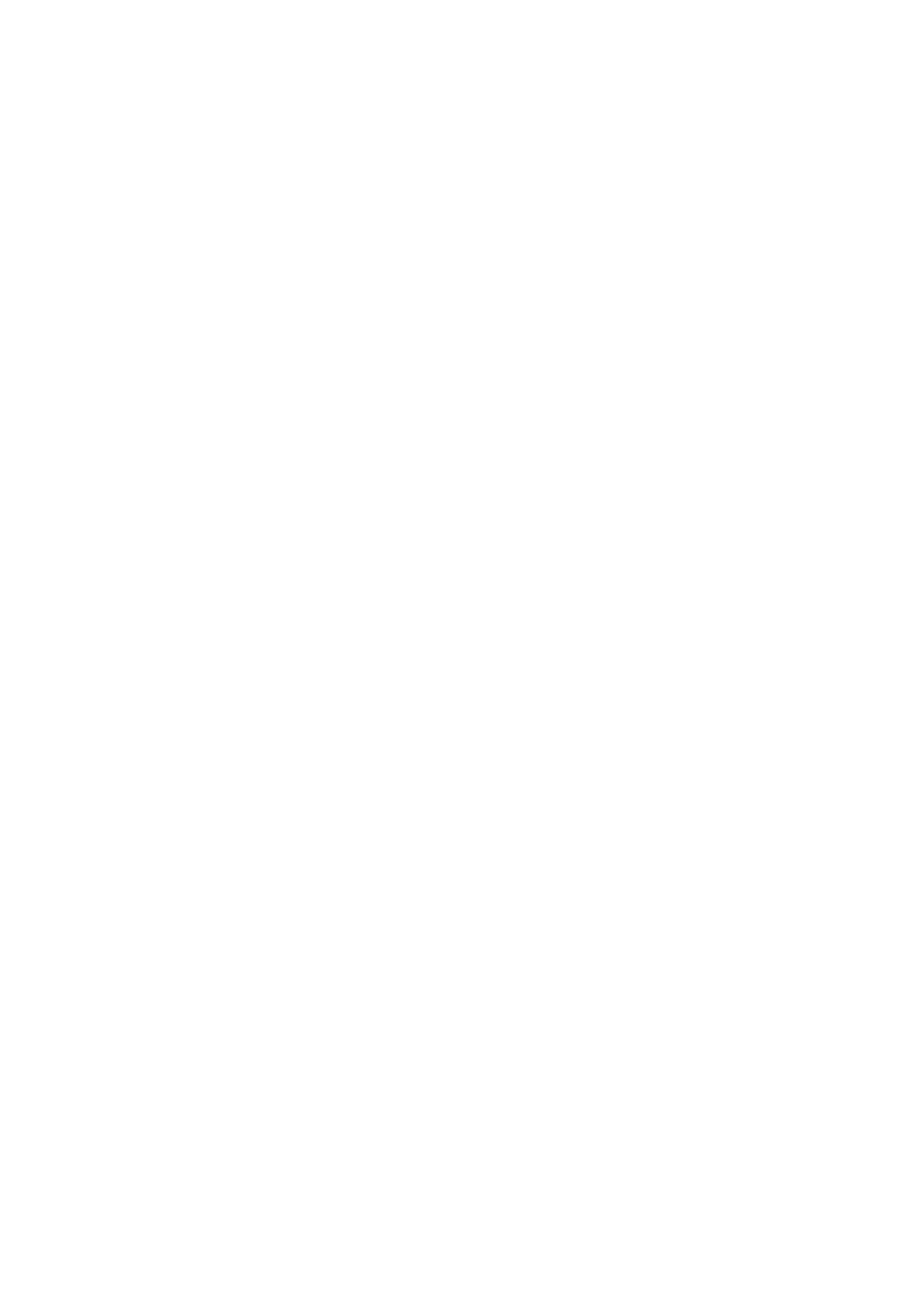# Annex II. Administration of the system of estimates and assessments

# A. Estimates for narcotic drugs

## Submission of estimates and their amendments

1. Governments have an obligation to provide estimates of their legitimate requirements of narcotic drugs to the International Narcotics Control Board (INCB) on an annual basis. INCB provides all Governments, in the first quarter of each year, with form B (Annual estimates of requirements of narcotic drugs, manufacture of synthetic drugs, opium production and cultivation of the opium poppy for purposes other than opium production). Form B should be submitted to INCB by 30 June of the year preceding that to which the estimates relate (for example, estimates of drug requirements for 2013 should be submitted in form B by 30 June 2012).

2. As a result of unforeseen changes, the annual estimates furnished by Governments in form B may prove inadequate over the course of the year to which the estimates apply. Under such circumstances, Governments may amend their annual estimates by furnishing supplementary estimates to INCB. Through this process, Governments may increase or reduce their original estimates. Governments are required to provide explanations of the circumstances that make it necessary to amend their estimates.

## Examination of estimates by the International Narcotics Control Board

3. INCB examines the annual estimates of drug requirements furnished by Governments. After examining the estimates provided by Governments and obtaining satisfactory explanations, INCB confirms the estimates. Supplementary estimates furnished during the course of the year are examined within a few days of submission.

## Publication of estimates

4. Annual estimates confirmed by INCB are published in its technical report on narcotic drugs, which is published at the beginning of every year. In addition, amended estimates are published on a monthly basis on the INCB website (www.incb.org) and are sent to Governments in a supplement to the technical report published on a quarterly basis.

5. The annual estimates confirmed by INCB are valid until 31 December of the year to which they relate. Countries should manufacture, import or utilize narcotic drugs within the limits of the totals of estimates published by INCB. These estimates also serve as a guide for exporting countries regarding the limits to the quantities of narcotic drugs that can be exported into a country. Technical information on calculating estimates for narcotic drugs and instructions for completing form B are available in the Training Material on the Single Convention on Narcotic Drugs of 1961, available from www.incb.org/incb/narcotic\_drugs.html.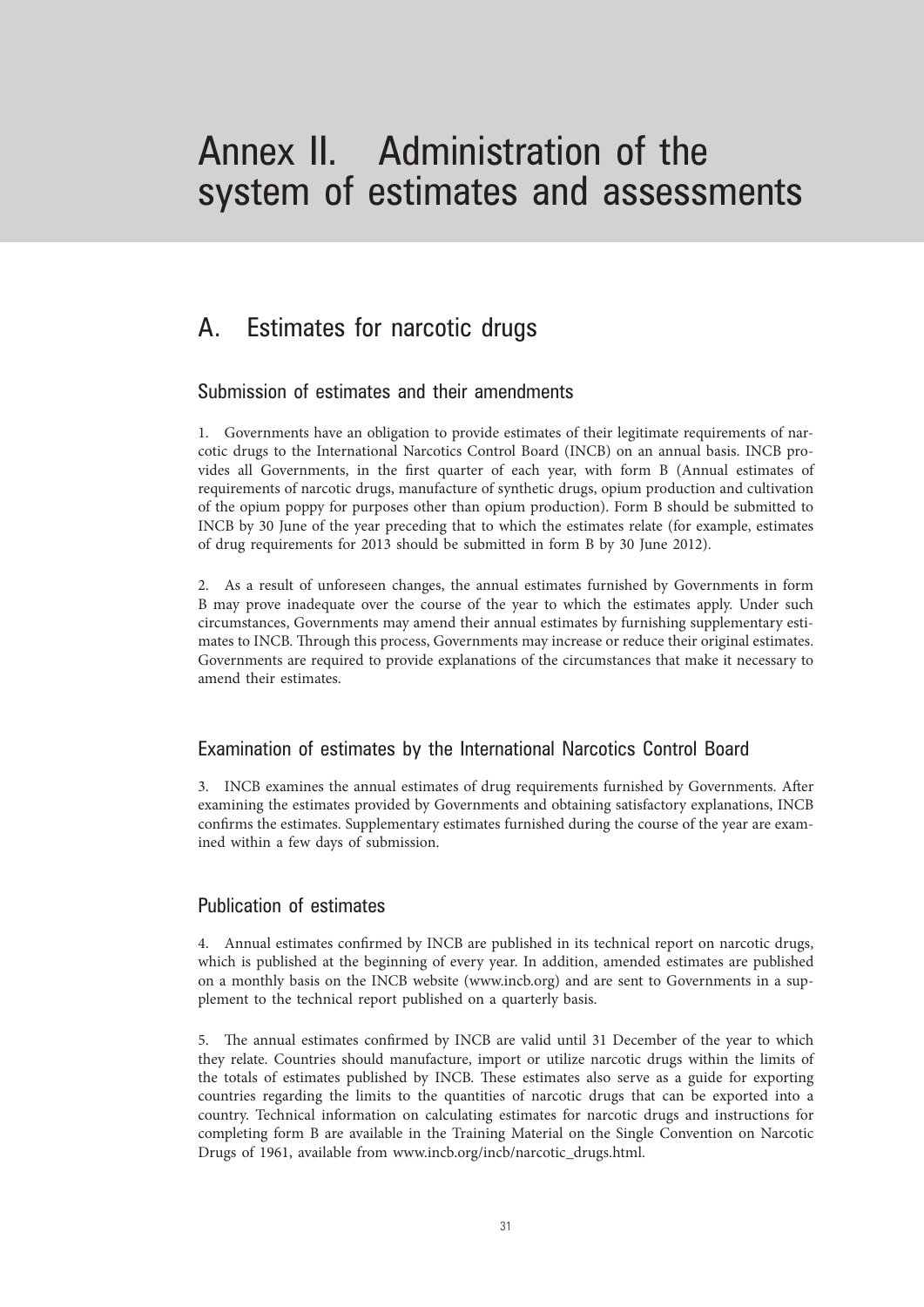# B. Assessments for psychotropic substances

#### Submission of assessments and their amendments

6. To assist countries and territories in submitting assessments, INCB provides all Governments, in the first quarter of each year, with form B/P (Assessment of annual medical and scientific requirements for substances in Schedules II, III and IV of the Convention on Psychotropic Substances of 1971). Governments may submit revisions of the assessments at any time, using form  $B/P$ 

#### Publication of assessments by the International Narcotics Control Board

7. Assessments are examined and explanations are requested, if required. The assessments for psychotropic substances for all countries are published annually by INCB in the technical report on assessments of annual medical and scientific requirements for substances in Schedules II, III and IV of the Convention on Psychotropic Substances of 1971. In addition, the amended assessments are published on the INCB website on a monthly basis and are sent to Governments in a supplement to the technical report that is published on a quarterly basis.

8. The assessments should serve as guidelines for exporting countries regarding the quantities of psychotropic substances required for legitimate purposes in importing countries. Technical information on preparing assessments of psychotropic substances and instructions for completing form B/P are available in *Training Material: Control of Psychotropic Substances* (see www.incb.org/ incb/en/psychotropic\_substances.html).

# C. Estimates for precursor chemicals

## Submission of estimates and their amendments

9. To assist countries and territories in submitting estimated requirements for the four precursor chemicals (ephedrine, pseudoephedrine, 3,4-methylenedioxyphenyl-2-propanone and 1-phenyl-2-propanone), INCB provides all Governments, in the first quarter of each year, with form D (Annual information on substances frequently used in the illicit manufacture of narcotic drugs and psychotropic substances).<sup>a</sup> Form D should be submitted to INCB by 30 June of the year preceding that to which the estimates relate (for example, estimates of requirements for 2013 should be submitted in form D by 30 June 2012). Governments may submit revisions of the estimates at any time.

### Publication of estimates by the International Narcotics Control Board

10. Confirmation by INCB of estimated requirements furnished by Governments is not required. The estimated requirements for the four precursors of amphetamine-type stimulants as furnished by Governments are published annually by INCB in the report on precursors and chemicals frequently used in the illicit manufacture of narcotic drugs and psychotropic substances. In addition,

a In addition to the four substances mentioned above, form D allows Governments to submit approximate quantities required for all 23 chemicals in Tables I and II of the 1988 Convention.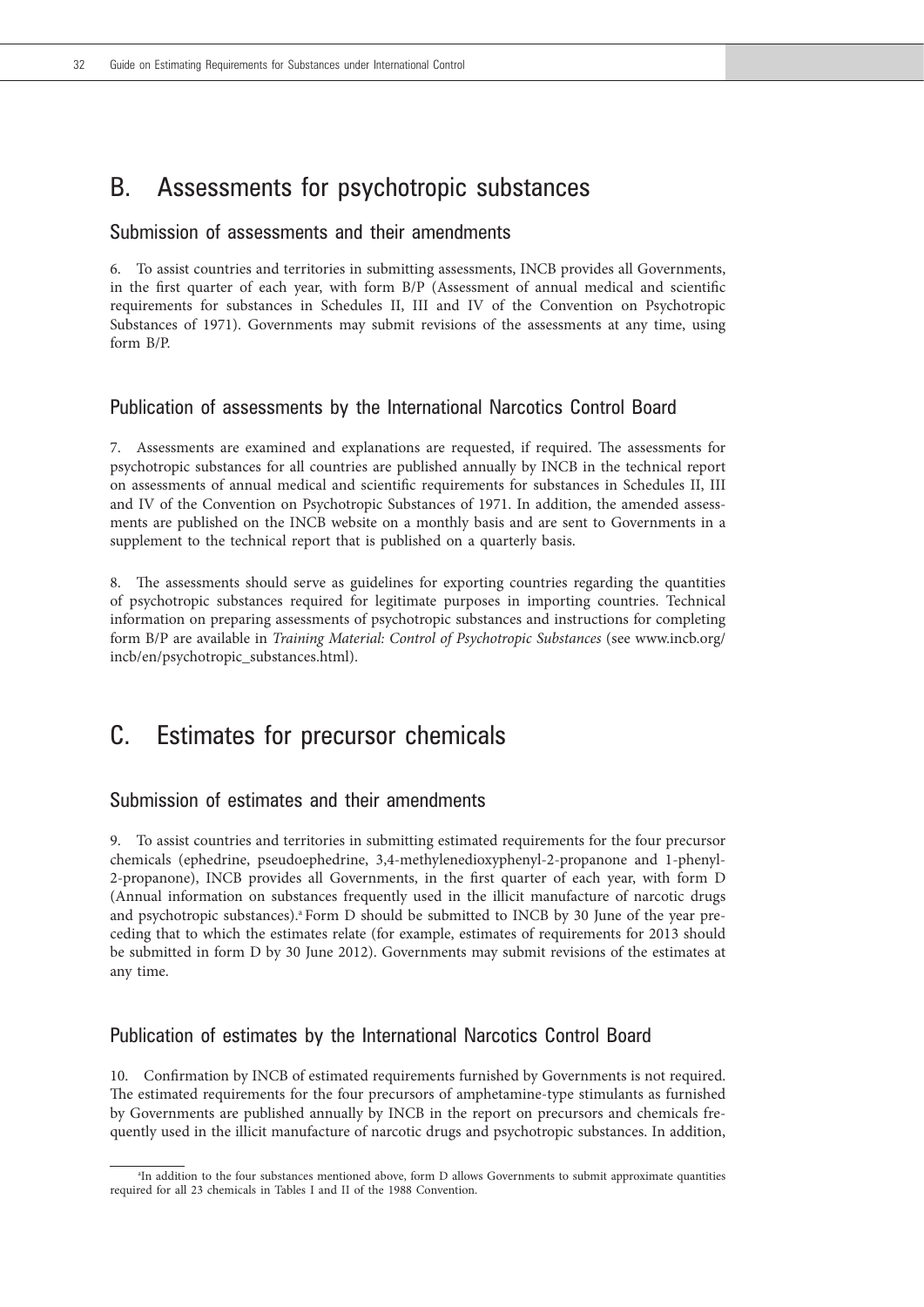the estimates are published and updated on the INCB website on a regular basis (see www.incb.org/ incb/precursor\_estimates.html).

11. The published requirements should provide the competent authorities of exporting countries with guidance on the quantities of the four precursor chemicals required for legitimate purposes in importing countries.

12. Technical details on preparing estimates on precursor chemicals are available in *Issues that Governments may consider when determining annual legitimate requirements for ephedrine and pseudoephedrine* (available from www.incb.org/incb/precursor\_estimates.html).

13. The table below contains a summary of the key steps in the administration of estimates and assessments.

|  |  |  |  | Key steps in the administration of estimates and assessments |  |  |  |  |
|--|--|--|--|--------------------------------------------------------------|--|--|--|--|
|--|--|--|--|--------------------------------------------------------------|--|--|--|--|

|                                               | Estimates for narcotic drugs                         | Assessments for<br>psychotropic substances        | Estimates for<br>precursor chemicals       |
|-----------------------------------------------|------------------------------------------------------|---------------------------------------------------|--------------------------------------------|
| Form used                                     | B                                                    | B/P                                               | D                                          |
| Frequency of submission                       | Once a year                                          | At least once every<br>three years                | Once a year                                |
| Submission deadline                           | 30 June of the<br>previous year                      | Any time                                          | 30 June of the<br>previous year            |
| Confirmation by INCB<br>required              | <b>Yes</b>                                           | No                                                | No                                         |
| Validity                                      | One year                                             | Until amended, but<br>preferably three years      | Until amended, but<br>preferably one year  |
| Related publication and<br>information source | INCB technical publication<br>and website            | INCB technical<br>publication and website         | INCB precursors report<br>and website      |
| Amendments possible                           | Yes, throughout the year                             | Yes, any time                                     | Yes, throughout the year                   |
| Forms for amendment                           | Supplement to form B                                 | B/P                                               | Official correspondence<br>from Government |
| Publication of amendments                     | Monthly on INCB website<br>and quarterly<br>in print | Monthly on INCB website<br>and quarterly in print | As required, on INCB<br>website            |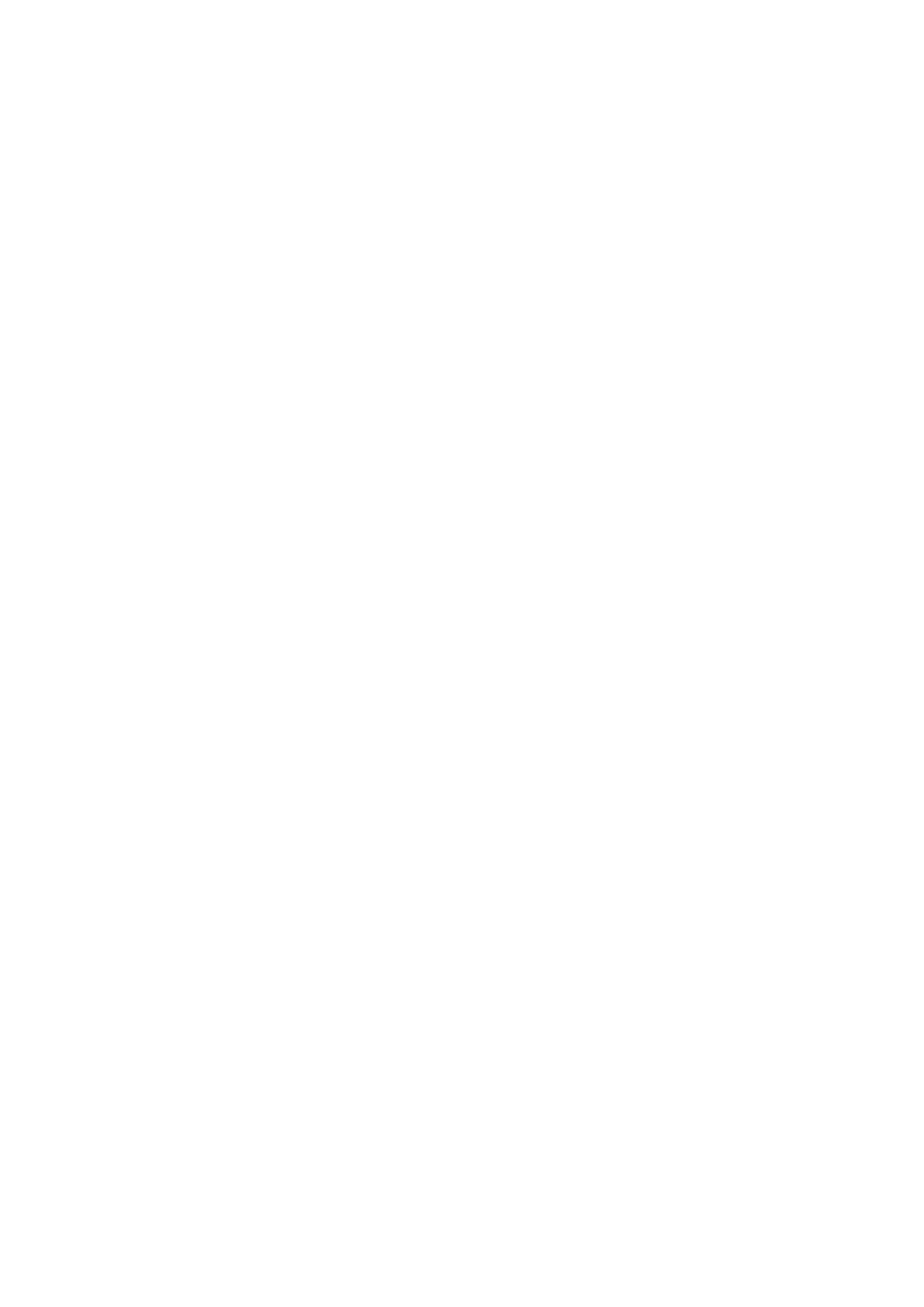# Annex III. Impediments to the availability and use of controlled substances for medical purposes

1. The global stocks of opioid raw materials and pharmaceutical preparations containing internationally controlled substances are sufficient to meet global demand.<sup>a</sup> However, adequate global supply does not lead to adequate availability in all countries. Access to these medicines is limited or almost non-existent in many countries, as shown in the *Report of the International Narcotics Control Board on the Availability of Internationally Controlled Drugs: Ensuring Adequate Access for Medical and Scientific Purposes*. b

2. In the report, INCB also noted that, in spite of the progress made towards meeting treaty objectives, relatively few countries in the world had an adequate drug supply management system and working mechanisms that ensured reliable, needs-based assessments, equitable availability and cost-effectiveness. Deficiencies in drug supply management remain attributable to lack of financial resources, inadequate infrastructure, the low priority given to health care, weak Government authority, inadequate education and professional training and outdated knowledge, which together affect the availability of not only controlled drugs but all medicines.

3. Substantial improvement in the availability of narcotic drugs and psychotropic substances is linked to progress in the availability of medicines in general, particularly in countries with limited resources for health care. However, in addition to general health system barriers, there is a subset of barriers that are unique to controlled substances, given their abuse potential and legal classification and their long history of being stigmatized.

4. For example, INCB surveyed national drug control authorities in 1995 and again in 2007 regarding barriers to the availability of one class of controlled substances, opioid analgesics, for medical use. Although conducted 12 years apart, it is striking how similar the barriers identified were. The barriers are listed below in descending order of the number of Governments that identified them, with those listed first being the most frequently identified by Governments.

5. The barriers to the availability and use of opioid analgesics, as identified by the 1995 INCB survey, were as follows:

- *(a)* Fear of addiction to opioids;
- *(b)* Lack of training of health-care professionals about the use of opioids;

*(c)* Laws or regulations that restrict the manufacture, distribution, prescribing or dispensing of opioids;

- *(d)* Reluctance to prescribe or stock opioids stemming from fear of legal consequences;
- *(e)* Overly burdensome administrative requirements related to opioids;
- *(f)* Insufficient amount of opioids imported or manufactured in the country;

<sup>&</sup>lt;sup>a</sup> See *Report of the International Narcotics Control Board on the Availability of Internationally Controlled Drugs: Ensuring Adequate Access for Medical and Scientific Purposes*. United Nations publication, Sales No. E.11.XI.7. Available from www.incb.org/pdf/annual-report/2010/en/supp/AR10\_Supp\_E.pdf.

b Ibid.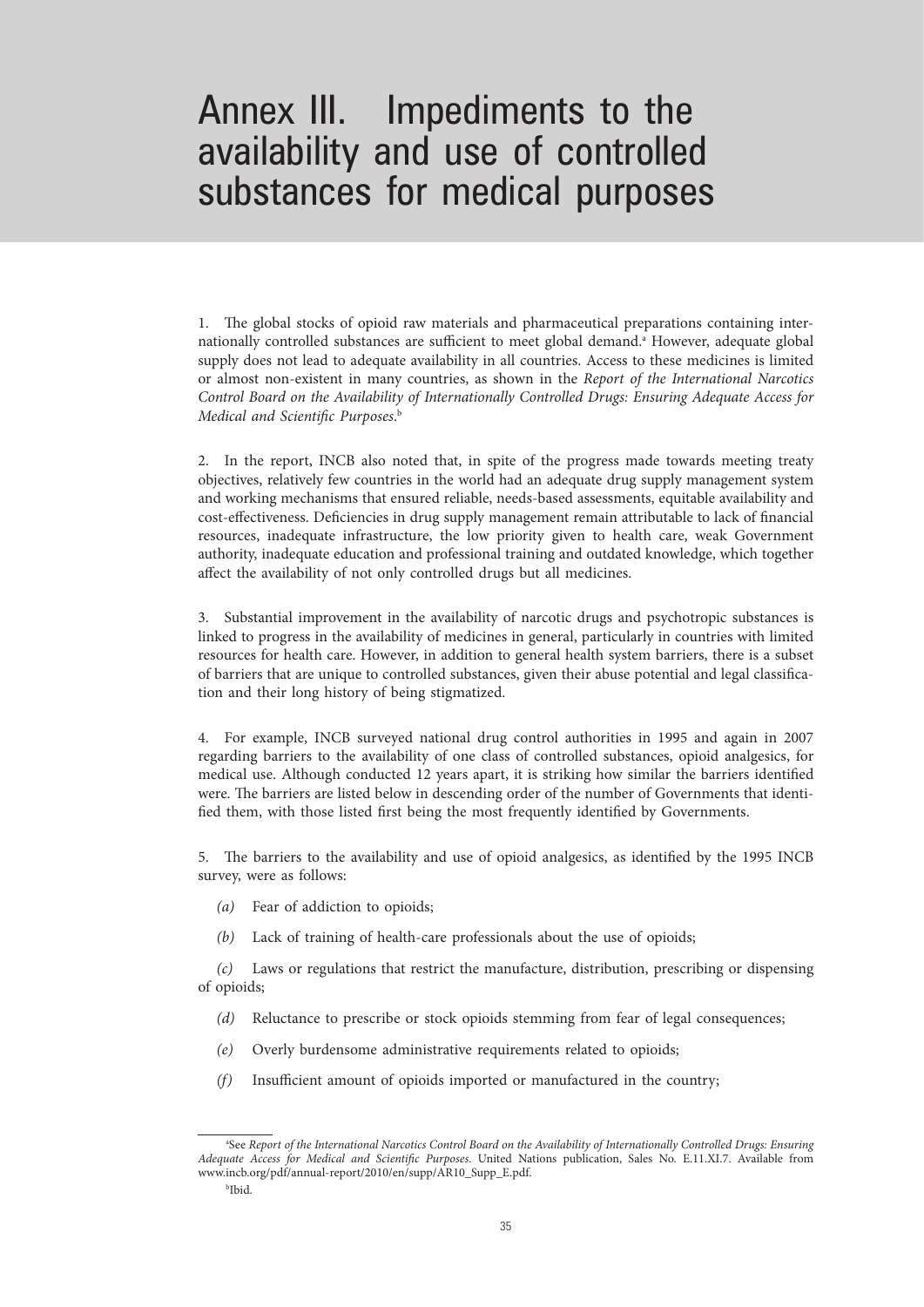- *(g)* Fear of diversion;
- *(h)* Cost of opioids;
- *(i)* Inadequate health-care resources, such as facilities and health-care professionals;
- *(j)* Lack of national policy or guidelines related to opioids.

6. The barriers to the availability and use of opioid analgesics, as identified by the 2007 INCB survey, were as follows:

- *(a)* Concerns about addiction to opioids;
- *(b)* Reluctance to prescribe or stock opioids stemming from fear of legal consequences;
- *(c)* Insufficient training of health-care professionals about opioids;

*(d)* Laws or regulations that restrict the opioid manufacture, distribution, prescribing or dispensing;

- *(e)* Administrative burden of regulatory requirements for opioids;
- *(f)* Cost of opioids;
- *(g)* Difficulties encountered in the opioid distribution system;
- *(h)* Insufficient import or manufacture of needed opioids;
- *(i)* Lack of national policy or guidelines related to opioids.

7. This annex provides descriptions of four interrelated categories of barriers: knowledge and attitudes; controlled substance legislative and regulatory policy; controlled substance distribution barriers; and economic and procurement barriers.

8. The *Report of the International Narcotics Control Board on the Availability of Internationally Controlled Drugs* contains specific recommendations on how to overcome such barriers. In the report, countries were identified where consumption levels were particularly inadequate and where urgent action was required.

9. However, Governments need to take into account that regulatory systems need to ensure that controlled substances are available for medical purposes and that they protect populations against abuse and dependence. Unbalanced regulatory systems may lead to both under-prescribing and overprescribing, both of which are forms of inappropriate use.

# A. Knowledge and attitudes

10. Inadequate knowledge, misinformation and negative attitudes about controlled substances and dependence syndrome ("addiction") are barriers to rational use and can also be a cause of policy and distribution barriers. If the professionals who administer a country's controlled substance regulation or those who provide health care are misinformed or have negative attitudes about controlled substances and their use in the treatment of health problems, such as in the treatment of pain, mental illnesses, anxiety and insomnia, and their use in surgery, they can create barriers to the adequate availability and use of controlled substances. The following section describes common examples of knowledge and attitude barriers to the use of controlled substances.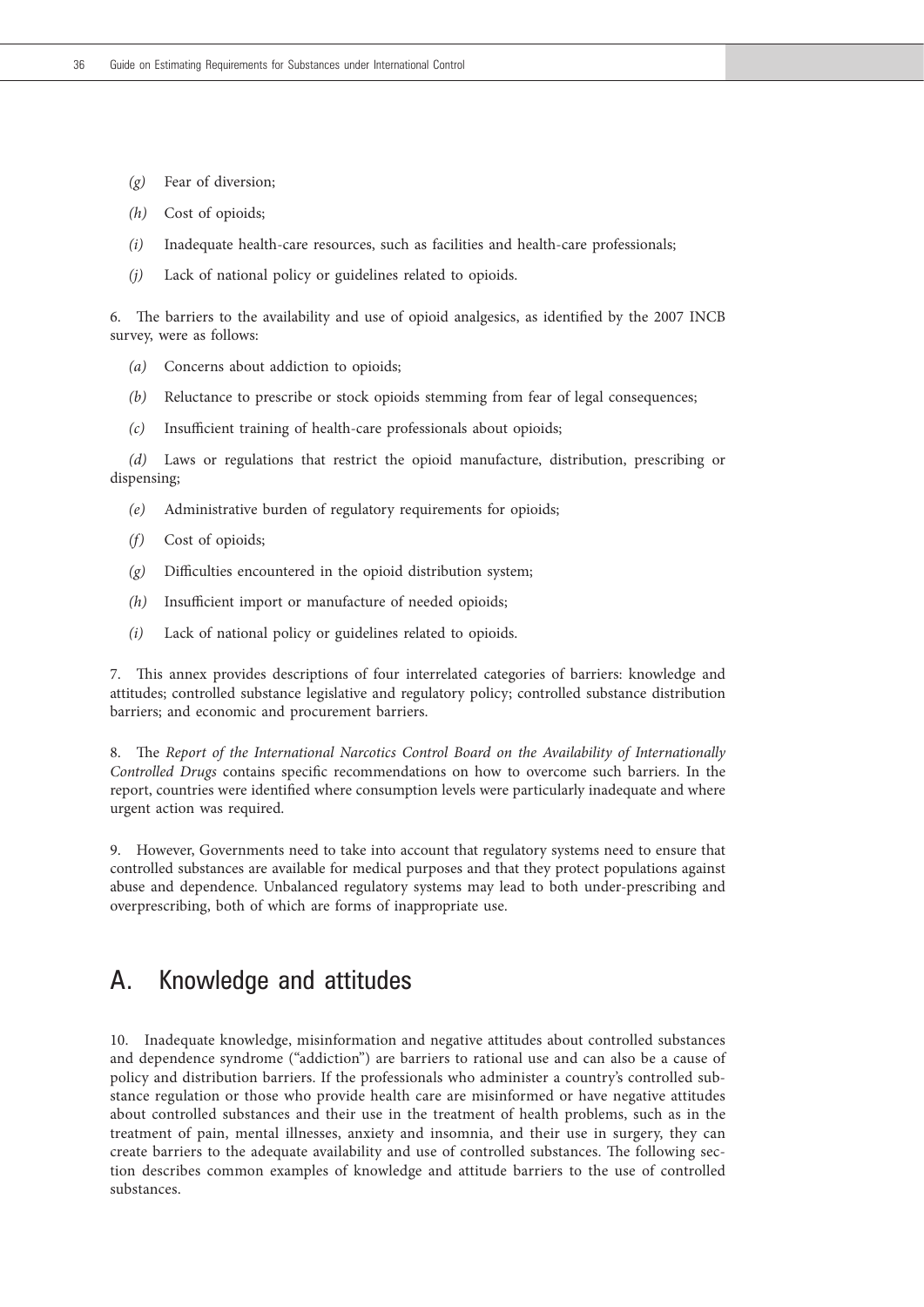### Inadequate education of health-care professionals

11. The Governments that responded to both the 1995 and 2007 INCB surveys frequently identified insufficient education of health-care professionals as a barrier to opioid availability. These results call attention to the need for educational initiatives to address health-care professionals' lack of knowledge about appropriate modern pain management with opioids, treatment of anxiety and insomnia with psychotropic substances, and treatment of other conditions with narcotic drugs and psychotropic substances.

12. In addition to teaching the most current clinical approach to treating pain and dependence syndrome with opioids, educational programmes can address and attempt to correct health-care professionals' negative attitudes about opioids, which often stem from myths and misinformation about the risks associated with the use of opioids, including concerns about dependence and fear of respiratory depression (or hastening death).

13. The barrier identified most often by Government authorities in both the 1995 and 2007 INCB surveys was concern about opioid dependence syndrome. There is evidence that dependence syndrome, when correctly defined, is not inevitable or even common when opioids are used to relieve pain from cancer and other conditions. Nevertheless, fears of dependence syndrome continue to impact the treatment decisions of patients and health-care professionals, often resulting in the utilization of suboptimal dosages of opioids and inadequate pain relief.

14. If provided with the necessary training and information about the proper use of opioids, health-care professionals will be well prepared and more willing to rationally prescribe, administer or dispense opioids. This will allow for the supply management system to function properly and demonstrate to the Government and other stakeholders that opioids are needed and can be used successfully. Successful examples of such educational efforts are contained in the *Report of the International Narcotics Control Board on the Availability of Internationally Controlled Drugs*.

## Inadequate knowledge of health-care professionals regarding regulatory requirements

15. The 1995 and 2007 INCB surveys showed that Governments identified health-care professionals' fear of legal sanctions as a significant barrier to opioid availability. Indeed, World Health Organization (WHO) has recognized that health-care professionals may be reluctant to prescribe or stock opioid medications when they fear loss of their professional licence, or even criminal prosecution.

16. It should be noted that health-care professionals may not have accurate information about regulatory requirements, which can contribute to exaggerated concerns and doubts about prescribing controlled substances. Therefore, especially when policy changes are made to improve the regulatory environment for medical use of controlled medicines, it is important that health-care professionals, law enforcement and regulatory personnel be educated about modern medicine and clinical treatment guidelines in addition to the policy.

# B. Controlled substance legislative and regulatory policy

17. The 1961 Convention as amended established a critically important framework to prevent diversion and abuse while ensuring that controlled substances are available for medical purposes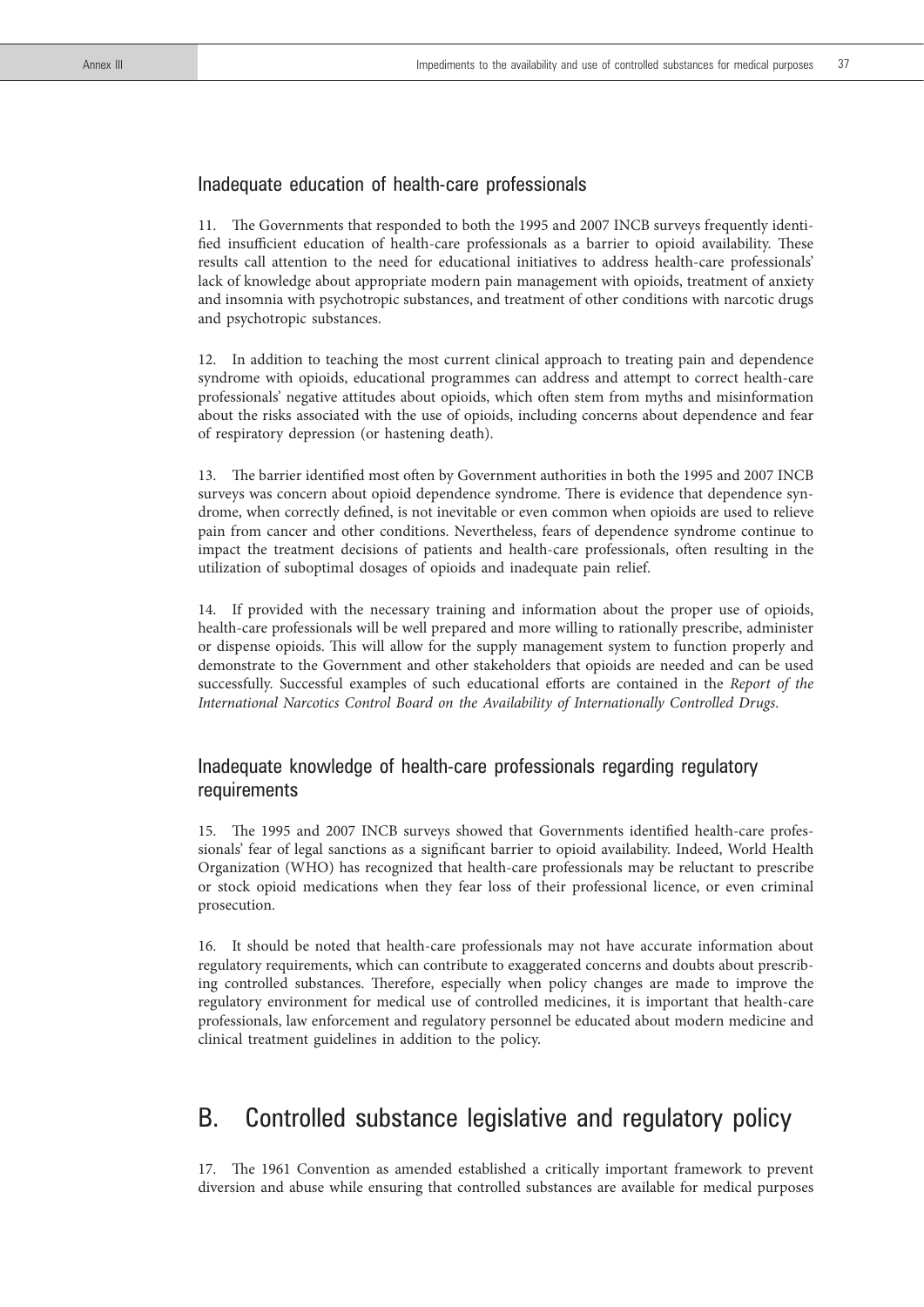(relief of pain and suffering). It allows Governments to impose stricter restrictions than those in the Convention if it is necessary for the protection of public heath or welfare. However, in the preamble, the States parties recognized that adequate provision of narcotic drugs must be made to ensure the availability of such drugs for medical use.

18. The following are examples of common legislative and regulatory policy barriers that can interfere with patients' access to controlled substances for medical use:

*(a)* Burdensome prescription requirements, such as complicated prescription forms and special stamps and extra paperwork required to release controlled substances from a pharmacy;

*(b)* Restrictions on the amount of a prescription, such as a supply for only a brief period;

*(c)* Burdensome licensing requirements pertaining to the movement of opioids between authorized parties, such as several licences to transport opioids from a manufacturer to a hospital in another state within the country;

*(d)* Legal definitions that do not distinguish between patients using opioids therapeutically and people using illicit drugs.

# C. Controlled substance distribution barriers

19. The distribution system for controlled substances often consists of Government-regulated distributors or wholesalers who distribute controlled substances to the health-care system, including pharmacies, hospitals, clinics, nursing homes, hospices and palliative care centres, where registered health-care professionals prescribe and dispense the medicines to patients.

20. The following are examples of common barriers to the distribution of controlled substances that can interfere with patients' access to controlled substances for medical use:

*(a)* Manufacturers and distributors do not distribute controlled substances in a timely way;

*(b)* Number and geographical distribution of health professionals, pharmacies and patient care facilities authorized to procure and dispense controlled substances are insufficient;

*(c)* Governments do not have the systems in place to guarantee a secure and effective transfer of controlled substances from wholesalers to retailers;

*(d)* Health-care facilities do not meet the national secure handling and storage requirements and are unable to accept controlled substances.

# D. Economic and procurement barriers

21. The cost of controlled substances for medical use is relevant during the procurement process as well as throughout the distribution process to outlets that dispense them to patients. The retail cost of opioid analgesic products in particular has been identified by international organizations and researchers as a significant barrier to opioid availability and use.

22. The following are examples of economic and procurement barriers to using controlled substances for medical use: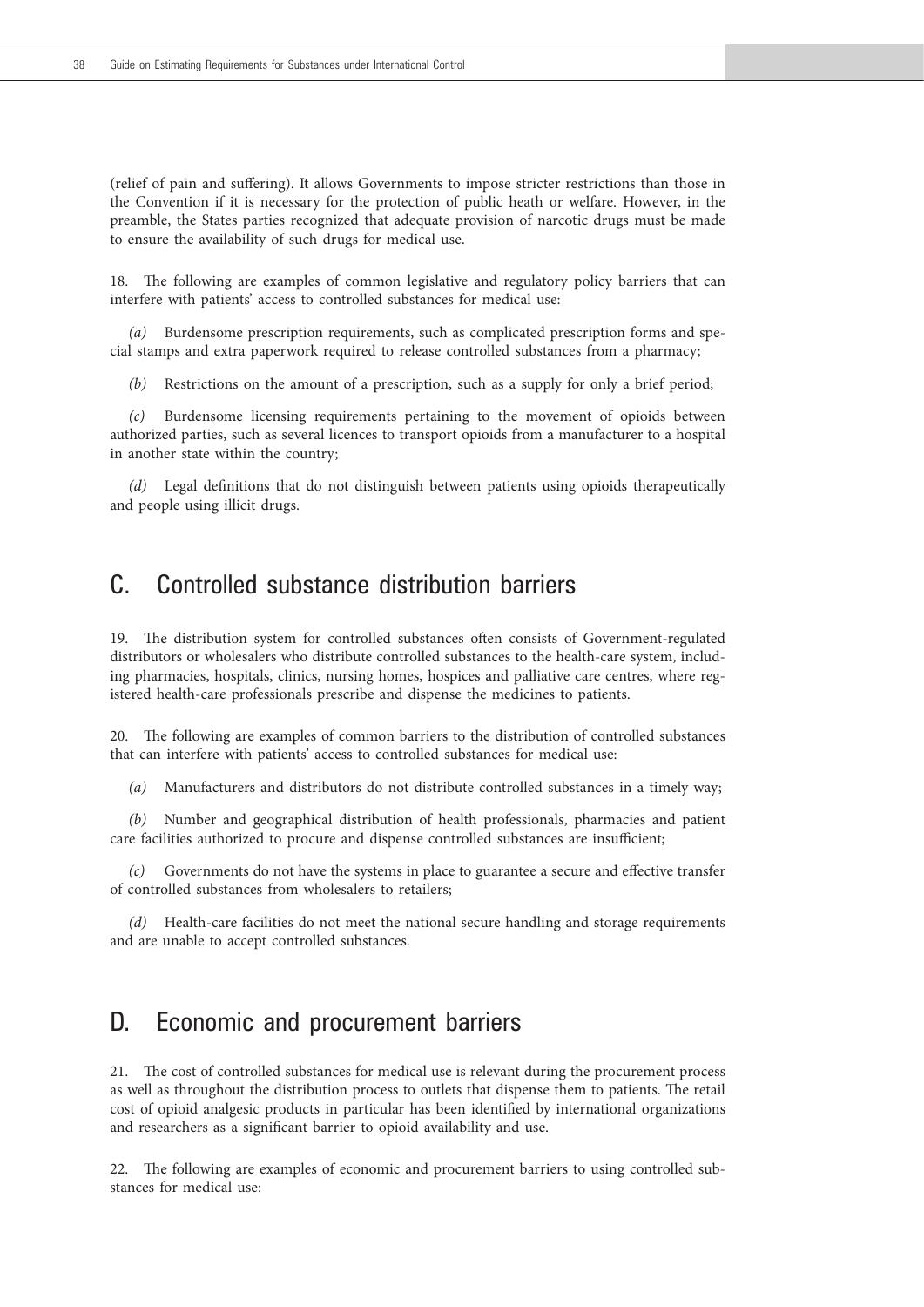*(a)* The Government has not made procurement arrangements for the importation or domestic manufacture of controlled substances;

*(b)* There are delays in Government decision-making about procurement;

*(c)* The Government's official estimate of type and quantity of controlled substances required is insufficient;

*(d)* The Government's method for estimating controlled substances is not appropriate and does not reflect the actual requirements;

*(e)* The retail cost of controlled substances is too high;

*(f)* There are inadequate incentives for commercial entities to make low-cost morphine available.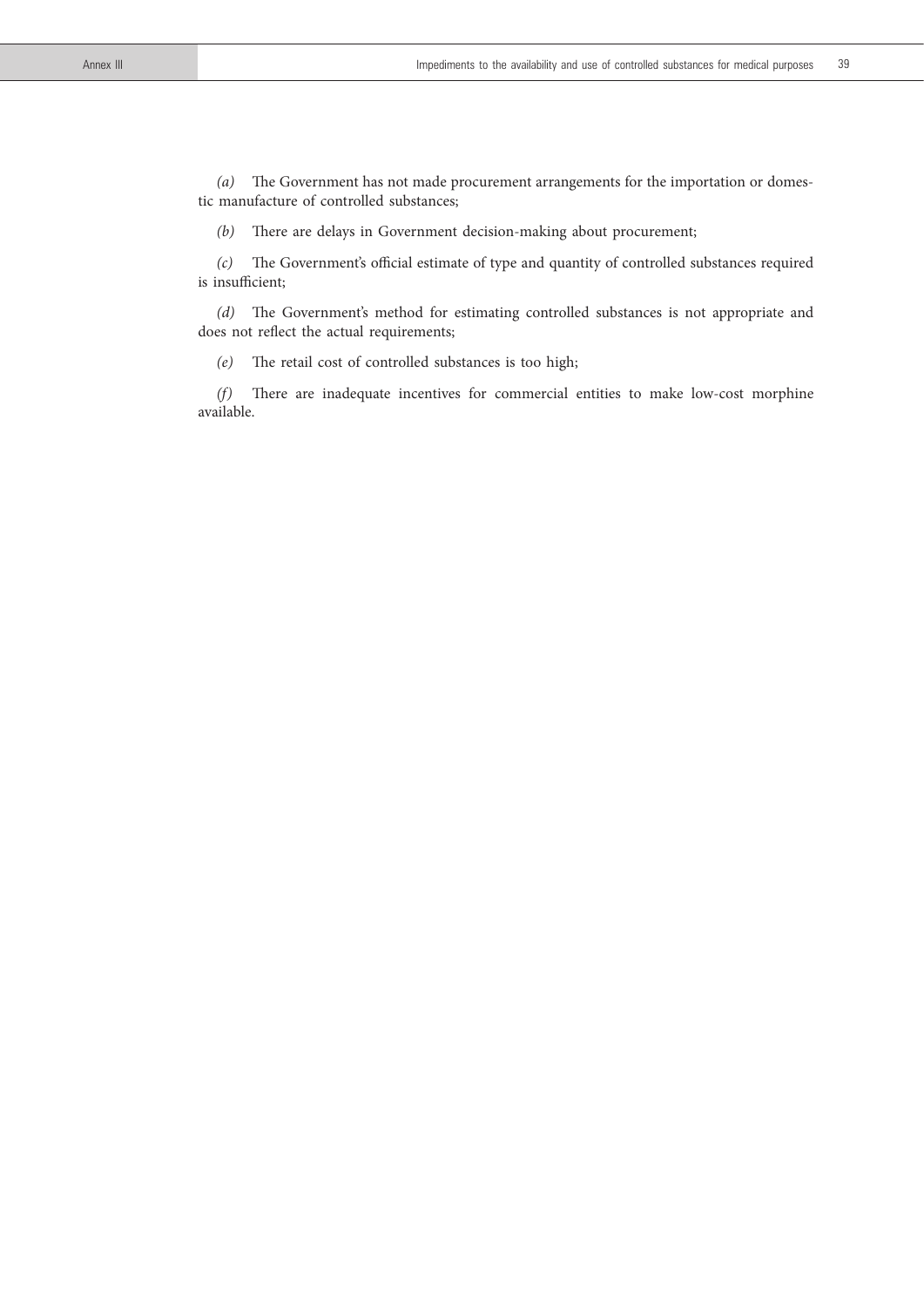# **Glossary**

**Assessments for psychotropic substances:** the quantities of psychotropic substances submitted to the International Narcotics Control Board (INCB) as being required by a country for medical, scientific and other legitimate purposes

**Availability:** the degree to which controlled substances are present at distribution points in a defined area for the population living in that area when they need them

**Central distribution point:** any of the facilities (including facilities operated by manufacturers, importers and wholesalers of controlled substances) that store bulk quantities of controlled substances for distribution to peripheral facilities

**Competent national authority:** national authority that is empowered to prepare estimates and assessments of legitimate requirements for controlled substances for the purpose of submission to INCB, in accordance with the relevant provisions of the international drug control conventions

**Controlled substance:** for the purpose of this *Guide*, a narcotic drug listed in the Single Convention on Narcotic Drugs of 1961 as amended by the 1972 Protocol, a psychotropic substance listed in the Convention on Psychotropic Substances of 1971 or a precursor listed in the United Nations Convention against Illicit Traffic in Narcotic Drugs and Psychotropic Substances of 1988

**Dependence syndrome:** a cluster of behavioural, cognitive and physiological phenomena that develop after repeated substance use and that typically include a strong desire to take the drug, difficulties in controlling its use, persisting in its use despite harmful consequences, a higher priority given to drug use than to other activities and obligations, increased tolerance, and sometimes a physical withdrawal state<sup>a</sup>

**Estimates for narcotic drugs:** quantities of narcotic drugs reported to INCB as being required for medical and scientific purposes

**Estimates of legitimate requirements for precursor chemicals:** the quantities submitted to INCB of the (currently four) precursor chemicals required for medical, scientific, research and industrial needs, including re-exports and reserve stocks

**International drug control conventions:** the Single Convention on Narcotic Drugs of 1961 as amended by the 1972 Protocol; the Convention on Psychotropic Substances of 1971; and the United Nations Convention against Illicit Traffic in Narcotic Drugs and Psychotropic Substances of 1988

**Narcotic drug:** any of the substances listed in the Single Convention on Narcotic Drugs of 1961 as amended by the 1972 Protocol

**Needs for controlled substances:** quantities that would be necessary to provide adequate medical treatment for health problems in the population of a country

**Operator:** any legitimate person or agency engaged in the manufacture of, trade in or distribution of controlled substances

a See *WHO Expert Committee on Drug Dependence: Twenty-eighth report,* WHO Technical Report Series, No. 836 (Geneva, World Health Organization, 1993). Available from http://whqlibdoc.who.int/trs/WHO\_TRS\_836.pdf.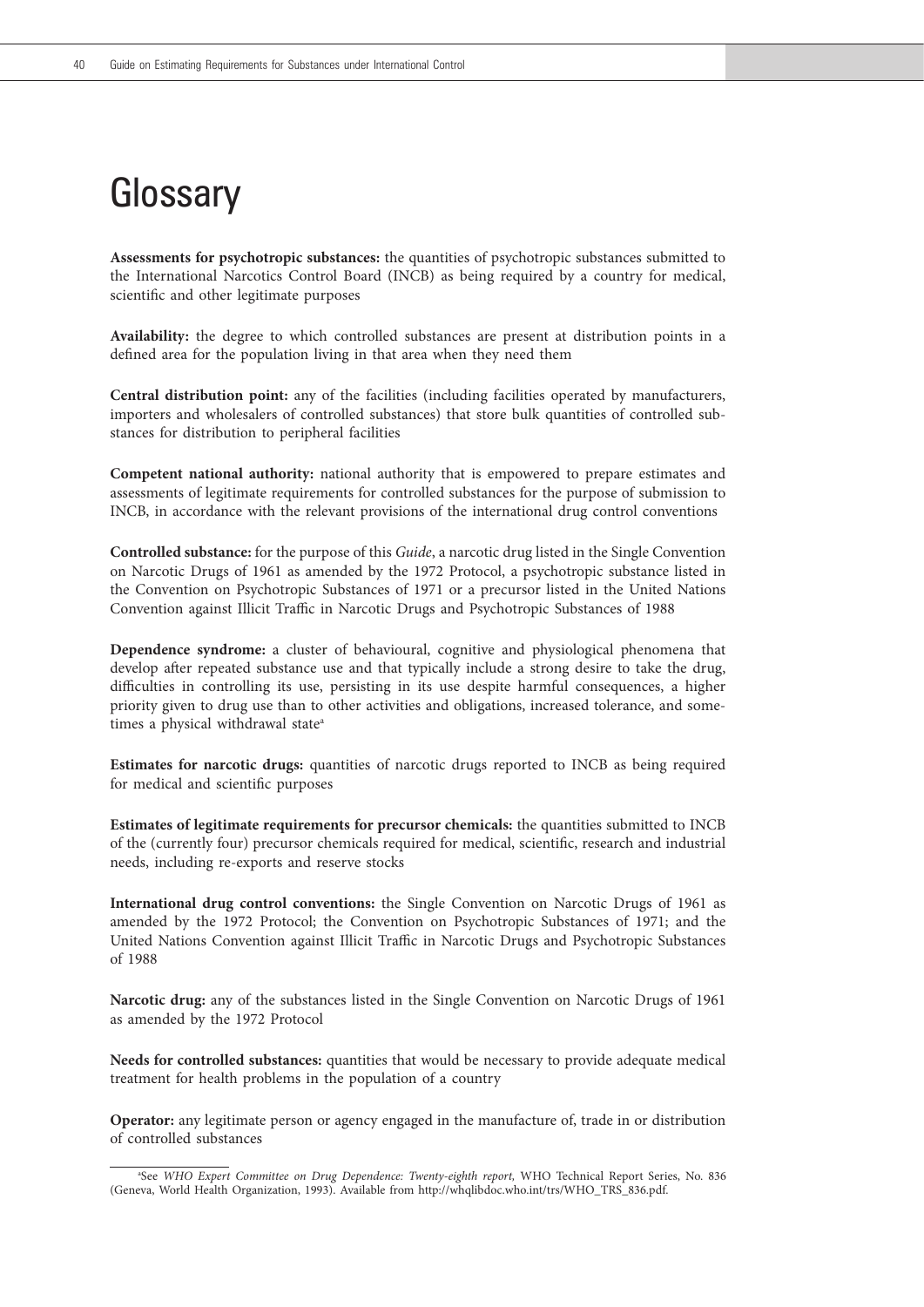**Precursor:** any of the substances listed in the United Nations Convention against Illicit Traffic in Narcotic Drugs and Psychotropic Substances of 1988

**Psychotropic substance:** any of the substances listed in the Convention on Psychotropic Substances of 1971

**Requirements for controlled substances:** the quantities necessary to provide medical treatment through the existing health-care infrastructure in a country, in conditions where controlled substances are used rationally and are not diverted

**Standard treatment guidelines:** systematically developed guidance documents to assist health-care professionals in making decisions about appropriate treatment for specific clinical conditions; ideally, such guidelines should include the standard treatment schedule for each health problem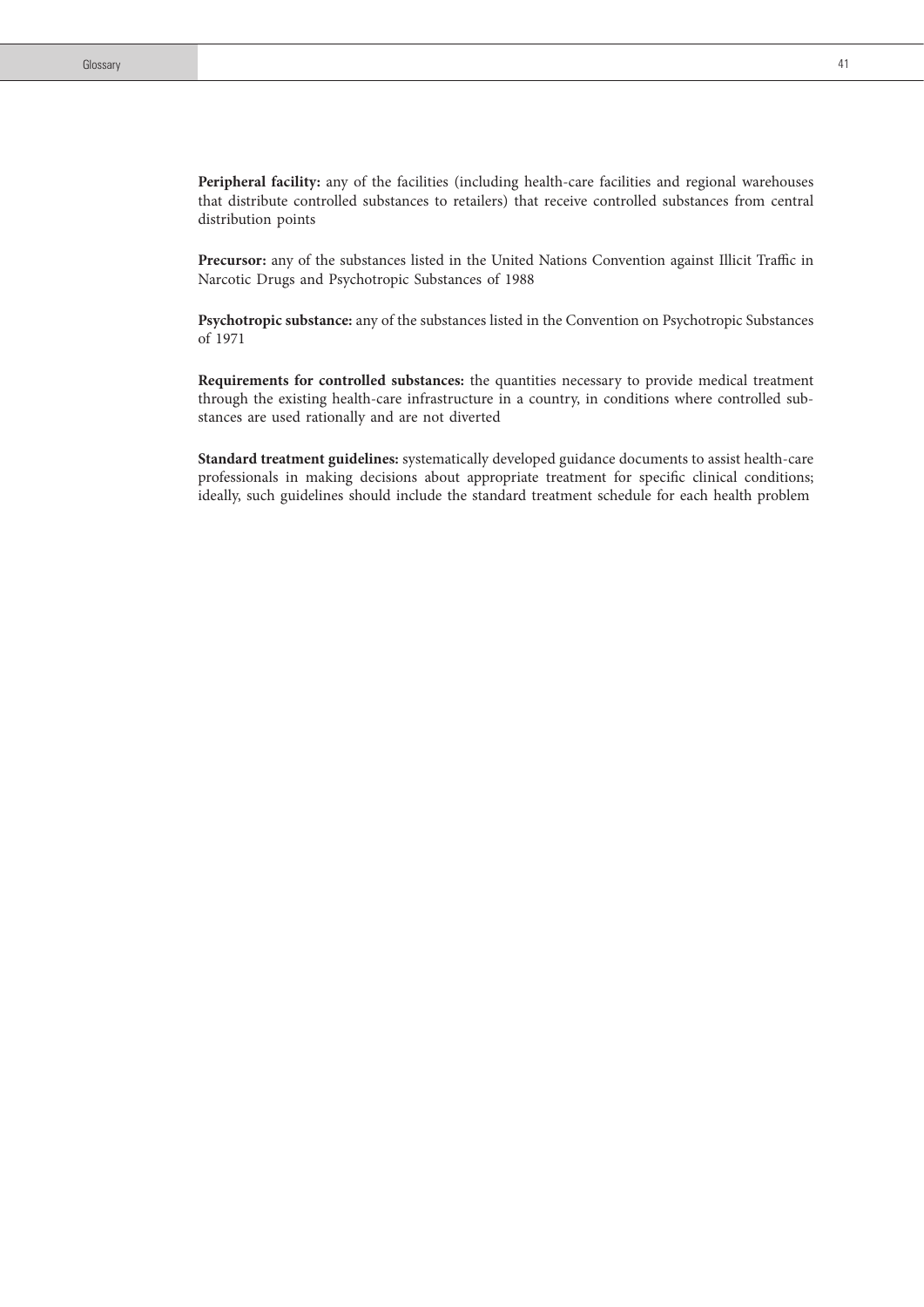# **Bibliography**

International Narcotics Control Board. *Demand for and Supply of Opiates for Medical and Scientific Needs.* United Nations publication, Sales No. E.89.XI.5.

\_\_\_\_\_\_\_\_\_\_. *Effectiveness of the International Drug Control Treaties.* United Nations publication, Sales No. E.95.XI.5.

\_\_\_\_\_\_\_\_\_\_. *Availability of Opiates for Medical Needs.* United Nations publication, Sales No. E.96.XI.6.

\_\_\_\_\_\_\_\_\_\_. *Report of the International Narcotics Control Board for 1999.* United Nations publication, Sales No. E.00.XI.1.

\_\_\_\_\_\_\_\_\_\_. *Training Material: Control of Psychotropic Substances.* Vienna, 2003. Available from www.incb.org/pdf/e/psy/Training%20Material-E.pdf.

\_\_\_\_\_\_\_\_\_\_. *Training Material: 1961 Single Convention on Narcotic Drugs.* Vienna, 2005. Available from www.incb.org/incb/en/narcotic\_drugs.html.

\_\_\_\_\_\_\_\_\_\_. Issues that Governments may consider when determining annual legitimate requirements for ephedrine and pseudoephedrine. Vienna, 2009.

\_\_\_\_\_\_\_\_\_\_. *Report of the International Narcotics Control Board on Follow-up to the Twentieth Special Session of the General Assembly.* United Nations publication, Sales No. E.09.XI.7.

\_\_\_\_\_\_\_\_\_\_. *Report of the International Narcotics Control Board on the Availability of Internationally Controlled Drugs: Ensuring Adequate Access for Medical and Scientific Purposes.* United Nations publication, Sales No. E.11.XI.7.

United Nations. Single Convention on Narcotic Drugs of 1961 as amended by the 1972 Protocol. *Treaty Series*, vol. 976, No. 14152.

\_\_\_\_\_\_\_\_\_\_. Convention on Psychotropic Substances of 1971. *Treaty Series*, vol. 1019, No. 14956.

\_\_\_\_\_\_\_\_\_\_. United Nations Convention against Illicit Traffic in Narcotic Drugs and Psychotropic Substances of 1988. *Treaty Series*, vol. 1582, No. 27627.

United Nations Office on Drugs and Crime, World Health Organization and Joint United Nations Programme on HIV/AIDS. A "Step-by-Step" Algorithm for the Procurement of Controlled Substances for Drug Substitution Treatment. Bangkok, 2007.

World Health Organization. *Estimating Drug Requirements: A Practical Manual.* Geneva, 1988. WHO/DAP/88.2.

\_\_\_\_\_\_\_\_\_\_. *WHO Expert Committee on Drug Dependence: Twenty-eighth Report.* WHO Technical Report Series, No. 836. Geneva, 1993.

\_\_\_\_\_\_\_\_\_\_. *Cancer Pain Relief: With a Guide to Opioid Availability.* 2nd. ed. Geneva, 1996.

\_\_\_\_\_\_\_\_\_\_, Programme on Substance Abuse. *Model Guidelines for the International Provision of Controlled Medicines for Emergency Medical Care.* Geneva, 1996. WHO/PSA/96.17.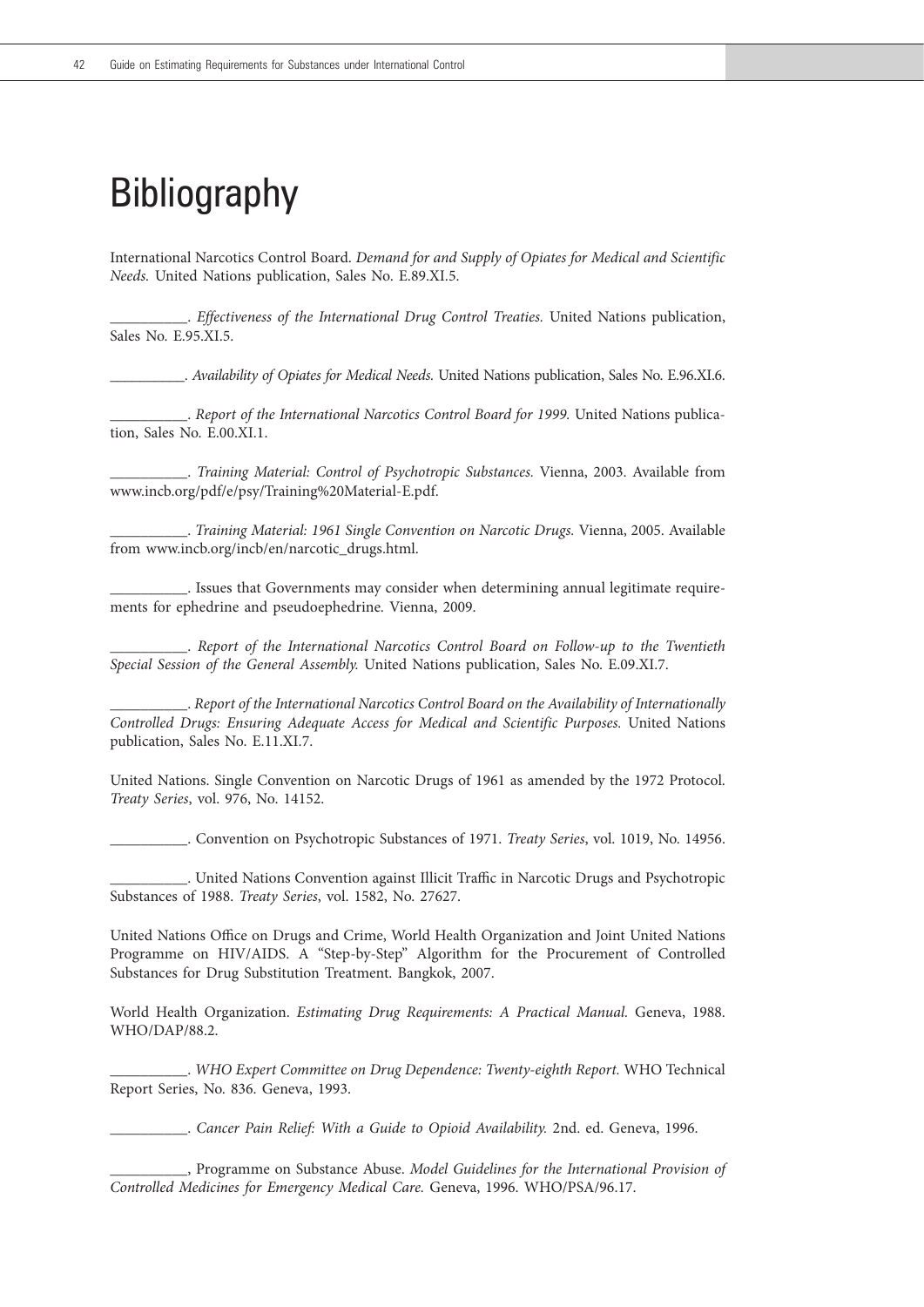\_\_\_\_\_\_\_\_\_\_, Department of Essential Drugs and Medicines Policy. *Operational principles for good pharmaceutical procurement.* Geneva, 1999. WHO/EDM/PAR/99.5.

\_\_\_\_\_\_\_\_\_\_. Promoting rational use of medicines: core components. *WHO Policy Perspectives on Medicines,* No. 5, September 2002.

\_\_\_\_\_\_\_\_\_\_, Regional Office for South-East Asia. *The Role of Education in the Rational Use of Medicines.* SEARO Technical Publication Series No. 45. New Delhi, 2006.

\_\_\_\_\_\_\_\_\_\_. *WHO Expert Committee on Drug Dependence: Thirty-fourth Report.* WHO Technical Report Series, No. 942. Geneva, 2006.

\_\_\_\_\_\_\_\_\_\_. *Palliative Care*. Cancer Control: Knowledge into Action: WHO Guide for Effective Programmes Series, Module 5. Geneva, 2007.

\_\_\_\_\_\_\_\_\_\_. *Guidelines for the Psychosocially Assisted Pharmacological Treatment of Opioid Dependence.* Geneva, 2009.

\_\_\_\_\_\_\_\_\_\_. Achieving better health outcomes and efficiency gains through rational use of medicine. Technical Brief Series, No. 3, 2010.

\_\_\_\_\_\_\_\_\_\_. Guidance on the WHO review of psychoactive substances for international control. Geneva, 2010.

\_\_\_\_\_\_\_\_\_\_. *International Statistical Classification of Diseases and Related Health Problems*. 10th revision. Available from http://apps.who.int/classifications/apps/icd/icd10online/.

\_\_\_\_\_\_\_\_\_\_. *Ensuring Balance in National Policies on Controlled Substances: Guidance for Availability and Accessibility of Controlled Medicines.* Geneva, 2011.

\_\_\_\_\_\_\_\_\_\_. Glossary of Globalization, Trade and Health Terms. Available from www.who.int/ trade/glossary/en/.

\_\_\_\_\_\_\_\_\_\_. WHO Model List of Essential Medicines. 17th ed. March 2011. Available from http://whqlibdoc.who.int/hq/2011/a95053\_eng.pdf.

\_\_\_\_\_\_\_\_\_\_. WHO Model List of Essential Medicines for Children. 3rd ed. March 2011. Available from http://whqlibdoc.who.int/hq/2011/a95054\_eng.pdf.